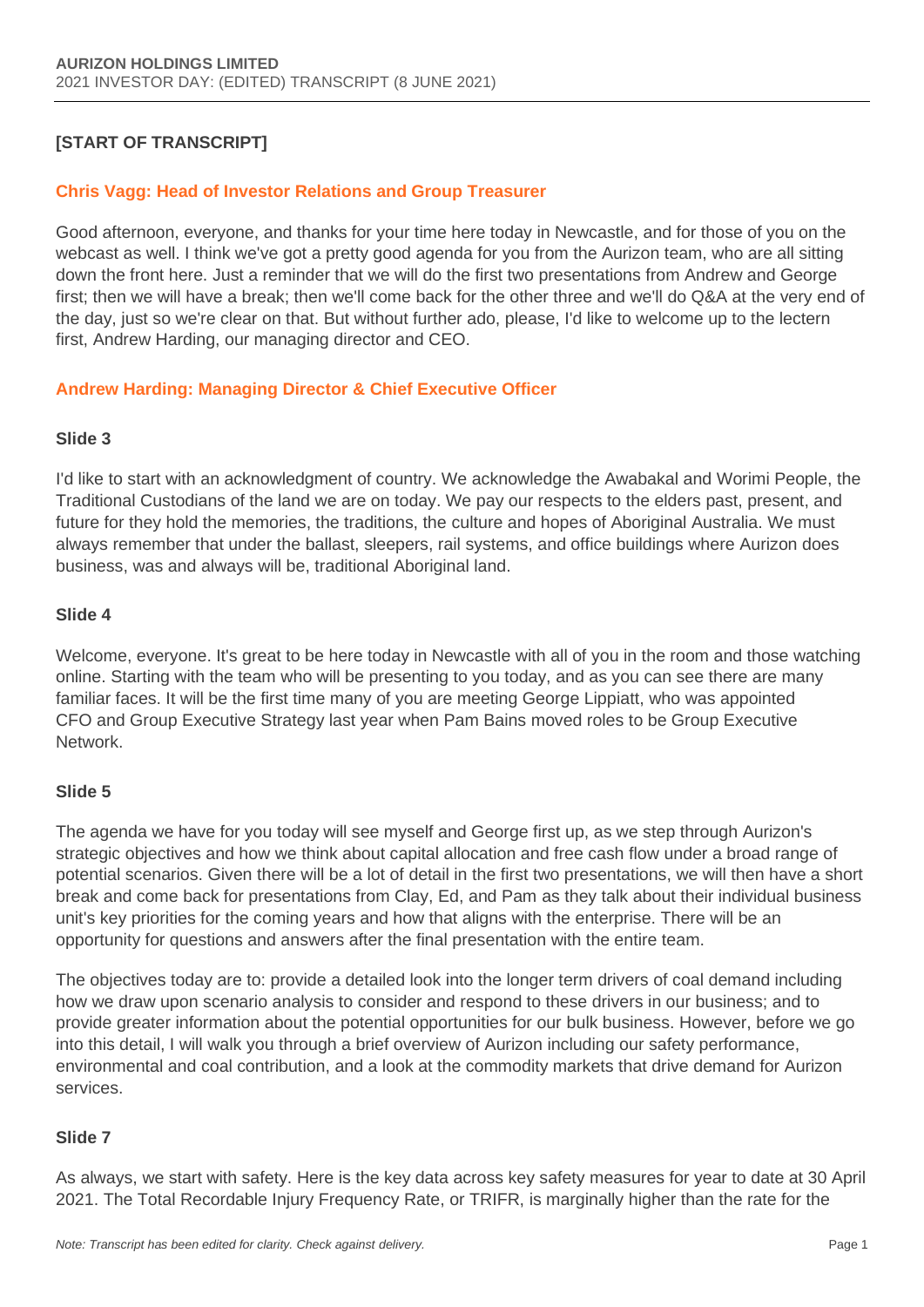previous 12 months. However, at 10.06 incidents per million-person hours worked, it has shown significant improvement since we reported the half year performance in February when it was tracking at 12.38. The 18% improvement we've achieved in the past four months is encouraging. The highest contributors continue to be low-severity strain and sprain injuries. The Lost Time Injury Frequency Rate, or LTIFR, has continued to show improvement with a 28% decrease year-to-date. Again, this is a positive trend, which we aim to sustain.

Rail Process Safety, a fatality prevention measure, which measures operational safety including derailments, signals passed at danger, and rolling stock collisions, remains steady at 4.79 incidents per million train kilometres travelled. We've maintained our vigilance with COVID-19 protocols for the health and well-being of our workforce and have responded appropriately to the community outbreaks that have occurred. These include restrictions on non-essential travel and continuing to promote flexible and remote working where we can. Aurizon is also actively encouraging employees to get vaccinated to protect themselves, work colleagues, their families, and local communities.

## **Slide 8**

We will begin with an overview of Aurizon for those less familiar with the company. Aurizon is the largest rail-based transport business in Australia, but we are expanding beyond that in our bulk business as we will talk through later. About half of our earnings and assets belong to the Below Rail Network business, which is our regulated infrastructure in Central Queensland. The other half of the group is Above Rail, with our coal and bulk businesses operating across Australia with strong growth resulting in Bulk being accountable for a third of revenue and a quarter of EBIT. We are exposed to many commodities outside of metallurgical and thermal coal including iron ore, nickel, alumina, copper, and lithium, and also our agricultural sectors include grain, livestock, and fertilisers. The vast majority of commodities we haul are destined for the export markets of Asia in order to supply their needs for steel production and energy generation as well as emerging technologies such as electric vehicles and renewable energy.

## **Slide 9**

I'd now like to turn to the ESG aspects of our business. Last year, we released our seventh annual sustainability report. The sustainability report remains the primary document for reporting on our ESG matters including our response to climate risks and opportunities, in alignment with TCFD. Our approach to ESG reporting has been recognised by the Australian Council of Superannuation Investors in rating Aurizon as leading for the seventh consecutive year last month. Last October, we released Aurizon's first climate strategy and action plan. This plan expands on the initiatives we've previously included in the Sustainability Report and provides a roadmap through to 2050, on how we will seek to decarbonize Aurizon's operations and contribute more broadly to a low-carbon freight transport sector for Australia. I will speak to this in more detail shortly.

We've also extended support into the community, with grants to charities and volunteer groups from our Community Giving Fund. More than 80% of our employees work and live in regional communities in Queensland, New South Wales, and Western Australia, so it is important we support these communities. As part of our efforts to strengthen our connections and our investment in the communities in which we live and operate, I was proud to announce last month a three-year partnership with national charity, Orange Sky, an organisation that provides free laundry and shower services via mobile vans for people experiencing homelessness. Orange Sky is making a positive difference for the 1 in 200 people who are estimated to be homeless in our communities, by providing a safe and supportive environment. Our objective is to continue to deliver a productive, sustainable, and socially responsible business that, in turn, creates value for our customers, employees, communities and shareholders.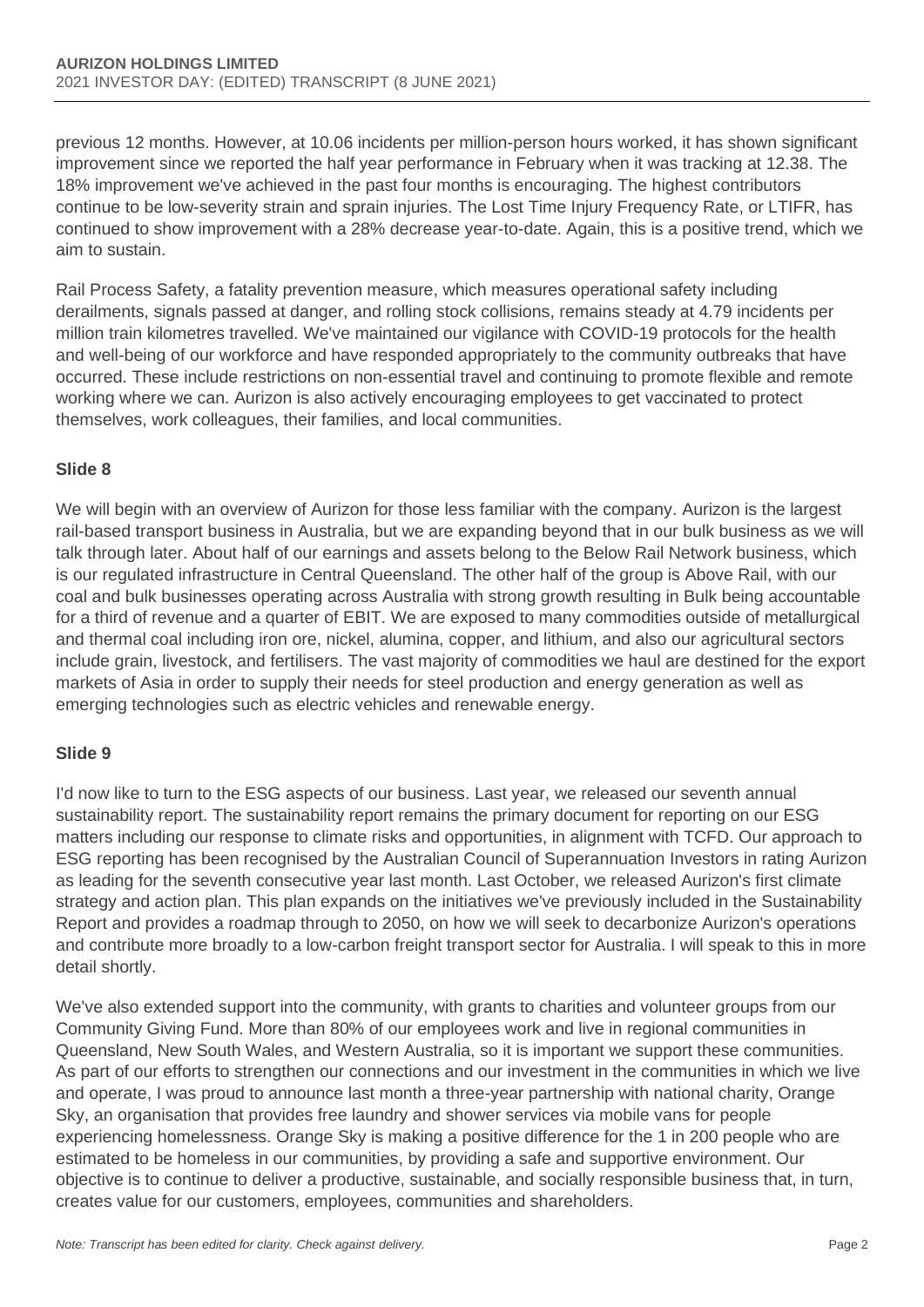### **Slide 10**

I just mentioned the release of our climate strategy and action plan. The strategy includes the key commitments of: a target of net-zero operational emissions, scope one and two, by 2050; a \$50 million investment over the next decade in a Future Fleet Fund. This will target low-carbon technologies for our fleet; and using more renewable energy for our electrified rail network and other rail facilities and using carbon offsets where emissions reduction is not possible. As we've said in prior years, Aurizon accepts the scientific consensus on climate change and supports collective efforts to limit global warming to less than two degrees C, aligned to the 2015 Paris Agreement. Aurizon wants to be part of the global solution, supporting an effective transition to this lower-carbon future.

We've already made some good progress, but like other companies we know more must be done. Over the past decade, Aurizon has achieved a 20% reduction in our carbon emissions intensity by investing in new locomotives, better technology, and improving train driving techniques. We aim to reduce this by a further 10% by the end of this decade. One of the natural advantages we have is that a large proportion of our locomotive fleet uses electric traction on the Central Queensland Coal Network. Not only are electric locomotives inherently more efficient with fewer emissions, but emissions will also decrease further over the coming decades as more renewable energy feeds into the grid. Ongoing technology development will be a fundamental driver in reducing Aurizon's carbon emissions. Our biggest focus will be on sourcing lowcarbon technology for our locomotive fleet, which currently accounts for more than 90% of Aurizon's CO2 emissions.

Similar to the motor vehicle and energy industries, the rail freight industry globally is developing low or zero-carbon solutions to power freight trains. This includes battery, hybrid, and hydrogen-powered locomotives. The work we do in the next five years is critical to firming up our pathway to net-zero operational emissions by 2050. This is because locomotives have a working life of 20 to 30 years. The investments we make in renewing our locomotive fleet need to capture benefits for the decades that follow. These decisions will also factor in business benefits for Aurizon in safety, our cost base, and operational efficiency. We look forward to continuing the journey for Aurizon and to continue to create value for shareholders. Further updates on our progress will be made in our next sustainability report, which will be released in October this year.

#### **Slide 11**

Now, I want to spend some time talking about the key commodity markets in which we operate. First, the metallurgical coal market where Australia is, of course, the largest export nation globally. Around two-thirds of the volume hauled across the Central Queensland Coal Network and around half the coal volume hauled by Above Rail is metallurgical coal. Steel is, of course, an integral link to economic development with modern economies built upon the material. Crude steel production occurs primarily via the blast furnace or integrated route, which currently accounts for 1.3 billion tonnes of annual crude steel production, almost three-quarters of global production. In this process, metallurgical coal currently has no large scale economically viable substitute.

Already Australia's largest met. coal trading partner, India is projected to be the largest contributor to global seaborne demand growth over the decades ahead. Although doubling in production over the past decade, and now the world's second largest steel producer behind China, India is considered at an early stage of development with consumption per capita around a third of the global average. Faced with a structural deficiency of metallurgical coal, India turns to the seaborne market for around 90% of its requirements, and in turn, Australia supplies about three-quarters of India's import demand.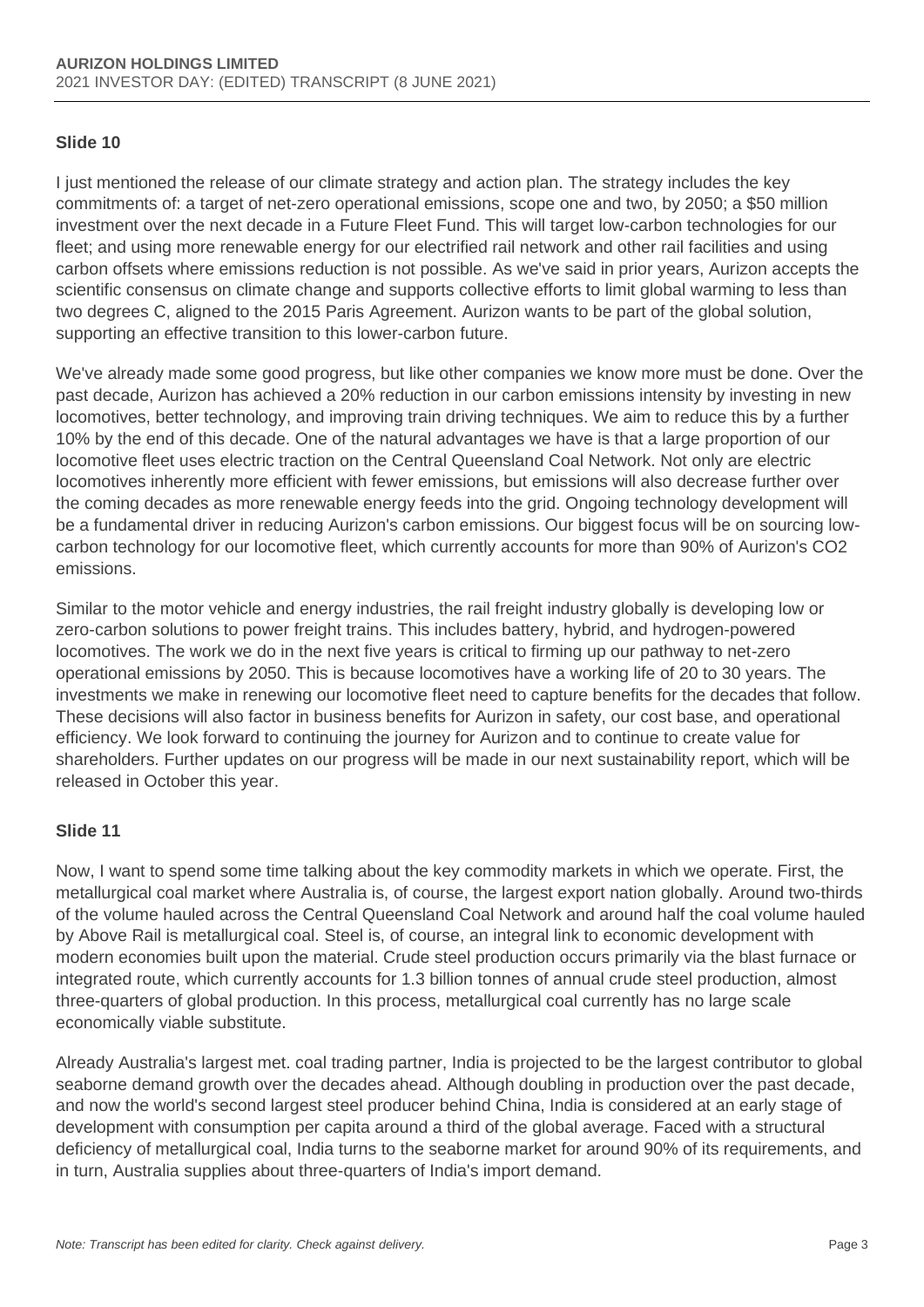Turning back to global steel production, we do expect the integrated method of steel production to reduce in share at a global level over the decades ahead. This is primarily driven by greater availability of scrap product. However, the complete replacement of coking coal in steel production, such as through hydrogenbased production, at scale, in the next two decades is, in our view, a low likelihood. This is driven by cost competitiveness, in addition to practicalities regarding adequate supply of high-quality iron ore, electrolyser capacity, and associated hydrogen distribution. Furthermore, it is anticipated that the incentive will remain for nations in Asia to continue to run their young fleet of blast furnace capacity through to the end of the typical lifetime rather than reinvest in alternative technology.

## **Slide 12**

Turning to thermal coal, which, of course, is the remaining third of network volumes and half of Above Rail coal haulage. At around six billion tonnes per annum currently, it is anticipated that thermal coal consumption at a global level will reduce in the decades ahead. However, rather than global consumption, the demand for Australian coal is dependent on the traded market. The global trade market is less than one-fifth of global consumption and, as shown on this slide, is increasingly dominated by Asian trade, from just 35% in 1990 to now being over 80%. This is the continent were 98% of Australian export volume was destined last year. This 900 million tonne per annum Asian import market is backed by both a young fleet of existing capacity, with the average age of capacity across the region at just 17 years against a typical operating life of 40 years. Beyond existing capacity, there is currently 120 gigawatts under construction in Asia, equivalent to around five times the operating capacity in Australia.

Contributing to this growth is Southeast Asia, as profiled on this slide, with 30 gigawatts has been added over the past decade. From almost zero export volume from Australia five years ago, Vietnam is now Australia's fifth largest thermal coal trading partner with 14 million tonnes exported there last year. It is expected that the growth profile will slow for new coal-fired generation in the decades ahead, but the application of global consumption projections to the seaborne market is not consistent with the reality playing out in Asia.

## **Slide 13**

Finally, bulk markets. Historically supported by more traditional drivers of bulk commodity demand such as infrastructure development and food consumption, the opportunity for our bulk business is also supported by new technology commodities, supporting the global energy transition. These are commodities used in the manufacture of mobile phones, wind turbines, battery development, electric cars, solar panels, and other high-tech applications. The specific commodities I refer to include cobalt, copper, lithium, nickel, and rare earth elements.

Under its stated policies scenario, the International Energy Agency projects a doubling of minerals associated with clean energy technologies by 2040. In a less than two degree scenario, the IEA projects a four-fold increase over the same time period. As demand for such minerals grows, there are significant opportunities for Australian export volume. This is supported by increased exploration seen over the past five years and projections by the Office of Chief Economist. Already the world's largest producer of lithium, annual growth of 16% per annum is projected over the six years. Global food consumption supports the export of agricultural products such as grain, but also associated bulk product such as phosphate for use in fertiliser. We will continue to talk of the bulk market opportunity throughout today's presentation.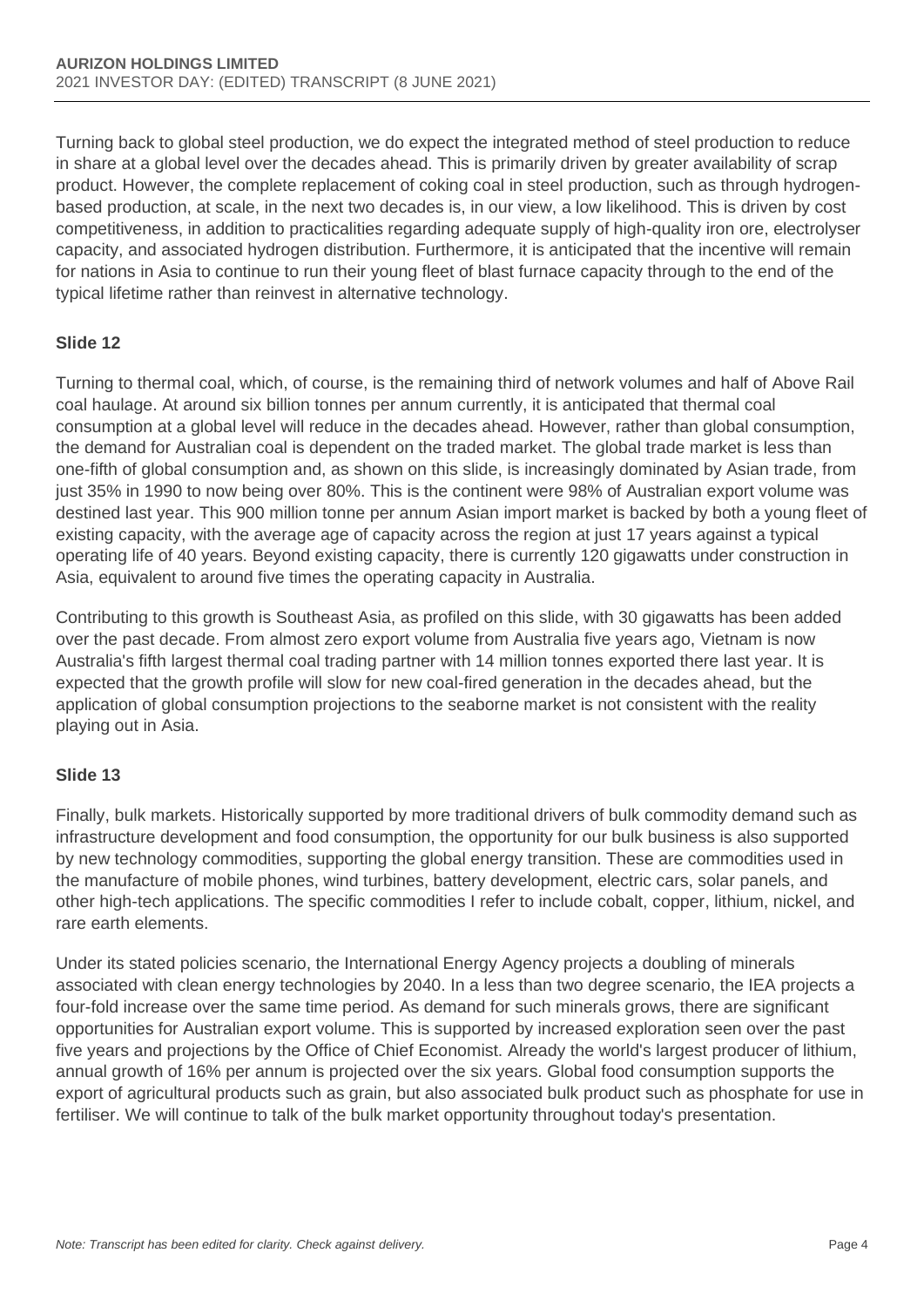### **Slide 14**

I want to take a look at our value creation record over the past five years as this has been significant and provides a platform for the future. All the activities shown here have set up each business unit and ultimately the group for the future by ensuring a resilient foundation. This has resulted in stable cash flow, which has delivered consistent distributions to our shareholders as evidenced by the chart on the right. When including the completion of this year's buyback and the payment of the interim dividend, distributions have totalled more than \$4 billion over the past six years. I want Aurizon to be known as a company that is predictable, resilient, and is constantly striving to create value and reward shareholders with strong returns.

### **Slide 16**

To remind you of what the objectives are for today, we want to give you a detailed look into the long-term demand drivers for coal, how we apply various scenarios, and how we use them in a practical sense today. Investors have asked for more information about the bulk business and the markets in which they operate. We will provide details on why we think this market is now a significantly larger opportunity for the bulk team and why we think we are well positioned to take advantage of this larger market. We will provide more detail on our capital and how we can re-deploy assets to support growing areas like bulk.

### **Slide 17**

With that objective in mind, I want to take you a step below into each business unit as they all have a unique focus, ultimately aligned to enterprise objectives. Aurizon has a unique place in critical supply chains across the nation. Our involvement in improving these supply chains will support long-term demand for key commodities on global exports. We will continue to deploy capital efficiently to support these supply chains, with a view to generating attractive growth and shareholder returns. For coal, the focus is return on invested capital and free cash flow. With a contract book well set, this can be achieved through a continuous push on transformation and productivity. Capital will be spent carefully with some assets able to be deployed into or shared with bulk to support their growth ambitions because of coal's efficiency improvements.

For bulk, with growing markets and new adjacencies, the focus is on revenue and earnings growth. It will need more capital, which has already begun such as the two Aurizon Port Services' businesses, but it can also take advantage of fleet from coal that can be cascaded to support these growth markets. For network the focus is on embedding UT5 to ensure long-term regulatory certainty, reducing costs, and enhancing the efficiency of the supply chain, which will ultimately increase throughput for the entire industry. Each group executive will take you through these focus areas later in the afternoon.

#### **Slide 18**

A central part of today's presentation is our coal scenarios, how we construct them and how we use them. We've been using them for a number of years now as part of our strategy in uncertainty framework. George will go into a lot more detail about what our scenarios are, what assumptions we use, and what the limitations are. What I want to reinforce is these are possible scenarios that we use in various ways in our business, including the way we think about our strategy, about the allocation of capital, and importantly about sustainability in the context of climate change risks. We have modelled these same scenarios to test the resilience of our business and possible cash flows across a range of scenarios, and we will take you through the results of this analysis today.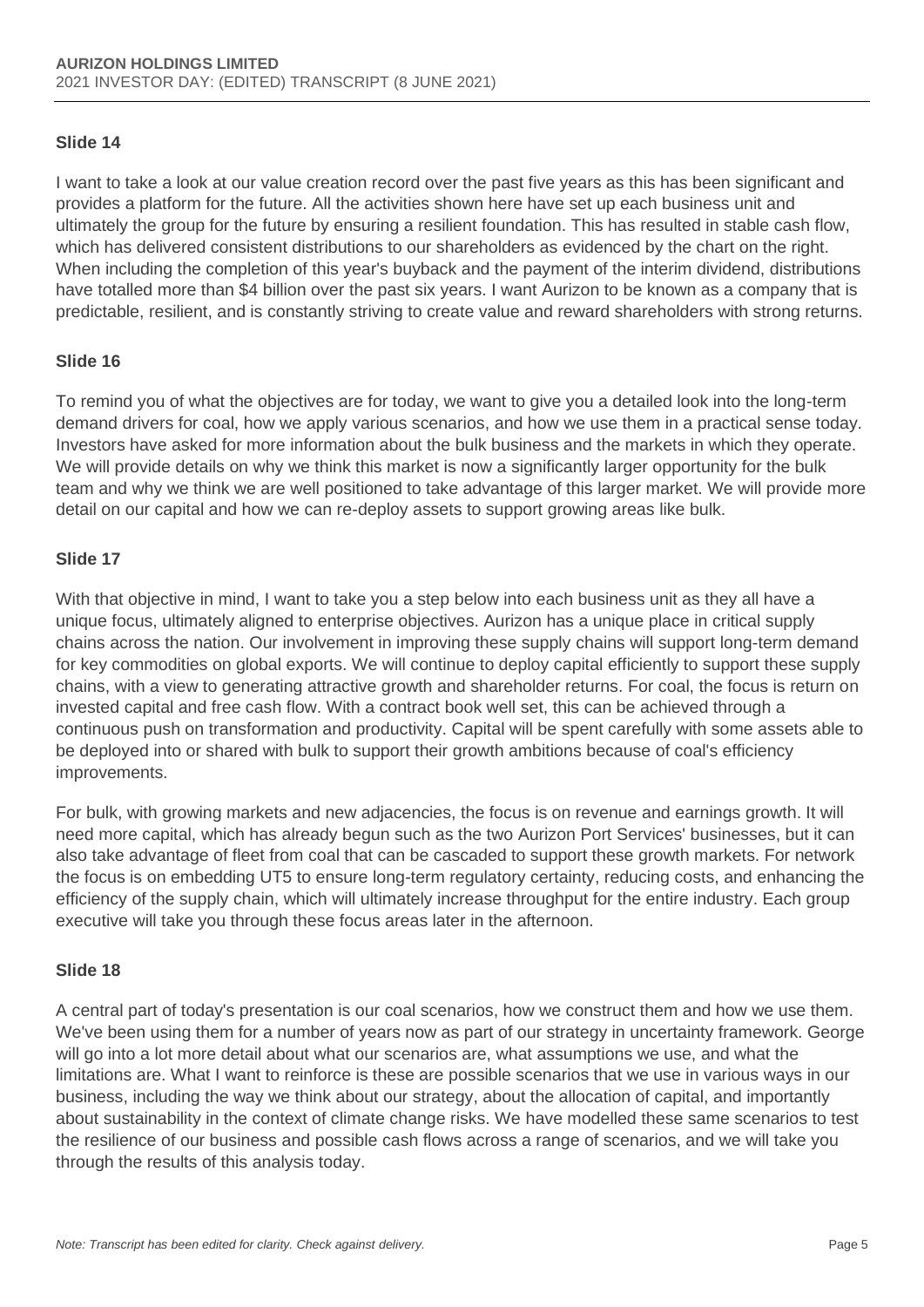It is important to note that these are only scenarios. They are not predictions of the future or forecasts of any kind about how our business may perform in the future. The scenarios span a wide range, but they do not represent a floor or ceiling in terms of potential outcomes. The two outlying scenarios depicted in this presentation do not represent a possible worst or possible best outcome. Scenarios are also heavily dependent on assumptions, which underpin them, and we can't always pick the right ones. The slides being presented today explains these scenarios and their limitations in detail, and I'd encourage you to read the slides again after today.

### **Slide 19**

Resilience is a recurring theme you will hear today, which is very important in today's environment. It's important for us to demonstrate how we test the resilience of our business and to show you the value that this can bring. It's also important because it demonstrates our confidence that the coal and network businesses can provide a foundation to support bulk's growth ambition as it expands into new markets. These new markets provide a much larger potential profit pool, which underpins our aspiration to more than double bulk's current EBIT to \$250 million over the next 10 years. This growth opportunity could result in the commodity mix changing within Aurizon and consequently, if Aurizon is able to capitalise on these opportunities, revenue from thermal coal could be less than 20% of the above rail portfolio by 2030.

But what does this mean in the long-term for earnings and ultimately cash flows? We've modelled this intensely given the market's interest in coal demand. As George will go through in some detail shortly, this has involved modelling the impact of various scenarios and then what levers we have at our disposal to mitigate downside risks. The capital and cost levers are within our control and provide a platform to offset much of the impact from lower coal volumes. The scenario analysis George will talk through is a good test of the resilience of Aurizon's free cash flow. In all of the scenarios we have modelled, the modelling indicates that the company can generate an average free cash flow of approximately \$500 to \$650 million per year. As noted, our scenario outcomes are not predictions, forecasts, or projections, and nor are they the scenarios themselves representative of the best or worst possible outcomes. Further details of the key assumptions and analysis underpinning the scenarios is set out in the presentation.

#### **Slide 20**

Finally, before I hand over to George, I will take you through our assessment of the bulk market opportunity now in front of us. Strong growth is coming from new economy markets such as renewables and batteries, increasing infrastructure developments, and growing food consumption. This, when combined with new markets, has resulted in an estimated market size of \$1.25 billion in 10 years, which is five times what we had previously thought. This estimated market size is about 1.8 times the size of the coal rail market. Our aspiration to achieve 20% to 25% market share would imply a \$250 to \$300 million EBIT over the same time frame. We are proud of the journey of bulk over the past four years and this has been achieved in the traditional rail market where we have a strong presence in Western Australia and Queensland. We've said this market's size was around \$250 million, but strong growth has seen this grow to about \$350 million today, with Aurizon being about a third of this.

But there are new market opportunities in front of us and this is partly being driven by our customers as they are seeking end-to-end solutions. These markets are fragmented and there is value from integrating services along the supply chain. They are larger than bulk rail at around \$600 million and include road and coastal shipping to support rail, port services, and rail maintenance. Our two acquisitions in Townsville and Newcastle under the Aurizon Port Services banner are examples of these new markets and we're excited by the opportunity they bring. The growth in rail and these new markets is expected to be significant and is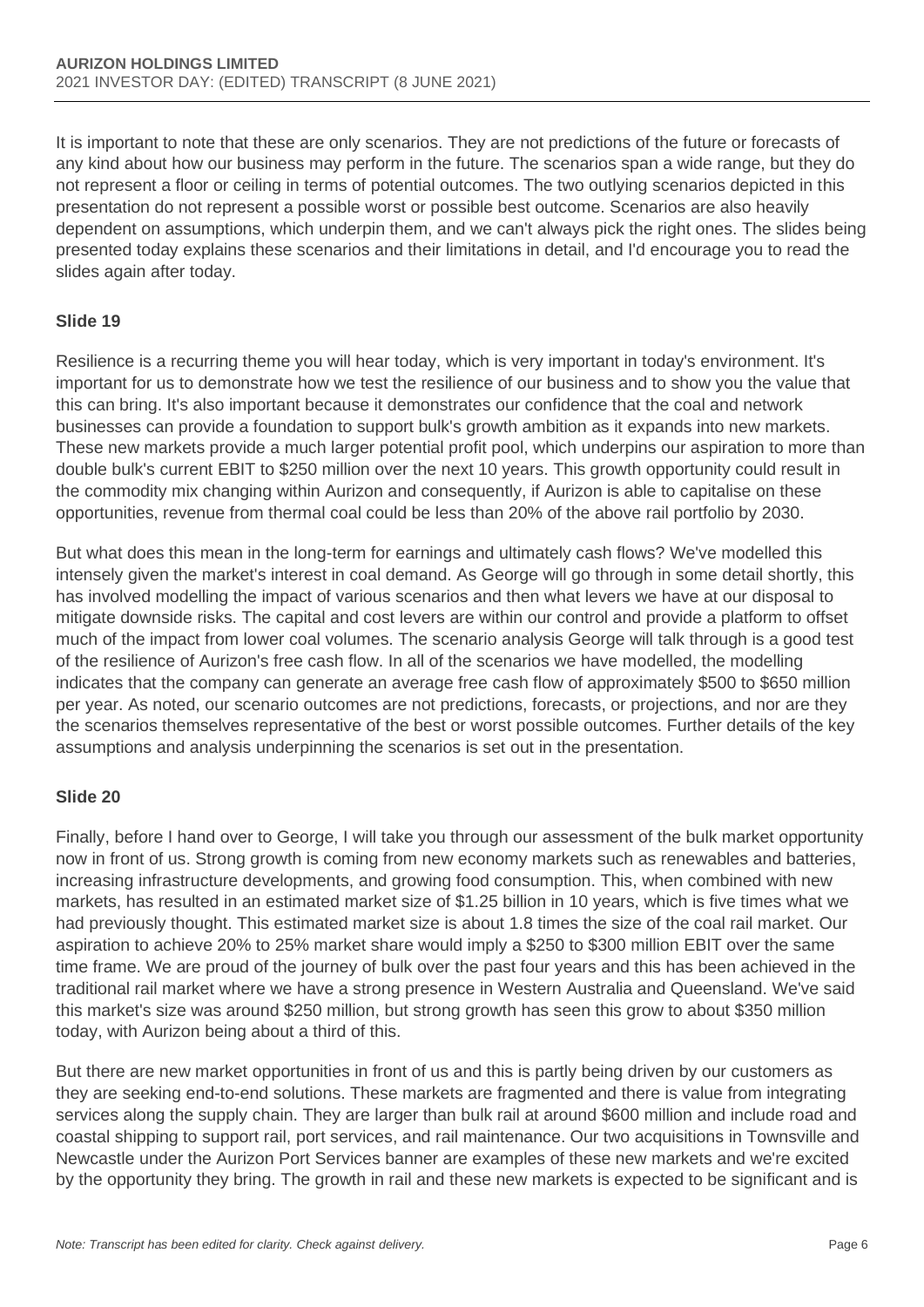not correlated to coal demand and, therefore, provides a growth avenue for Aurizon. This is assisted by the ability of the company to cascade fleet and the resilient cash flows from coal and network.

With that, I will hand over to George.

## **George Lippiatt: Chief Financial Officer & Group Executive Strategy**

#### **Slide 21**

Thanks, Andrew, and good afternoon, everyone. Thank you to those joining us virtually and those who've made the journey to be with us here today in Newcastle. I've been in the CFO role for a year now, but I've only had limited opportunity to talk to most of you face-to-face, so this is something I've been looking forward to.

### **Slide 22**

While the first page has the title context, it's also a chance to reflect back on the last 12 months. As a company, we've seen softening coal volumes due to COVID and the China import ban. Volumes for FY21 will likely be their lowest since 2017. Despite that, we are today reaffirming our FY21 earnings guidance of \$870 to \$910 million, and highlighting that we expect FY21 free cash flow to be around\$700 million, inclusive of Acacia Ridge net proceeds. It's these figures that underscore the resilience of our business, have enabled us to maintain a dividend payout ratio at 100% of net profit after tax, including up to the most recent half year, and ensured we have the support of debt markets.

Turning to the future, and I think what we can all say having lived through the last 18 months of COVID, is that the future is incredibly hard to predict, which is why at Aurizon we don't use one view of the future, we use scenarios. I'll take you through those in a few minutes. When we model our current six scenarios, it highlights that our business and our cash flows are resilient across those scenarios. One of the reasons for that is that our trains don't care what commodity they carry. As mines are developed or switched off, we can shift our fleet. There are limitations such as gauge and weight, but this generally affords us a high degree of flexibility to respond to shifting market dynamics. That flexibility is a good thing for our customers and it also supports our focus on capital productivity and free cash flow. This context is demonstrable of our track record of capital discipline, and that track record over the last six years has enabled shareholder distributions of \$4.3 billion. Now, that's from a company with a market capitalisation of around \$7 billion.

## **Slide 23**

I've mentioned free cash flow a number of times now, so let's look at some historical data on it. Before I turn to the chart, I'll just re-confirm for everyone that free cash flow is the amount we make from operating the business less the amount of money or capital we spend to sustain the operations; what's left, free cash flow, is then available to either be distributed to shareholders or invested in growing the business. It has been more than 10 years since the IPO, and the first thing you notice in the chart from 2011 to 2016 is that there was a period of heavy investment in new rolling stock and track infrastructure. Those investments enabled growth in volumes. For example, back in 2011, our network and above rail coal volumes were 25% and 15% lower than FY20.

If we shift along the chart to 2016 and 2017, Aurizon instigated greater focus on capital and efficiency. We were no longer going to sacrifice cash each year to sustain loss making intermodal and bulk businesses. While intermodal was exited, the bulk was retained and successfully turned around to the point where we're now looking to actively grow it, something Clay will focus on later. What you can also see on this chart from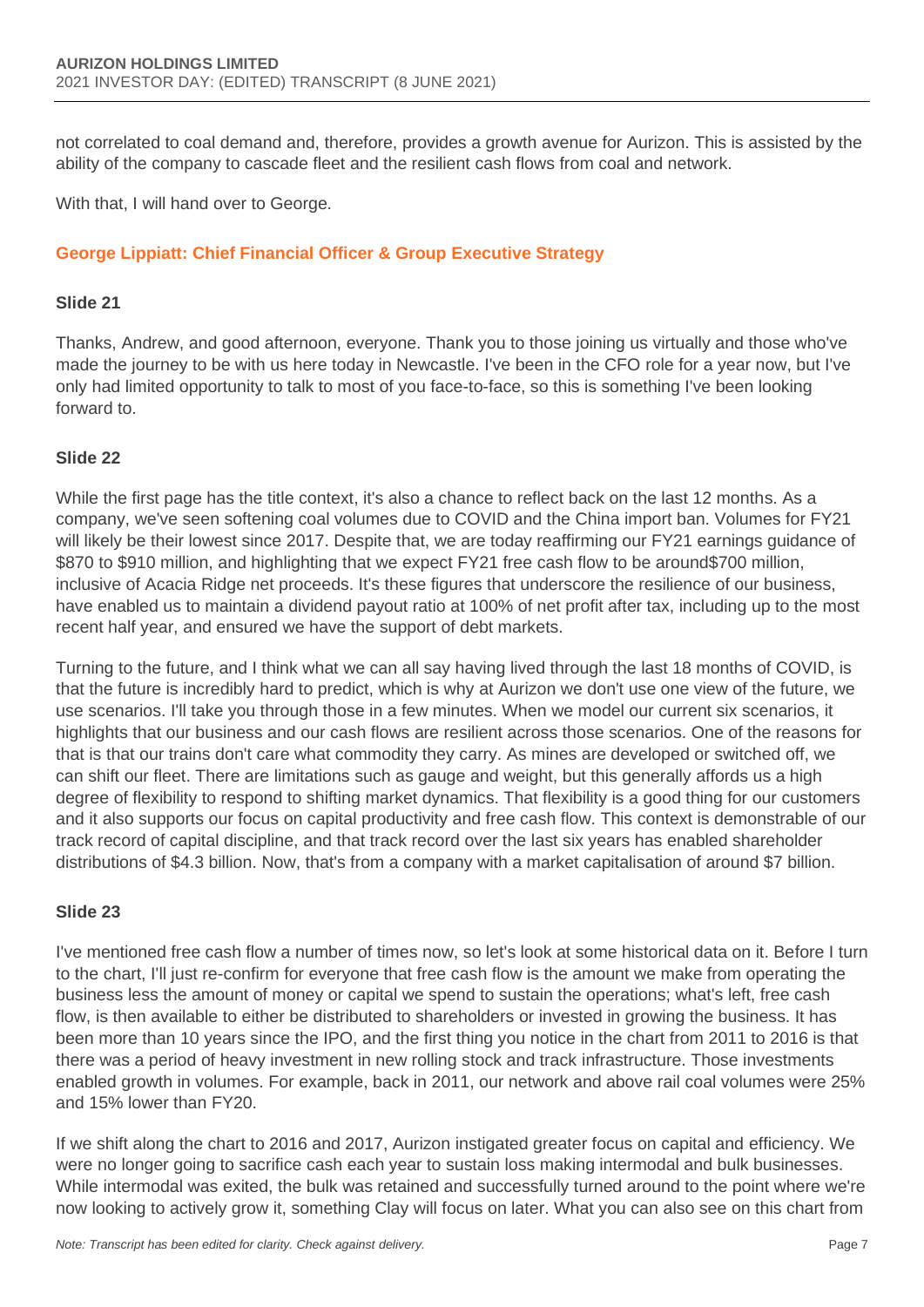point number three is that the black line, free cash flow, is pretty consistent. While volumes have moved over the last four years, and as I said earlier, they've been soft this year, our free cash flow hasn't missed a beat, despite the global disruption caused by COVID and a China import ban on Australian coal.

### **Slide 24**

I mentioned earlier that at Aurizon we don't believe in using one possible view of the future. Instead, we use six scenarios. That process is something we call Strategy in Uncertainty, or SIU. We've used this process for the last few years, and it's a framework that starts by understanding the key macro drivers for the commodities we haul. It's built on the belief that if you want to understand how much metallurgical coal we might haul in 20 years, you don't start by looking at the mines in Australia, you start by understanding how many bridges, highways, buildings, rail infrastructure, and other steel-intensive products are going to be built in countries like India. That's just one example of the types of inputs that go into our SIU model from a demand perspective. We also, of course, consider GDP growth, government and climate policy, steel production methods, and import reliance, to name a few more.

Armed with that demand side view, we then assess whether Australia might meet that demand, or whether other competing countries, like Russia or Indonesia, will meet it. As I'll come to later, predicting supply relies on mine approvals and capital being allocated to new mines. Given that's inherently hard to predict, that's where our scenarios come in. Of course, not to be forgotten and a growing part of our business, you can see on the far right hand side of this slide that we apply similar rigour to estimating the bulk market. The output of that work is what Andrew highlighted earlier and Clay will take you through in more detail.

What you'll hear is that we're excited about the opportunity that growing demand for new economy minerals creates for us. Whether it's copper for electric vehicles or rare earths for iPhones, we can see how bulk will be a much larger part of our business in years to come. Now, it's important for me to emphasise that these scenarios are not predictions of the future nor do they generate forecasts or projections. They are possible scenarios that we use in various ways in our business, including the way we think about our strategy, about the allocation of capital, and importantly about sustainability in the context of climate change risks. On slide 18, we highlight the limitations of scenario analysis. Please bear that in mind as I take you now through each of the scenarios.

#### **Slide 25**

One of the outcomes of our Strategy In Uncertainty process is shown on this slide, our six coal volume scenarios, showing Australian coal export volumes over 20 years to 2040. We use 20 years because it's short enough to enable detailed assumptions to be used, but long enough to align with some of our key assets, such as rolling stock and the depreciation period used to calculate regulatory tariffs in our network business. I'll go through on the next slide the key assumptions under each of these scenarios.

But if we focus on the outputs, firstly, you can see that there's a wide variance between each of them. There's over 300 million tonnes difference between the top scenario, commodity strong; and the bottom, rapid decarbonisation. Secondly, if we focus on the first 10 years from 2020 to 2030, you can see that there's five green arrows. That means that, under all but one of our scenarios, there is positive growth in Australian coal exports to 2030. The second decade, however, 2030 to 2040, naturally sees greater divergence, with export volumes falling under four of six scenarios over that 10-year period.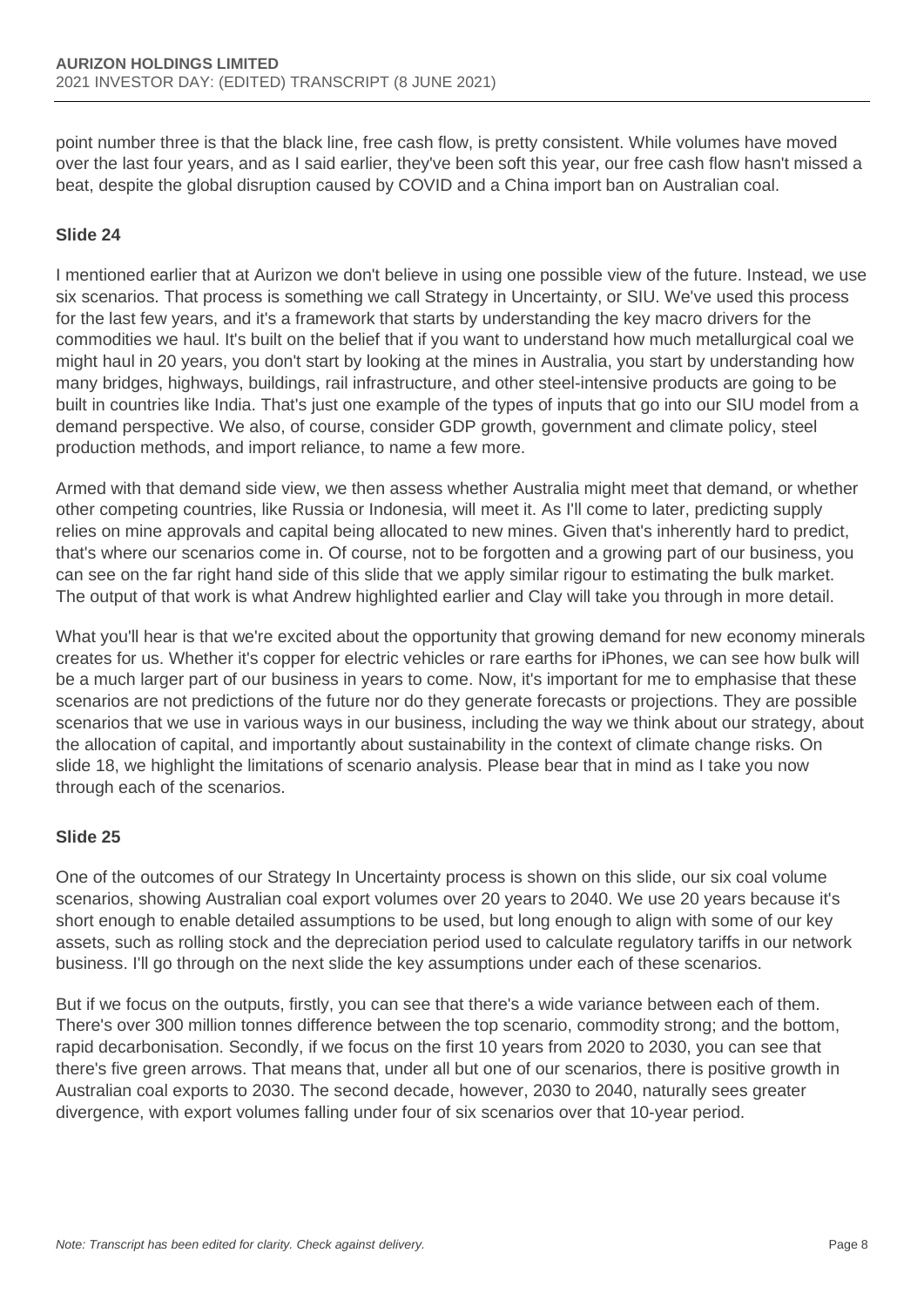#### **Slide 26**

Given these are scenarios and not predictors, it's important to understand the key assumptions underpinning each of them. Just as the volumes diverge, so to do the key assumptions. I'll go through some of the key assumptions to give you an understanding of them, noting that there's additional detail in the appendix to the pack we've loaded onto the ASX platform earlier today.

Let's start on the left and work our way across. Commodity Strong: this scenario assumes no new climate policies being enacted and Indian steel production rises from 100 million tonnes a year to 280 million tonnes by 2040. Australian coal exports grow to over 500 million tonnes by 2040, meaning that Australian mines and enabling infrastructure would need to be expanded to meet the Asian demand.

Now to Current Economics. This scenario starts to changing steel production methods in Europe by 2040, and sees coal's share of the energy mix in Asia drop to 20% from where it stands today at 59%. Unlike commodity strong, Indian steel production only rises to 250 million tonnes by 2040. I say only because the Indian government target is 250 million tonnes by 2030, so this scenario assumes India meets that target, but is a decade late in doing so.

Next, I'll take you through our two supply constrained scenarios. The first of those is Port Constrained Australia. This scenario sees demand from Asia being the same as current economics, yet port terminal infrastructure not being expanded to meet the coal export growth. That sees Australia's share of the seaborne coal market drop from an assumed 40% in current economics to 35%. The second constraint scenario is called Mine and Regulatory Constrained Australia. As the name suggests, this sees no greenfield mines being developed in Australia beyond 2025, and those that are developed are limited to where they are considered advanced in terms of development and approvals as at today. So while Asian demand remains, under this scenario, Australia's share of the seaborne market drop to 25%. Russia and Indonesia exports are the main winners and fill the assumed supply gap.

Turning now to Carbon Constrained Asia, our fifth scenario. The key changes here are to energy and how it's produced. Coal's share of the energy mix in Asia drops to 10% by 2040, but Asian steel production continues to grow, with coal-based steel production remaining the dominant method in Asia at 70% of the mix. Despite that, and Australia growing its share of the seaborne market to 40%, Australian total exports reduce to 300 million tonnes by 2040.

Last and least in terms of volumes, rapid decarbonisation. This assumes significant shifts towards decarbonisation and that the transition is fast. How fast, no coal fired power globally by 2032. Plants in places like India, China, and Southeast Asia, which have only been built in the last year are shut down after only a decade in operation, and the average Asian power plant only has a 20-year life in operation. To give you a sense for the change required, China would go from coal fired energy production of 4,800 terawatthours today to zero in 2032. Australia produced 265 terawatt-hours from all energy sources in 2019, so that China shift would be significant. Steel also sees changes, with the coal-based BOF method only accounting for 40% of global steel production by 2040, and Indian steel production growing to only 160 million tonnes by 2040.

For those of you wondering which scenario aligns with meeting the goal of limiting global warming, I'd say it depends on how much heavy lifting non-Asian countries do. So what do I mean by that? It's recognised that there is no single pathway in reaching a decarbonized future. For example, the International Panel for Climate Change produced a report in 2018, projecting 90 pathways that limit global warming to below oneand-a-half degrees, each with different implications for global coal consumption. In saying that, it's unlikely in a less than two-degree world that scenarios one to three would play out. I'd also say that our scenario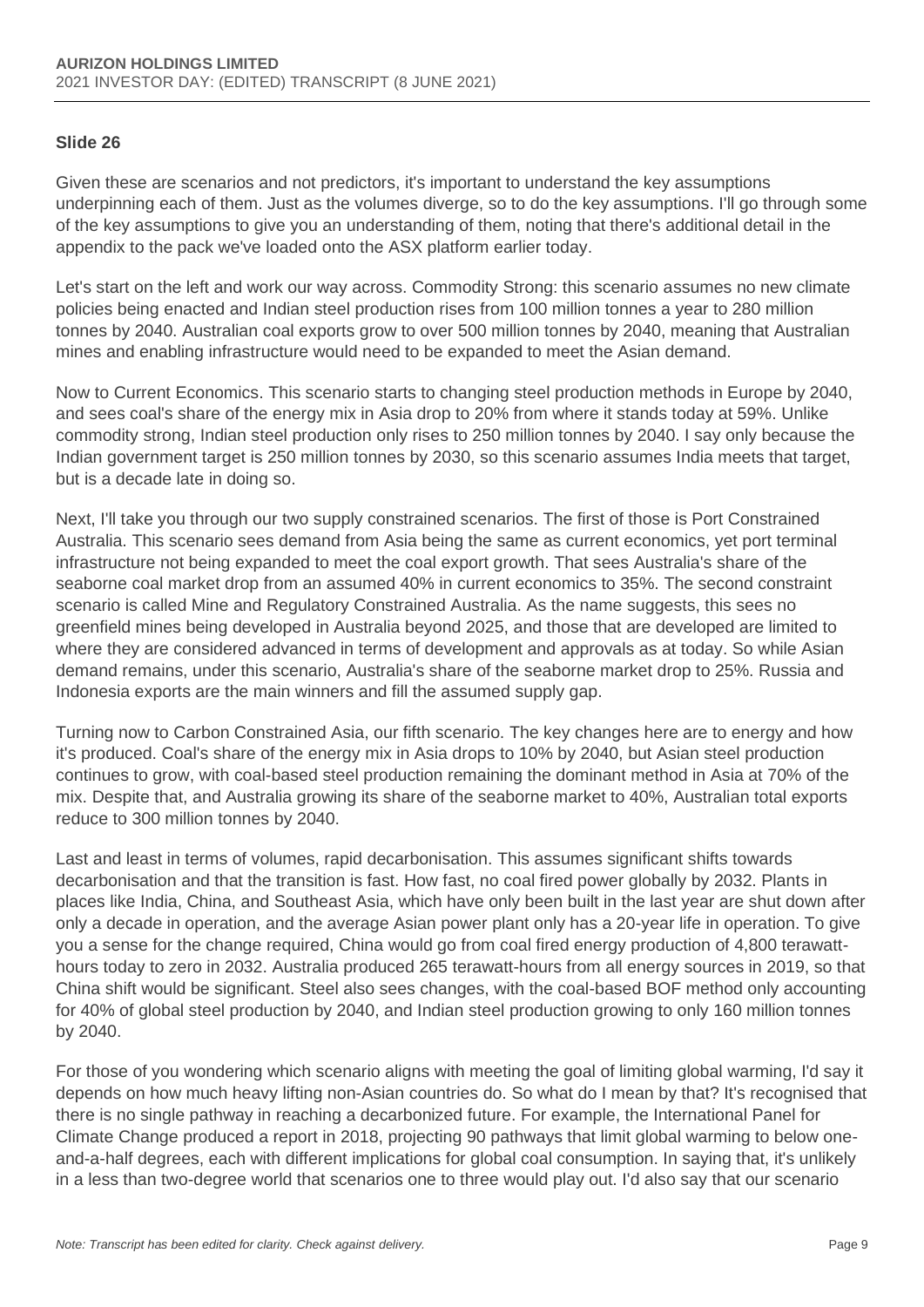six, rapid decarbonisation, features a faster closure of coal-fired generation compared with IEA's Net Zero by 2050 report released just last month.

## **Slide 27**

More important than the scenarios themselves is how we use them. That's what we cover on this slide. What I want to convey to you is that we don't just have these scenarios at an Australian export level. We also look at them split by coal type, by corridor, and at a mine level. Modelling at that level of detail allows us to stress test key decisions. Let me give you some examples. On fleet, which is shown as growth capex and stay-in-business capex. We've had two fleet decisions recently: firstly, do we invest to further grow our Queensland coal fleet or do we rely on Project Precision to create capacity? For now, we aren't investing further. That aligns with the bottom five scenarios, but if a commodity strong scenario eventuates, we either need to buy fleet and risk being late to the game, or rely on Project Precision outperforming to create further capacity.

The second fleet example is around overhauling Hunter Valley fleet, which we continue to do. Now, this decision aligns with the top five scenarios. But if scenario six comes to be, we would have some stranded fleet. It's a minimal amount and certainly very low compared with the returns we generate under the other scenarios, so it's a good risk/return equation when we look at our scenarios.

The next example is customer contracts. When we assess a new customer contract, we test whether that mine will continue to operate under each of these scenarios. The more scenarios the mine ticks, the more secure the volume. This is valuable to assess counterparty risk and the contract terms we offer. In other words, this process informs the return profile and payback period we target for each customer contract.

#### **Slide 28**

The next way we use scenarios is to stress test free cash flow, and that's what I want to cover next. While volume scenarios are of great interest to many stakeholders, what's critical to analyse is how that potentially translates to Aurizon cash flows. The first step in that process is the one I've just taken you through, assessing the resilience of Australian coal volumes. In other words, just because there are coal reductions in Europe and America, doesn't mean that Australian exports decline, particularly given more than 90% of our exports are consumed in Asia. The second step, shown as B on the slide, is to look at Aurizon's revenue sources, including the regulatory protections of our network infrastructure business and, in our coal haulage business, the contract positions, and coal type that our business is exposed to.

C and D are all about how we operate our business. Should volumes reduce, and we have confidence that it's a permanent decline, we would not be doing our job if we didn't reduce our cost base. Not only does lower volumes mean lower fuel and track access costs, but it also means you need to maintain less fleet for coal haulage. That means we have available fleet, which can be used to replace fleet at the end of its life in other coal hauls or bulk hauls. Whichever it is, this reduces capex and increases free cash flow.

Lastly, our bulk business has current and future target customers that produce copper, zinc, nickel, and lithium. Growth of these commodities is expected regardless of the coal volume outlook; and, in fact, a lower coal volume outlook, could potentially enable Aurizon to shift fleet and grow non-coal earnings without material new capex.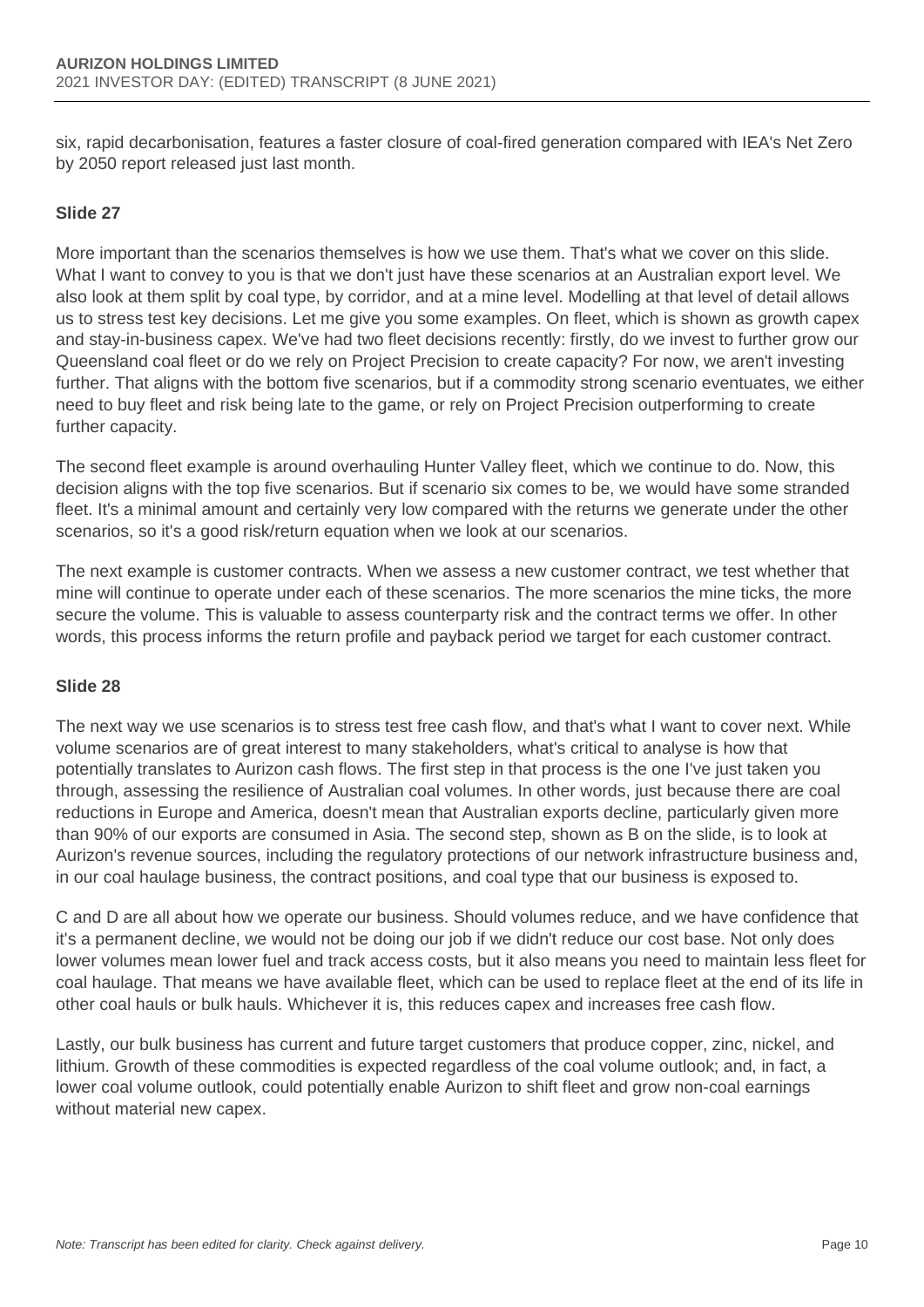#### **Slide 29**

This is an example of the process I've just described, and it's a worked example of carbon-constrained Asia, our fifth scenario. To start with the headline, what you can see is that while global coal volumes might decline, that doesn't translate into a significant shift in Aurizon free cash flow under this modelled scenario. The way to read this slide is across the top are the key market segments where Aurizon operates, and on the left going down the page are the key drivers of free cash flow. The arrows and the colours highlight the range of impact over the 20-year period.

Firstly, global coal volumes under this scenario fall by more than 2% per annum for 20 years. Despite that, Australian volumes outperform, given they're exported to Asia's young coal-fired power plants and growing steel mills. In terms of how that translates to Aurizon revenues, there is a marginal increase in group revenue. While thermal coal-related revenue reduces, metallurgical coal less so and network and bulk revenue increases. The volume decline of around 25% by 2040, provides the opportunity for operating cost reductions, which are assumed to drop by 20%.

Similarly, capex reduces in coal and, to a lesser extent, in network, which you'd expect. But it also shows how capex would reduce in bulk. An example of that is standard gauge fleet replacement in Western Australia, which under current economics, would happen in the early to mid-2030s. However, in a carbonconstrained Asia world, instead of spending money on fleet replacement in bulk, we shift no longer utilised standard gauge fleet from the Hunter Valley across to Western Australia and avoid the capital spend. Lastly, free cash flow. Our bulk business continues to grow regardless of coal headwinds and at a group level, under this scenario, Aurizon's future free cash flows are only marginally lower relative to today.

#### **Slide 30**

I have spoken about these levers over the last few minutes, but this slide just gives you a more holistic view of how we think about them. These are the levers we would use to seek to mitigate any assumed free cash flow decline. Firstly, opex levers. These generally account for half of our assumed cash mitigation, depending on the scenario. These include direct costs, which are largely variable with volume, as well as indirect costs that would need to be right-sized. For example, it would be reasonable to assume a smaller head office and management team if we find ourselves in a rapid decarbonisation scenario.

Secondly, capex levers, and these generally account for slightly less than half of our assumed cash mitigation. For coal, if volumes reduce, we'd not require the same scale fleet to be maintained. That reduces sustaining capex and provides a useful pool of spares for the fleet that remains operational. For bulk, as I explained earlier, there are also fleet renewals and parts spend that would be significantly reduced for certain classes of locos if a coal downside scenario came about.

Finally, the third and fourth levers, which account for minimal residual cash mitigation. These are about enabling further bulk growth or selling or scrapping fleet. We are conservative in that we don't assume much bulk growth despite the scale of the market opportunity and we are conservative in that we don't like selling or scrapping locomotives. We'd rather Ed and Clay find a good value contract to put the assets to work.

## **Slide 31**

This next slide outlines some of the key assumptions we've used to come up with our free cash flow scenario range. Starting with volumes, while Aurizon has capacity charge protections in our coal haulage contracts, and mines are known to continue to operate when marginally out of the money, we haven't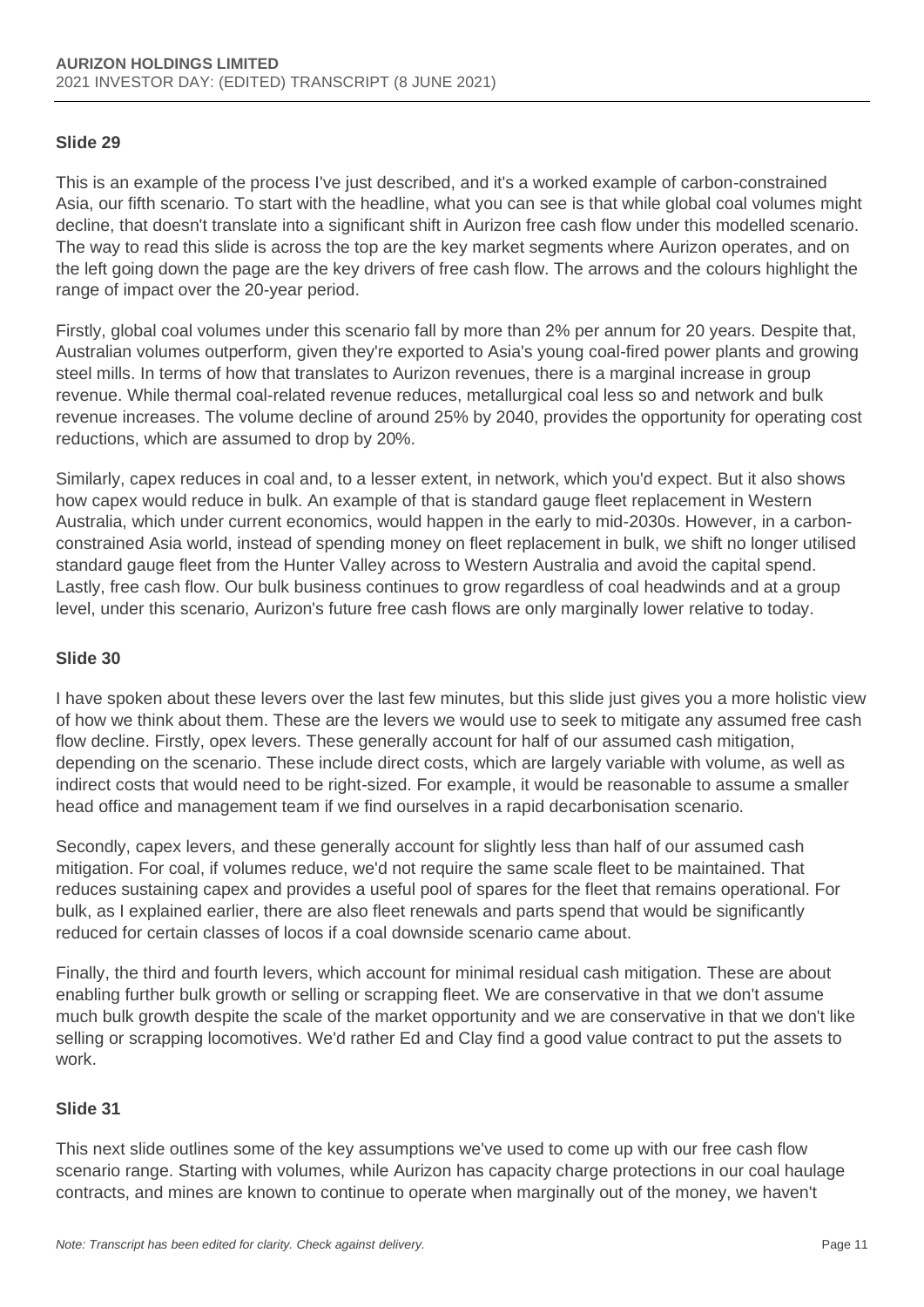assumed that occurs. In other words, we assume that where Asian coal demand drops, mines high on the cost curve stop operating, and Aurizon receives no capacity charge.

Then to revenue, and there's a few assumptions to work through here. Firstly, we assume no market share gains or losses, which means that competitors with older coal fleets are assumed to invest to maintain scale. We also assume rates reduce, particularly in downside scenarios. This is on the assumption that fleet capacity exceeds coal demand, but as I've outlined, that assumes rail operators invest to renew fleet or don't shift fleet to service non-coal customers. In terms of our network business, we've assumed the current regulatory model holds and that our WACC rates lift in line with the current risk free rate or yield curve.

In terms of opex, we assume operating ratio is held flat, just above 70% and that no further automation beyond TrainGuard is achieved. To give you a sense for this assumption, in rapid decarbonisation coal haulage volumes drop by about a half, but we only assume that the addressable cost base falls by about a quarter. Moving then to capex, and the key assumption is that capex reduces by less than 80% of the volume reduction. So to use rapid decarbonisation as the example, while volumes fall by about a half, we assume that capex reduces by just over a third.

In terms of bulk growth, we don't assume in these free cash flow numbers, that I'll go through in a few minutes, that Aurizon invests to enter other parts of the bulk supply chain. We do, however, assume that there is additional fleet available from coal haulage volume reductions longer term. This enables bulk to increase its share of the rail market by one percentage point. Finally, the other row shown is our gearing assumptions, where we've assumed gearing is held flat, there's no major step up in debt margins, but overall debt costs increase aligned with our risk free rate or yield curve assumptions.

## **Slide 32**

I've spoken a few times about fleet, so what I thought I'd do next is provide a snapshot of Aurizon's fleet. This slide breaks it down by state and value. You can see that the carrying value of our fleet is a bit more than \$2 billion, with 55% of that value from locomotives and 45% from wagons. In terms of a state by state breakdown, you can see that our largest fleet is in Queensland. That's by both dollar value and number, which means from a fleet perspective, it's clear who wins the state of origin with our engineers. In terms of a state by state breakdown, you can see that our largest fleet is in Queensland, and sticking with that Queensland theme briefly, that's a state where we hold 70% of the coal haulage market and are the major player in bulk. But you can also see that there is much lower thermal coal exposure in Queensland compared with the Hunter Valley. So it's a good market to be long on fleet, particularly when you've got the contract position we do.

Turning then to New South Wales. Mainly thermal coal and a market where we hold a bit more than a quarter of the coal haulage market. Given it's thermal, this is where the greatest downside risk exists under our scenarios. Should a downside scenario come to be and we have surplus train sets that used to haul thermal coal we can do two things. For the 40% of the fleet that's interoperable, that can be shifted to any standard gauge bulk market in Australia. For the other 60% of the fleet, the restriction is the gauge and weight of the locomotives, but they can either be used for parts used to haul non-coal commodities into the Port of Newcastle, which those in this room will see tomorrow, or be used in the Pilbara where there are similar track axle loads which allow the locomotives to be used there.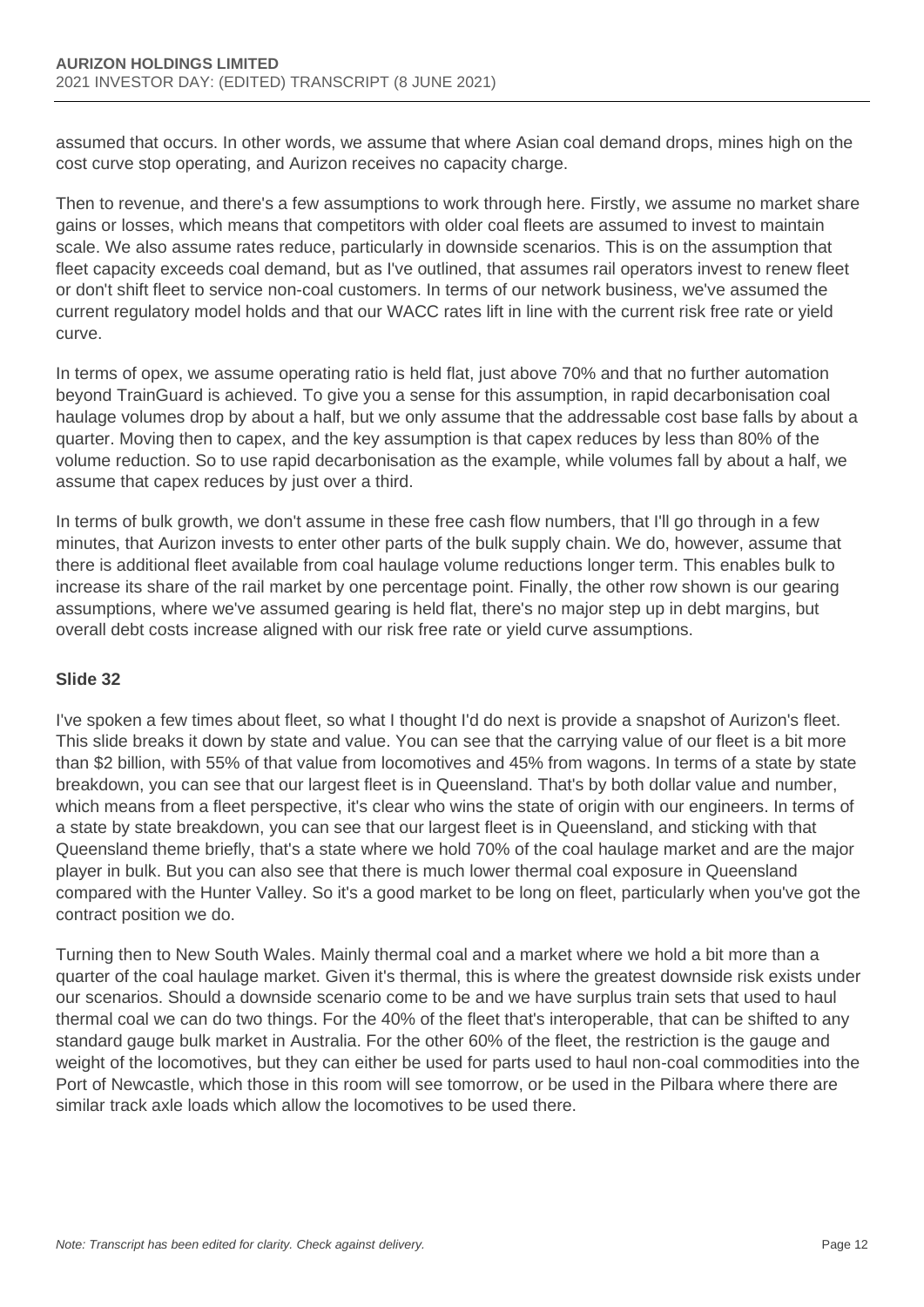#### **Slide 33**

What's shown on this slide is the output of all this work around scenarios and free cash flow where the modelling indicates an average annual range of circa \$500 million to \$650 million. This is not a forecast or a prediction but rather a range of potential outcomes based on the modelled scenarios. Specifically, it's a range that represents scenarios two through to six, and the range is an annual average over the 20-year period. Context, we have shown that compared against the last five years free cash flow performance and dividends paid.

#### **Slide 34**

Andrew has already talked to the chart on the right of this slide and I've mentioned the \$4.3 billion of shareholder distributions. So no need to cover that further, but what I do want to highlight is our capital allocation framework shown on the left hand side. It's that framework combined with the strong free cash flows of the Aurizon business that's enabled these distributions. The numbers on the left are averages over the five year period. Operating cash flows have averaged \$1.1 billion, which after average capex of \$500 million, has provided \$600 million of free cash flow. We're very proud of declaring a dividend at 100% of net profit after tax over the last five years. That's equated to \$500 million on average, which has meant there has been \$100 million of surplus cash. That cash can either be used for growth or for capital management, which is a good point to remind you of the \$900 million of surplus debt funding capacity Aurizon has under our targeted Triple B Plus, B Double A-1 rating metrics. This means we not only have had stable cash flows, but we have also maintained a strong balance sheet.

### **Slide 35**

This strength in cash flows and balance sheet has been recognised by debt markets. We've raised \$1 billion from debt capital markets over the course of this financial year. This has included a 10-year Aussie dollar bond for network and a 7-year debut Aussie dollar bond for operations, the haulage side of our business. So we're very pleased with our credit profile and pleased with the support we are receiving from debt markets.

Finally, can I just say that we are proud of our business and we're proud of the role it plays in supporting Australian bulk commodities to compete globally. As I hope you could tell from this presentation, we're excited about the way our future cash flows could be used to grow our bulk business while continuing to deliver strong shareholder distributions. Thank you.

## **Chris Vagg: Head of Investor Relations and Group Treasurer**

All right, thanks, George. As promised, we will have a break now, before our last three presentations. So I've got 1:59, so let's do 2:15. About 16 minutes time, we'll come back for the last three presentations. Thanks.

## **[BREAK]**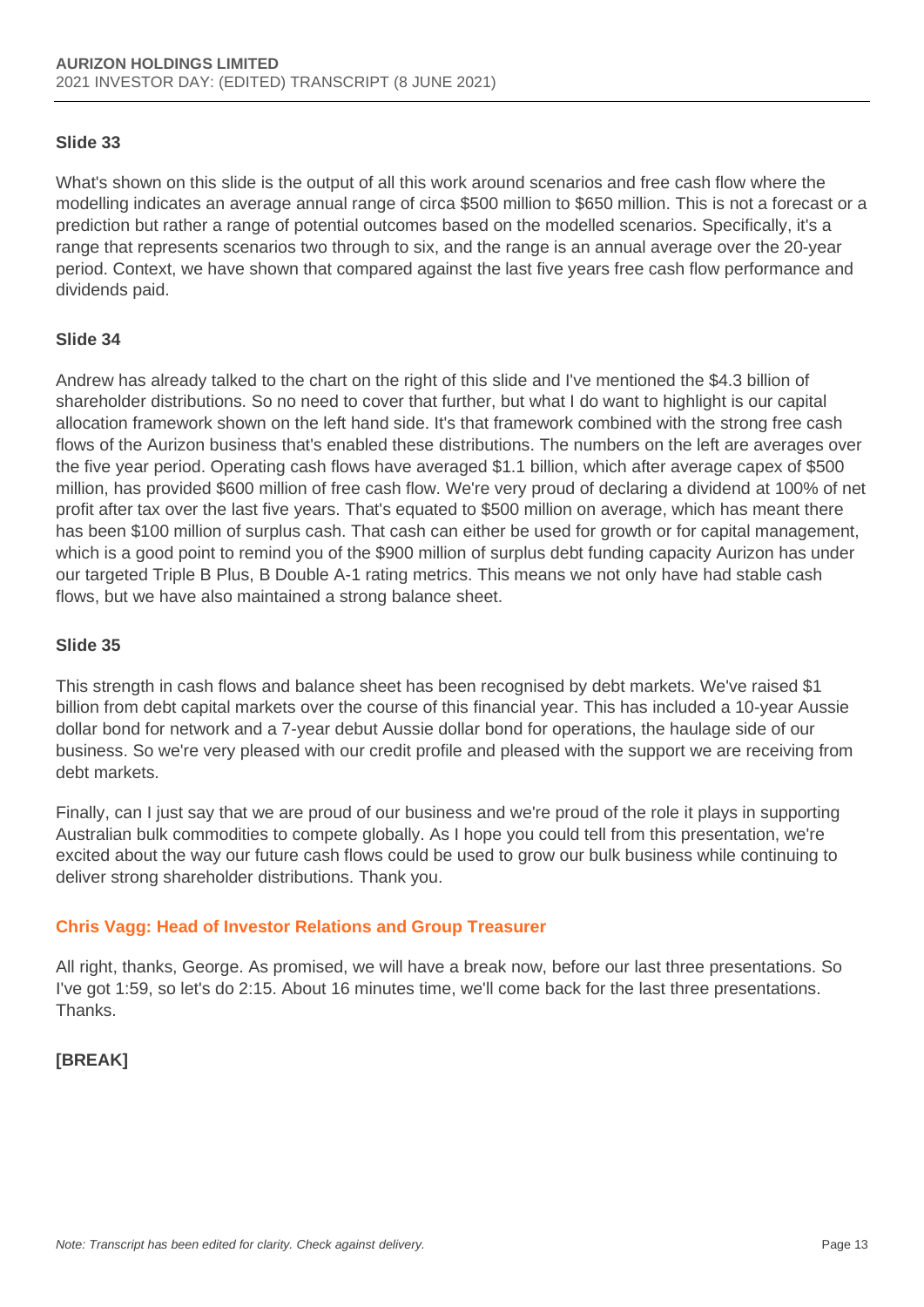## **Clay McDonald: Group Executive Bulk**

#### **Slide 36**

Hi, everyone. Welcome to Newcastle. For those of you that are attending the field trip tomorrow, I'm looking forward to hosting you out at Aurizon Port Services.

#### **Slide 37**

The last four years, the bulk team has been delivering on the first phase of our growth plan, primarily focused on stabilising the business, customer service delivery, and transforming our costs and contracting base to return the business to profitability. This afternoon, I'll look forward to taking you through the next growth phase where we aspire to double in size by expanding across the bulk supply chain and developing comprehensive supply chain capability, infrastructure, and operations.

#### **Slide 38**

We've spoken previously about the pathway we pursued on the bulk turnaround. This phase was all about getting the basics right, simplifying the business, and focusing on what was important. In the cost base, we completed a comprehensive benchmarking process and put a discipline transformation programme in place to create a more efficient cost base. The work of transformation and continuous improvement has become embedded within the bulk business, have the work that we completed in 2017, has delivered real value. Over the last four years, revenue net of access has increased 16% whilst operating costs have reduced 2% as part CPI headwinds and across our supporting growth. The general managers and the teams continue to work hard on asset efficiency and transformation today.

On the contracting side, we took a retain, reform, or exit approach. In 2017, we held numerous legacy and long-term contracts that required significant reform. Some of these contracts related to our ex-government ownership where contracts were established to support regional economic growth rather than commercial return. We're almost through that re-contracting cycle with one reform and retained contract to go in Queensland. The Re-contracting effort over the last three to four years has been significant with most results exceeding our expectations.

Now, on the growth side. We looked to utilise spare capacity, aggregate volumes, and convert road to rail, and where opportunities present, move more quickly. We have been able to leverage our strategic land and locations and key corridors to enhance the customer proposition and provide real value to their operations, and I'll take you through a couple of examples of this later in the presentation.

Now, trying to measure growth. With the different types of products we haul, services we provide, and contracting models we now use in bulk, volumes are no longer an accurate way to follow or forecast our growth. Besides revenue growth, the best way I could explain what's happened over the last few years in the incremental growth space for us in rail is for the deployment of locomotives, wagons, and people. At our lowest point in 2018, the bulk business was operating 146 locomotives, two-and-a-half thousand wagons, and had an FTA base of 820. Today, less than three years later, we operate 166 locomotives up 16%; 3070 wagons, up 20% and we have an FTE base of over 1200.

And so now, we look to pivot to phase two of our growth plan, where our aspiration is to double the size of the bulk business. To achieve that growth, we need to know two things. What is the size of the expanded bulk market? Is that market large enough for us to get excited about? And secondly, if it's big enough, is the strategy of integrated supply chains supported by the customers? Building off the back of detailed analysis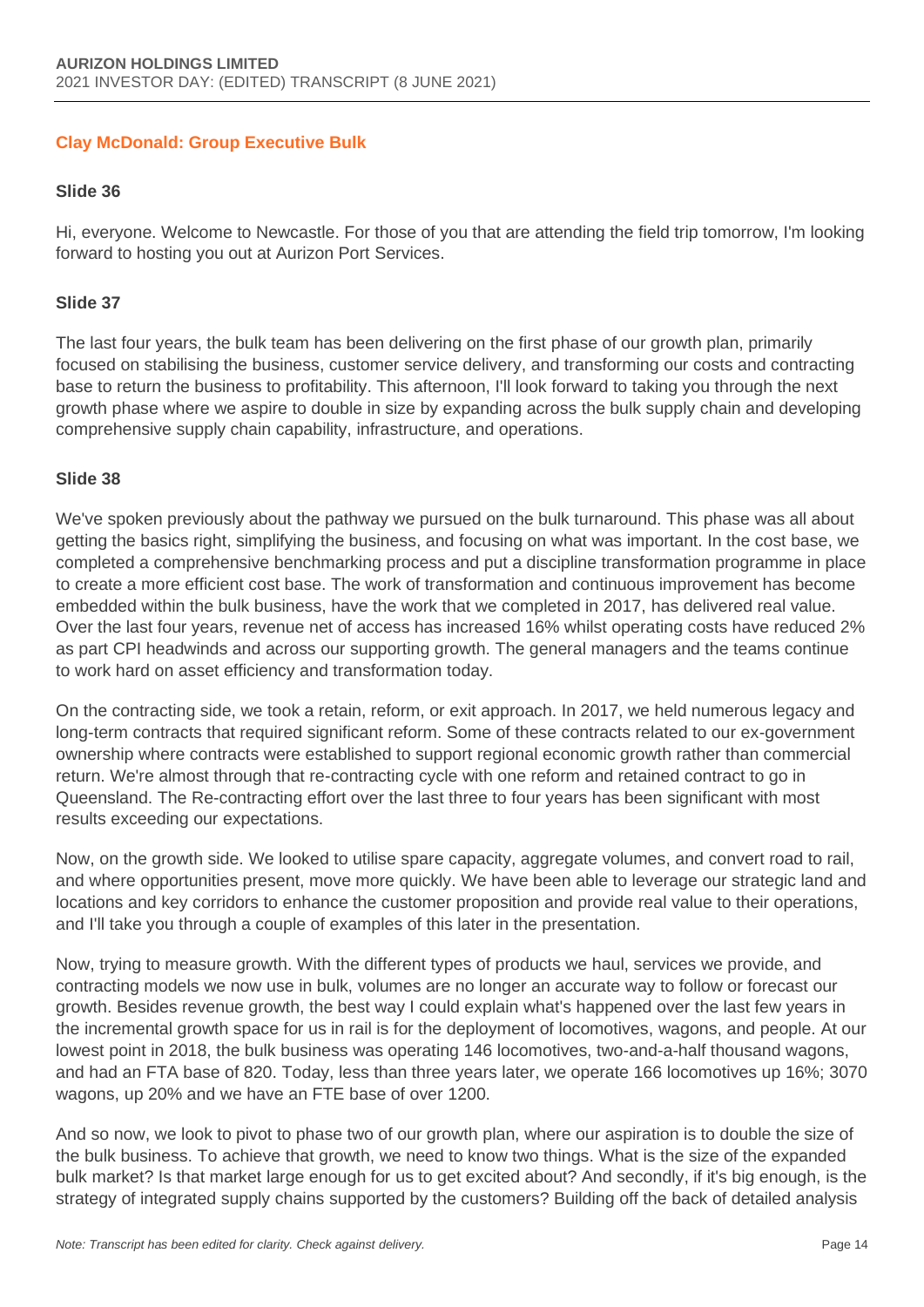we had already completed on the bulk rail segment, we have expanded our assessment to quantify the size and scale of the full addressable bulk market.

### **Slide 39**

Our detailed analysis started with capturing all bulk commodities by product, location and value chain step. The first cut volume assessment was broad and comprehensive. Tracking the movement of all volumes from point of origin, to either point of export or manufacturer. We then worked through the volume portfolio and excluded a number of specific products and supply chains that we considered were not addressable by the bulk business. Once they were excluded, we then applied margin assumptions across the remaining commodity types by region, to establish profit pools by value chain step in each corridor. Andrew's already covered this, but I'll reinstate the key supply segments we covered were bulk rail, road and possible road to rail convertible volumes. All other bulk road volumes, including first mile, last mile and line haul, bulk port services and rail-based maintenance services.

However, here we focused on the iron ore majors in this segment due to the scale and spend. The output of all that analysis was the establishment of basin plans, which we then aggregated to calculate our aspirational growth target. And as Andrew outlined earlier, the outcome of our analysis indicated that by 2030, the profit pool in the bulk market would be circa 1.25 billion on revenues of around 13 billion. Now this is exciting news for bulk, as the profit pool is approximately five times larger than the pure rail market that we have previously identified. So why are we considering these adjacencies? Well, first of all, it is about scale and the opportunities that scale presents. The bulk supply chain market is five times larger than the standalone rail market that we have traditionally focused on.

Today we calculate we have approximately 30%, or a third of that bulk rail profit pool, but if you expand that out to the full supply chain, we have less than 10% of the segments and volumes that we included in the reviews. Secondly, feedback from our existing customers and recent experience with market-based opportunities indicates that the market is moving to more integrated solutions. Again, it's worth understanding from a customer's perspective why integrated solutions are attractive. There's two primary reasons. First of all for the customer, it embraces efficiency, simplicity and accountability. Secondly, integrated supply chain support the changing nature of the bulk market. As products flow through the supply chain, if each of the steps is not well connected, it creates friction, as well as velocity and can add cost. If there are multiple suppliers in that supply chain, a single supplier can choose to optimise their part. Thereby creating sub-optimisation throughout the supply chain.

A single or lead logistics provider can bring simplicity and accountability to a complex supply chain by applying consistent systems, operating methodology and contract accountability for the customer. And as I said this becomes increasingly difficult under a multi-supplier scenario. I'll give you a simple example, or an easy example. At the mining end, there is a materials handling supplier. That supplier takes out a unit that is supplying the speed of loadout to the rail, or road operator to reduce their costs. That delays the loadout time, slowing the velocity in the supply chain, the road or rail operator gets to the port later, possibly creating delays and demurrage in the shipping stem. It then possibly ends up with a delay for the product landing at the customer end.

In competitive markets, or time and inventory critical operations, you can imagine this has a significant impact. Now sophisticated customers are aware of these issues and are looking for suppliers who can smooth the process flow, take out wastage and provide value-adding services at each step. The second major demand signal in support of integrated supply chain, is influenced by the changing nature of the bulk market. Projects are becoming smaller, more capital light, and quite often are moving further away from fixed infrastructure. Contemporary logistics solutions look for flexible, cost-efficient multimodal solutions to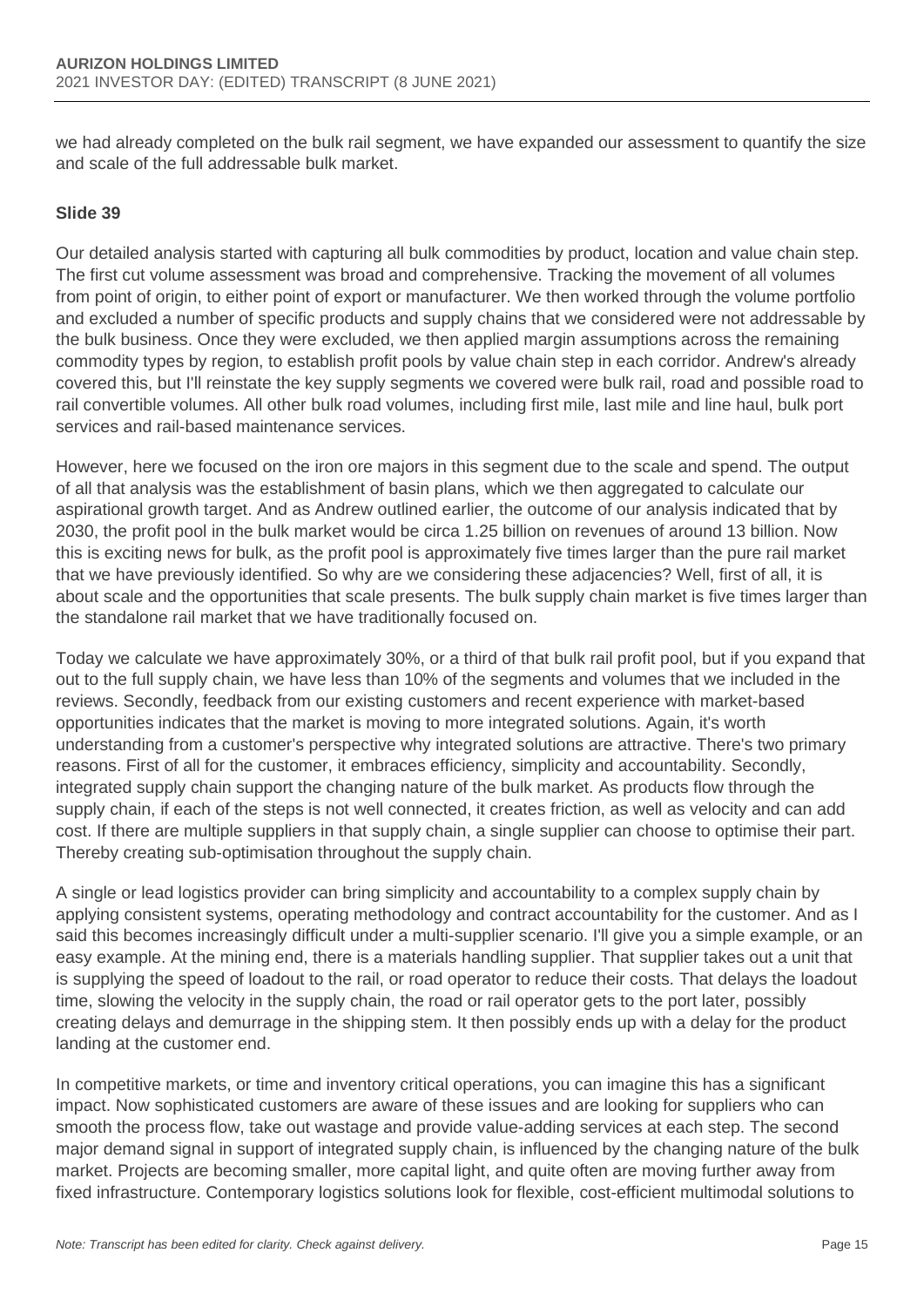match those market dynamics. In bulk going forward, we will develop capability and services in the road to node space. To either accumulate unit train volumes, or deliver customers the benefit of aggregation at one of our terminals. For shorter distance and lower volumes we'll look to grow in the road to port space, but only where the road is part of a broader Aurizon offering.

## **Slide 40**

Now if you're in business development within bulk, this is a slide to get excited about. This slide illustrates the level of activity going on in the bulk market, with each dot representing exploration or pre-production activity. Now we know many of these exploration or projects will never come off, but it is illustrative of the level of activity going on in our market. Also, I don't want you to get hung up too much about which commodity, more so where, and I'm going to grab the little pointer here for those of you who haven't left the state for a while. All right. Critically, Northwest Queensland up here, Mount Isa minerals province. Here, Central New South Wales, Cobar mineral province. Here, West Australia gold fields and in fact, everywhere in West Australia, but West Australia gold fields and Midwest.

Why did I start over here? Mount Isa minerals province. We now own a port at Townsville, that is serviced direct by heavy haul rail there. Down here, we now on a port down in Newcastle, direct rail access to the Cobar minerals province.

So if the market size is attractive and integrated operating model is preferred by our customers, how do we successfully expand, or transition out of our traditional core rail business and into the extended supply chain? We're going to apply the principles that have underpinned our turn around and we're going to apply these to the broader market. And those principles include, first of all, focusing on the customer. Solving customer problems and creating safe, efficient and cost competitive solutions remain as a centrepiece to success.

Some of these solutions may use existing infrastructure or may require new or enhanced infrastructure. To solve these problems and to develop competitive supply chain operations, we are prepared to deploy capital where the opportunity presents and the returns are ripe. Second principle, build and develop capability. Extending in the supply chain will require a different type of capability. Like operating capability and infrastructure capability. Within bulk, our capability is rapidly changing as we move from a rail play, to a supply chain operator. That includes capability in the management, specialist and operator ranks, where our teams now include port, road and material handling operators and specialists.

We also support this change by engaging consultants and experts who are long and deep in supply chain experience in specialist fields to augment our business development and design teams. In the infrastructure space, we already have a comprehensive network of strategic sites, and we are enhancing those with additional flow connecting structures like ports and storage operations. Finally, the third principle. Creating an agile and flexible mindset. Whilst the market size and growth rates look attractive, global demand can change and products flow can vary. Our customers expect us to be able to respond to those demand changes. As we develop our extended operating model, bulk is very aware that we'll need to be more flexible and agile and take more risk than we have traditionally done.

#### **Slide 41**

The photos on this slide demonstrates some of the recent steps we've taken in extending our supply chain services in both New South Wales and Queensland. In Townsville on the left-hand side of that slide, it's a picture of the former TBSH business, where we've now established Aurizon Port Services, Townsville. This operation links the Mount Isa minerals province to the port of Townsville and provides storage material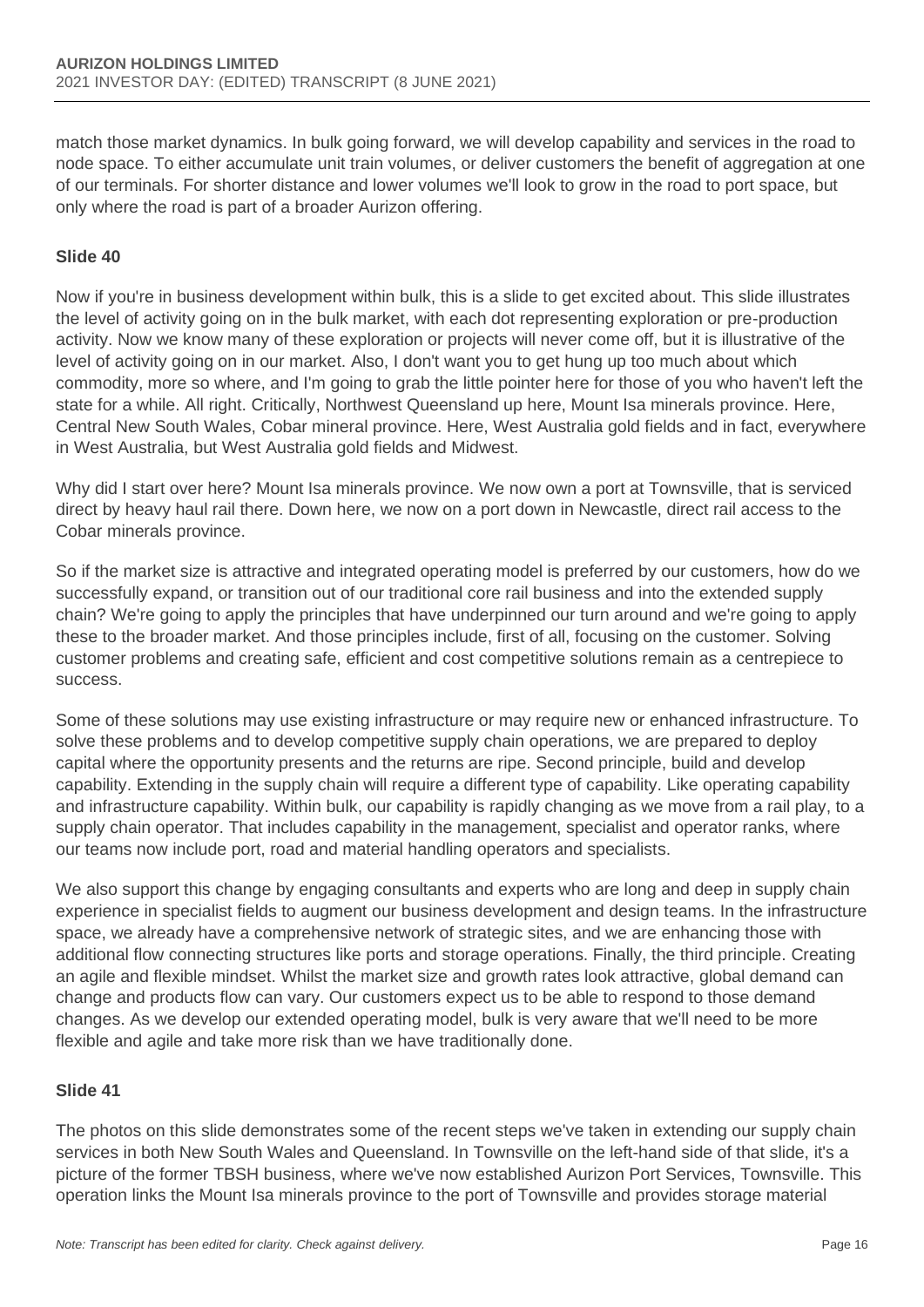handling and stevedoring services. For inputs and outputs to the mining and agricultural sector, we are currently upgrading the site by investing in additional hardstand to increase capacity and creating a unique direct rail access by renewing and extending Aurizon owned rail lines that are adjacent to the site.

The plan here is to link out Cloncurry and Mount Isa rail terminals directly with the port operation, thereby removing last small transport and handling costs. I just might point... on the left hand side, if I can. There's our rail lines being re-established in there and we will build that out so that we can service that loading and unloading as a rail and port turn up. Here, you can see the expansion in the footprint in our head storage. It's enabled us to go from stacking four high, to stacking six high. Increase our capacity by about a 1000 TEU on that site. If you think about divided by trains, it's like five or six equivalent trains out of the Mount Isa minerals province.

The second example of increasing capability is our recent acquisition of com ports and you'll get to see this tomorrow. I really liked this business. It's simple, it's efficient, and it's strategically located. What we also like, it was previously owned by a miner and that's no offence to the miners. So whilst it was well run, it wasn't deployed as part of a broader value proposition for customers. We see the advantages and benefits to customers in linking the port operation more closely to shipping, rail and other logistics operations to better service the New South Wales minerals province. The second exciting aspect of this site is its ability to grow. It's currently operating at around 50% utilisation and has spare land that we can develop for new or expanding customers. The general manager of Bolt New South Wales, Adrian Browne, who you'll meet tomorrow, fact he's here listening to what he needs to say and do tomorrow. He's busy working on supply chain opportunities linked to the port, and will look to take advantage of that simplicity, efficiency and spare capacity.

Again, just pointing out, this is our existing shed. This is land that we can expand on. So why is expansion in those two ports so important? Today if you use our base tonnes, let's just say we're moving 50 million tonnes and you apply the cargo growth rate over those 50 million tonnes in five years, we'll need to move 58 million tonnes and in 10 years we'll need to move 67 million tonnes. And if they're export tonnes, they've got to leave the country somehow. So we're investing in excess additional capacity on those port sites, looking to support that growth.

## **Slide 42**

As I previously said, the bulk market is changing and to be successful we need to be more agile and flexible. Our recent win with MRL is an example of that flexibility and agility. As MRL ramped up buying more volumes, they turned to Aurizon and for support. In compressed timeframes, bulk was able to deliver the equivalent of four consists and 65 staff to ramp volumes from 5 million tonnes, to a run rate of around 12 million tonnes annually. Key to this opportunity was our available rolling stock and the strategic Esperance depot and yard. Both these assets were able to be reinstated and deployed quickly and safely. MRL continue to look for operational flexibility from our team.

Recently, we were requested to provide additional services to Kwinana Bulk port, to access available port capacity with iron ore prices at record highs. This required additional locomotives and wagons, a number of which were redeployed into WA from coal New South Wales, to support the task. The GM responsible for that deal and ultimately for the MRL relationship, Anna Dartnell is with us today and you'll get an opportunity to meet with her tonight and tomorrow. But needless to say, her team's ability to deliver for MRL, has positioned us very well with that customer.

The two examples on the right, are short-term opportunities that were established quickly to support significant growing volumes in both Western Australia and Southeast Queensland. In Queensland, we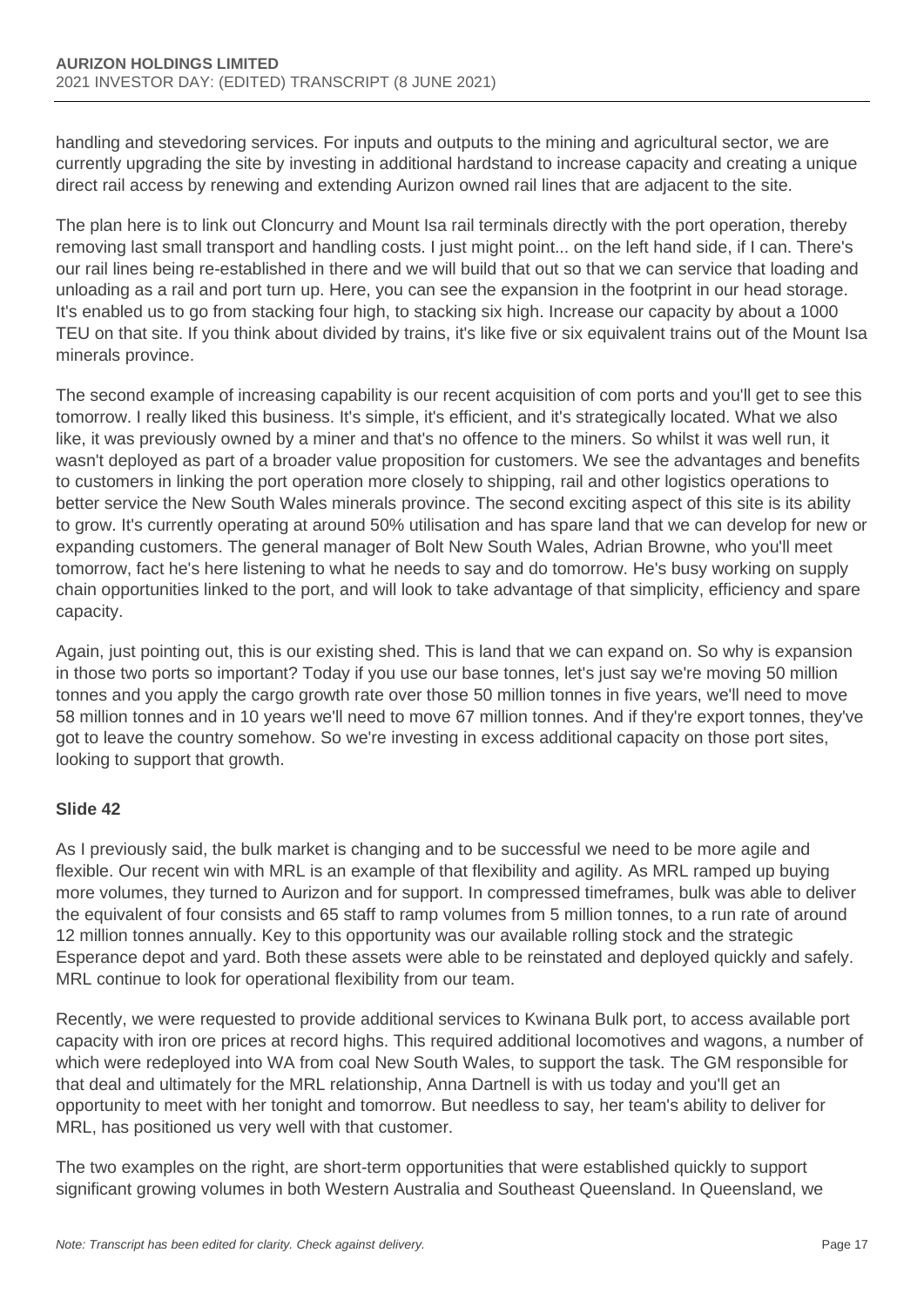worked with the customer to convert grain on road to rail, so that they could accelerate their export programme. One grain train replaces 30 B doubles, from the line-haul task. These trucks were then redirecting into hauling, from the farm to the stockpile, generating increased velocity in the supply chain. To support this operation, we establish a flexible labour model, which enabled us to scale up quickly and without long-term fixed costs. The second growing opportunity was with CBH in the west. Again under Anna's leadership, we put a proposal to CBH to support their export programme through the port of Geraldton, off the back of a significant harvest. Within weeks were able to pivot drivers and rolling stock into CBH, that had previously been hauling for Mount Gibson, until the plan closure of their mine, weeks earlier. The Narngulu team is doing a great job delivering for CBH, which is timely as their tender evaluation is currently underway.

## **Slide 43**

Our phase two growth ambition is to double the size of the bulk business. This is not growth for growth sake. We will always focus on solutions that provide unique value to the customer, provide the basis for sustainable growth and achieve returns to our shareholders. Our detailed market analysis gives us confidence that the bulk supply chain market is big enough and growing fast enough to support that ambition. We can also see the market is changing and customers are demanding more efficient, harmonised and value-creating services. Both these market trends are favourable for our bulk business. For us to reach our aspiration, we'll need to grow into the non-rail segments of the supply chain by around 10%. We can do that in three ways. Grow our own, partner, or look to acquire. And we will look for the best option on a case-by-case basis. Going forward we will continue to take a disciplined and deliberate approach to growth via acquisition to support either Brownfield, Greenfield, or new commodity growth.

And as I've covered today, we've already commenced that journey with the acquisition of port anchor points in New South Wales and Queensland. These additions to the bulk business are great examples of small value-adding, bolt on acquisitions that build capability and muscle in other segments of the bulk market. They also, as I've indicated before on the cargo and growth rates, set us up to have the capacity for that future growth. And finally to grow successfully, we need the support and resources of which we have both. We're incredibly fortunate to have the broader enterprise resources at our disposal and ability to deploy available capital to underpin our phase two growth strategy. Thank you.

# **Ed McKeiver, Group Executive Coal**

## **Slide 44**

My name's Ed McKeiver for those who I haven't met and it's wonderful to be here today. I've travelled from the second largest export coal port precinct in the world at Mackay, to be here today and the largest export coal precinct. Probably the best thing I was told in the break that we had to compete with whales and dolphins just out the window, so I'll try to keep your attention. And the best thing about coming here is actually getting my jacket out of the closet because I didn't get a winter last year and it's a little tighter after COVID, I've got to say. So today I'd like to talk to you about the coal haulage strategy. Our complimentary role in the portfolio and our clear priorities for this decade.

## **Slide 45**

I'll first touch on our contract book and our latest customer success, but what I really want to talk to you about today, is how we're rewiring the operation with a multi-year integrated transformation programme designed to enhance the customer experience, improve ROIC and preserve cash flows. The key message I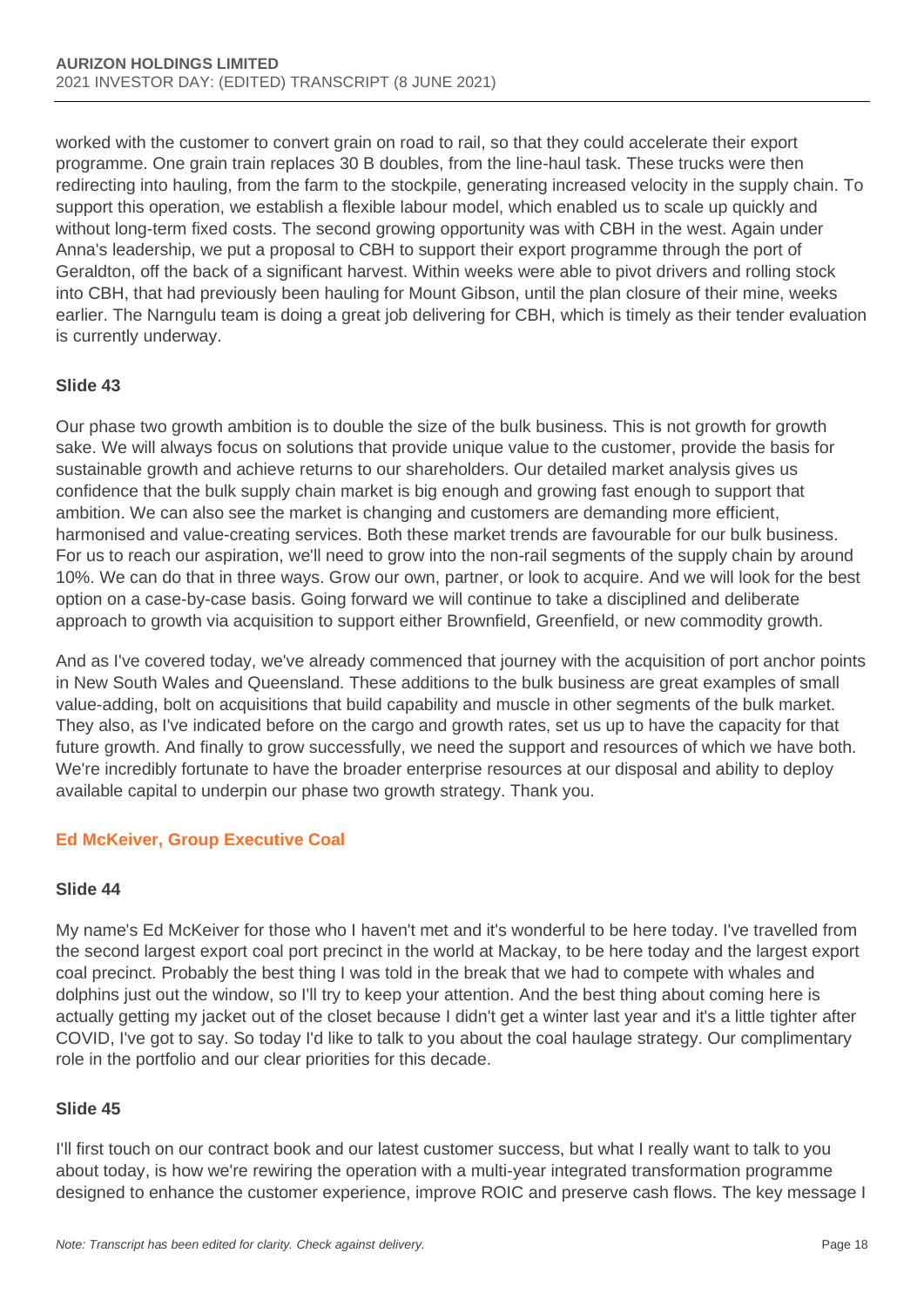want you to take away from my six or seven slides, is that coal has a strong contract book, an unrivalled installed asset base and with that air cover in place, our mission is delivering excellent customer service and a relentless improvement of our asset productivity and cost base to offset revenue pressures and deliver consistent returns for shareholders.

## **Slide 46**

When Andrew implemented the business unit model around four years ago, and I moved to Mackay to run the coal haulage division, we had approximately 50% of contract volumes facing recontracting by 2025. We knew that we had to de-risk the coal contract book and needed a fresh customer focus strategy to do so. We also knew that increased competition would bring downward pressure on tariffs, so we'd have to work hard to secure returns above investment hurdles. Four years on, we have successfully executed deals with 10 customers. Including our recent significant off-market negotiation with Anglo in Queensland. Collectively, that means we have secured over 80 million tonnes of volume per year, previously at risk. And now have less than 20% of coal contract book volumes contestable by 2025 and that too remains a key focus. Watch this space.

The team responsible for doing many of those deals was previously led by Sam McSkimming, who recently swapped his CBD suit for high vis and relocated to Newcastle with his family late last year to be our local operations general manager. Like Adrian, Sam joins us here today and he'll host us at our Hexham facility tomorrow, where you'll have the opportunity to engage with him directly and at dinner tonight. Again, with the air cover in place, coal management can now continually focus on the customer service, the capital productivity and unit cost improvement to offset revenue pressures and maintain coal earnings, which will be broadly flat off an FY21 base. Now I'd like to provide you further insight into our integrated transformation programme.

#### **Slide 47**

Coal has ambitiously set out to rewrite the customer experience and therefore cost space, through targeted investments in technology and process and re-engineering, that is resulting in faster, heavier and safer delivery performance. Today I would like to walk you through four key projects that each clear hurdle rates on a standalone basis, but more excitingly are synergistic when combined together. And we're setting the operation up for a 15 to 20% uplift in asset productivity before 2025 when our next re-contracting horizon emerges. This will enable coal to compete on a better relative footing throughout this decade. And as explained by Andrew and George, go on to release stable cash flows and or rolling stock capacity to the organisation to bulk to pursue growth outside the coal portfolio. The four projects I'll now step through briefly are illustrated on this slide around the outside, which is designed to give you some insight into how the programme works together.

Project Precision is a multi-year supply chain efficiency programme led by Network, which Pam will elaborate on. The objective is to deliver more volume with existing capital for all users, through faster schedules and better adherence to those schedules. With discipline trained operations, reduced trained well and increased trends at velocities, we're able to haul more coal with fewer trains, or more coal with the same amount of trains depending on the system, resulting in high yields and lower crew and energy costs. To ensure we have the underlying fleet reliability to run faster, our maintenance optimisation project ARAM is simultaneously delivering improved service reliability at reduced cost. This is achieved by optimising our maintenance strategies, leveraging our investments in condition monitoring and predictive maintenance, standardising shop floor work practises, and making sure we have the right parts, quality and availability on hand. As we experience less failures in traffic, which I'll get into a little later, and we experience reduced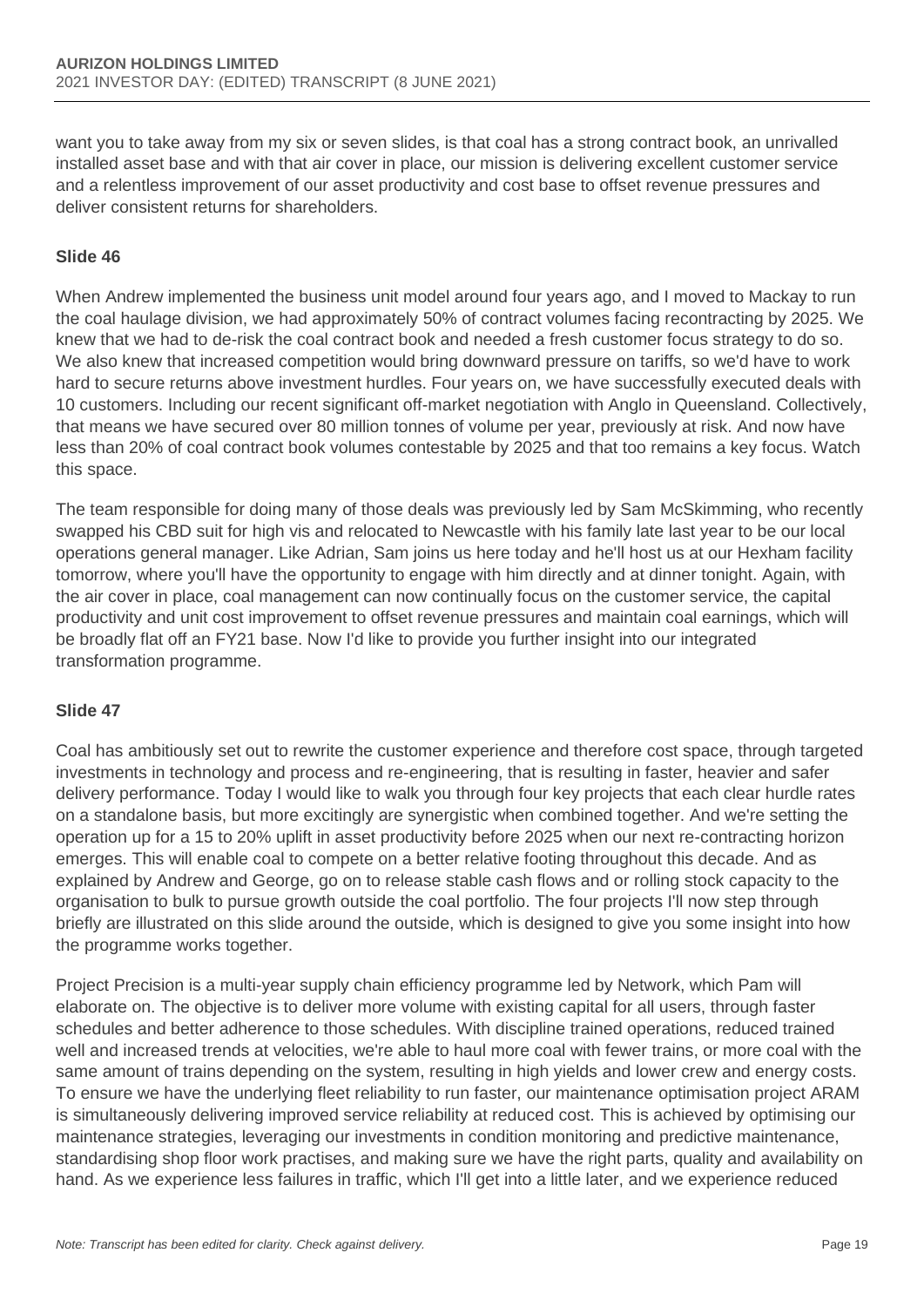yard dwell for maintenance events, we therefore speed up the train cycles even more to support precision objectives.

Meanwhile shown on the right, TrainGuard technology will provide us with supervising breaking control. It enables our trains to operate even more safely as they move faster. The technology is an Australian first and essentially eliminates the risk of signals past the danger. It also has the potential to deliver significant productivity and cost benefits by providing a pathway to closer time separation between trains on the network which we call headways and subject to consultation with our workforce, single driver operations on the main line.

Finally, my personal favourite shown in the bottom right, TrainHealth. With real time data streaming from our trains, we are able to simultaneously now monitor, train handling and equipment condition. Train drivers now receive immediate feedback on their performance against the target run and our live run centre is able to alert us to impending equipment failures, so we can schedule a pit stop and avoid a failure in traffic. This technology amplifies the gains being made in our maintenance optimisation project and compliments it. It reduces dwell further to support precision and is also delivering energy and equipment where benefits through standardised train handling. I'd now like you to walk through some recent case studies down a level, to illustrate the progress being made to date and the early value throughout to our bottom line.

### **Slide 48**

A great way to understand the tangible impact of Project Precision is having, is to look at the efficiency gains in our large Queensland rail yards. In the Blackwater system that services the Gladstone and export coal terminals, we have recently achieved the two and a half hour reduction in turnaround time per train at our Callemondah rail yard. Similarly in the Goonyella system that services Mackay export coal terminals, we've seen cycles per consist increase 9% through reduced downtime and improved on time performance. With both rail yards now running at 98% on time departure, we have released 330 hours of train time per week in Gladstone alone in the last 12 months. Or in other words, the equivalent of two full train sets released for alternative duties and this is the point of project precision and the release of capacity.

In Mackay train downtime for maintenance has decreased by 40 hours per week on average, collectively. Gains have been achieved in both yards through the implementation of initiatives like wagon block maintenance and reduced provisioning time per train, which I'll briefly explain the meaning of. Wagon block maintenance is a process where we arrange our fleet of approximately 5000 wagons into blocks of 26 in the south and 42 in the north. In order to facilitate pitstop style swap outs with waiting wagons that have previously been refurbished. In Gladstone yard shunting has been reduced by 35% over the last 12 months as a consequence resulting in safer, faster yard operations.

Similarly, we have taken 20 to 30 minutes out of train provisioning times. Provisioning is a term we use to describe the process of refilling the sand and water, refreshing the toilets and putting diesel fuel in our diesel locomotives. 12 months ago we stopped every train every time it came through the yard for provisioning. The teams work systematically to identify constraints and remove them, so trains would stop less often and speed up the yard cycle. In Mackay we've recently seen an electric train travel seven cycles without provisioning.

A great example of this inaction is a process control gains made with our locomotive sending equipment and standards. Send is used by the train driver, in low traction conditions to create grip at the wheel and rail interface. When we asked ourselves, why do we need to add sand in the locos every day? Our technicians discovered a significantly different consumption of sand in each locomotive caused by worn components, or poorly calibrated flow rates, over hundreds of locomotives. Designed to deliver 500 grammes of sand per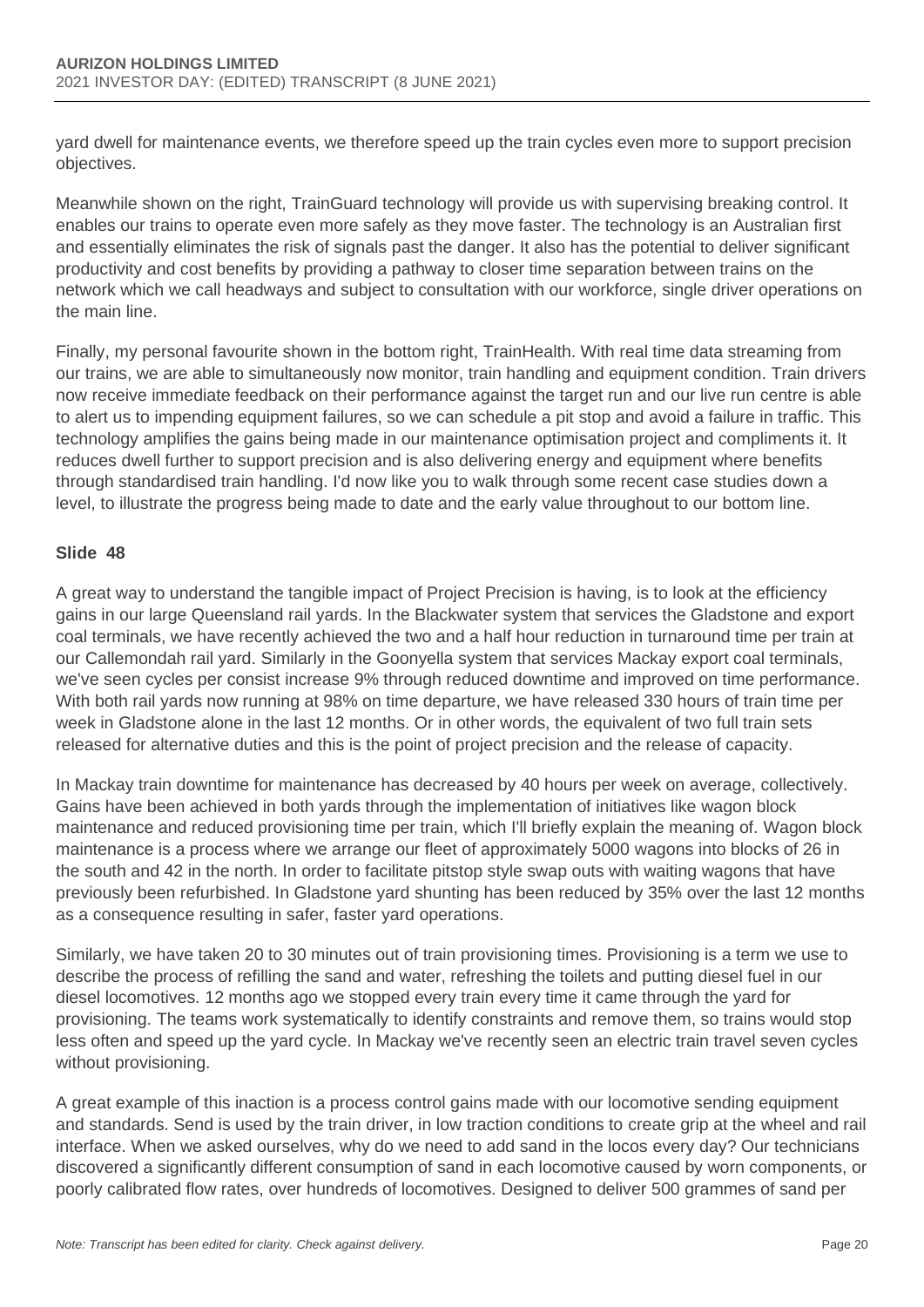minute flow rate, our sand discharge was anywhere from a hundred grammes on one locomotive, or none, to six litres on another per minute. So it was no wonder we were using more sand than necessary and stopping every time to refill, by resitting the equipment condition and calibrating it, we're now much better at predicting our sand consumption, ensuring the driver has enough sand on board to navigate wet weather conditions.

Costs have gone down and safety and productivity have improved and during the recent bad weather, we had no stores on some of our significant banks in the Queensland system. In order to run our fleet faster for longer, it is imperative to have excellent rolling stock availability and reliability. This is good for customer service, it's good for safety and it's great asset utilisation and optimising costs.

### **Slide 49**

On this slide, I'd like to give you some idea of how we're improving performance by optimising our Opex and CapEx, deploying new maintenance strategies and approaching our lifecycle overhauls more cost effectively. The first graph at the top left shows you in the calendar year 2020, we averaged 20 rolling stock cancellations per month in the Hunter Valley where we are today. And in 2021 year to date, it has dropped to five per month.

This has been achieved through the application of our ARAM principles, improved recovery times, which you'll see some evidence of how we have done that at Hexham tomorrow and new strategies which have recently led us to double the period between 5,000 class inspections from 90 days to 180 days, leaving those locomotives in surface more often, and reducing the cost of those inspections. The picture on the top right, is a picture of our newly commissioned state-of-the-art wagon overhaul facility in Jilalan or Sarina, just south of Mackay. This is a one of a kind facility in the country, designed to overhaul our 5,000 wagons in Queensland over a 10 year period, at a cost of about 25% of their replacement value.

George talked earlier in his capital slide about the capital investment made in 2011, significant investments being made in rolling stock. Well, those wagons that were then purchased then for the growth are now due for their midlife overhauls. So as we work through those in the 2020s, we'll emerge with a fleet fit for purpose to run on the field well into the 2030s. And that facility can be put to use for other customers and other activities.

A keen eye might pick a QR symbol. I was asked when this slide was put together, "Do you want to put an overlay on that QR sticker on that wagon hanging in the air?" I said, "No." I mean, it was an active strategy of ours to not pull wagons off service and out of service to replace stickers. We knew we had this overhaul process to do, and that shows you the attention to detail in relation to cost management asset utilisation we have. So they'll all come out with fresh bogeys, new springs, repainted, and fresh Aurizon logos.

On the bottom of this slide there's an example, the last example I'd like to use as a new component change-out strategy. And this one here is the 2800 class example used at Stuart. Traditionally, we've had an approach to overhauls, which is taking a locomotive out of service at a fixed period and overhauling the whole locomotive, re-birthing it to get another 20 year life, depending on the asset. A new approach is to use condition monitoring and target the components because the problem with that approach is you often replace some components prior, before their life expired. And so it costs you more, it takes you longer. So in this example, we've seen a 10 to 15% reduction in overhaul costs and a 25% less time in overhaul, which means the locomotives, again, are more available for revenue service.

What's exciting about this? We piloted in Stuart this year, these are real results and we're rolling it through the coal business starting in FY22. Another example is at Jilalan, where we overhaul our 3700 locomotives. By making changes in our traction motor combo overhauls, we previously overhauled the traction motor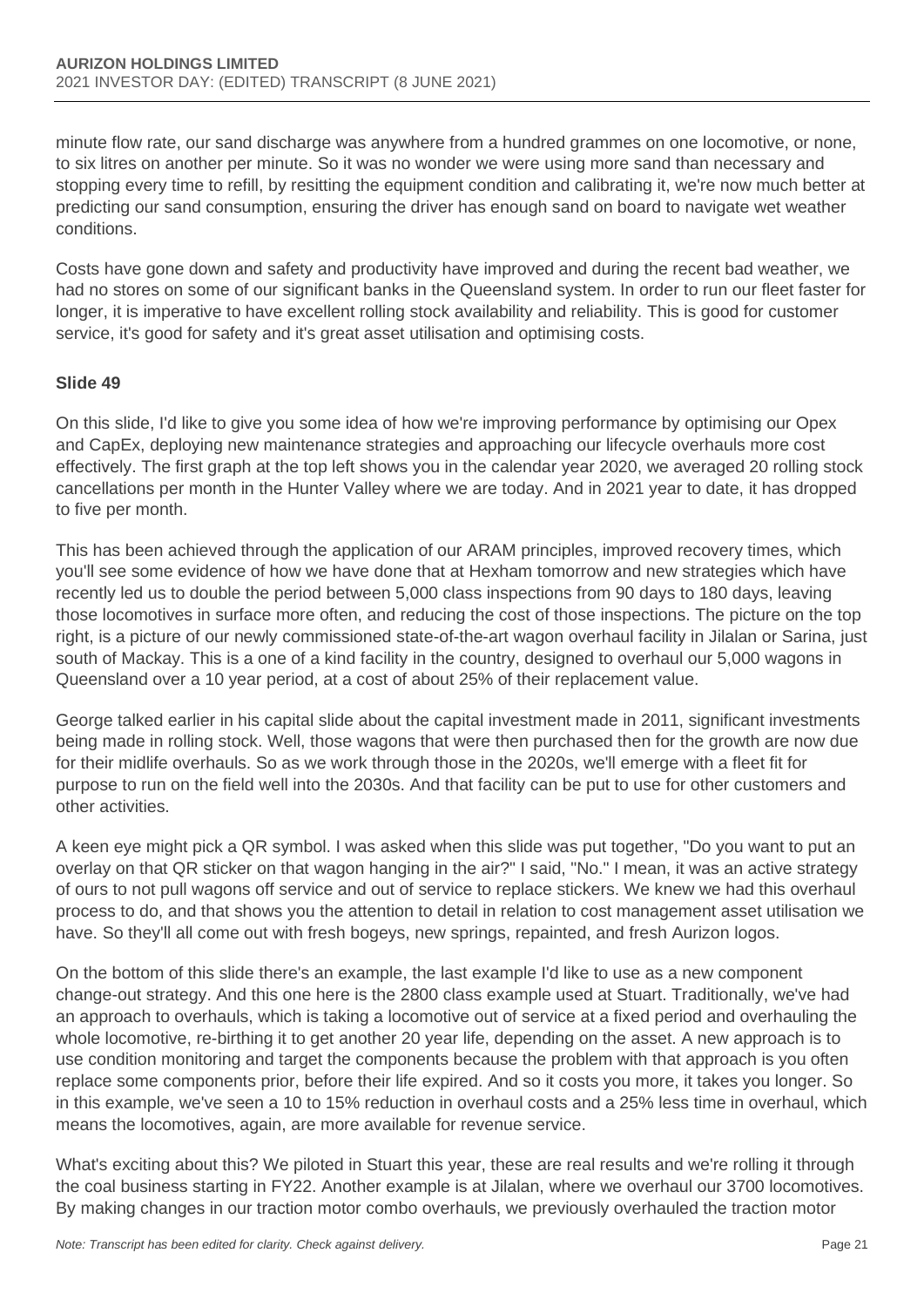combos on a locomotive every five years, wheel sets, gears, traction motor, at the cost of about \$90,000. What we've worked out is that the gearbox and particularly the windings can last 10 years. So they are now done every second time, saving \$90,000 per locomotive on the overhaul.

## **Slide 50**

Turning now to investments in technology. In the interest of time, I'll provide a brief update on train guard and then move straight into the case study on train health. As mentioned earlier, TrainGuard involves the installation of track and locomotive infrastructure to pinpoint the precise location and velocity that a train is travelling. The control systems know the section speed and the aspect of the approaching signal. And if the driver does not respond adequately, the system will assume control and slow or even stop the train.

The systems an Australian first adoption of level two European train control technology, and actually a world first when overlaid with a digital radio communication system that we have. Our first deployment of the technology is now planned for the first half of '23, from July '22, following a 12 month project delay driven by COVID complications impacts last year, and the troubleshoot associated with pioneering an application of this complexity with a global principal supplier like Siemens.

Once deployed, the technology is a pathway, as I said earlier, to closing up headway distance between trains, speeding up the systems, releasing further rolling stock capacity and also a pathway to driver only operations subject to consultation with our people.

On the right hand side of the slide, I'll give you a quick case study in train health. This technology is already installed on our central Queensland electric fleet. Train health's an exciting technology that provides real time data, up to 600 channels of information if possible, on train handling and locomotive performance. It allows us to monitor improved driver performance and acts as an early alert on impending equipment issues in surface. It's also an important cultural enabler as it's empowering our people to improve their own performance with real information. The case study shown illustrates the early benefits of the technology. Using machine learning, we've mapped all 36 mainline sections in Blackwater and Goonyella over the last 12 months, to develop the optimum train journeys with our trains and our topography that we have.

The section shown in the top right, the graph, is a 20 kilometre section of track between the Gracemere and Stanwell, just inland from Rockhampton. And the red line on the graph shows the target velocity of the train as it's navigating the topography of the system. That's the target run to get the optimum fuel burn, the optimum train handling to reduce wear, and the best section runtimes.

The top graphic illustrates, the grey shaded area, the variation in driver performance over 400 journeys in October 2020. Post the implementation and in April, the bottom graphic illustrates our performance today with a thousand services last month, a much tighter distribution between the same drivers. This has led to a 5% improvement in transit times across this particular section, one of 36, which supports the objective of precision. Since January, we've also seen an 80% reduction in overspeed restrictions in the Southern system and a 42% reduction in emergency brake applications.

## **Slide 51**

Turning to my final slide and given our onsite location in Newcastle today, I'd like to wrap up my presentation with a summary and an overview of improvement activities in this corridor. We're pretty proud of our business in the Hunter Valley. From starting in humble beginnings with three trains in 2005, we've grown the business to 30% of the system volumes with 21 consists deployed. And you can see the last 10 years trajectory. About FY15, we built the Hexham train support facility for close to \$200 million, which is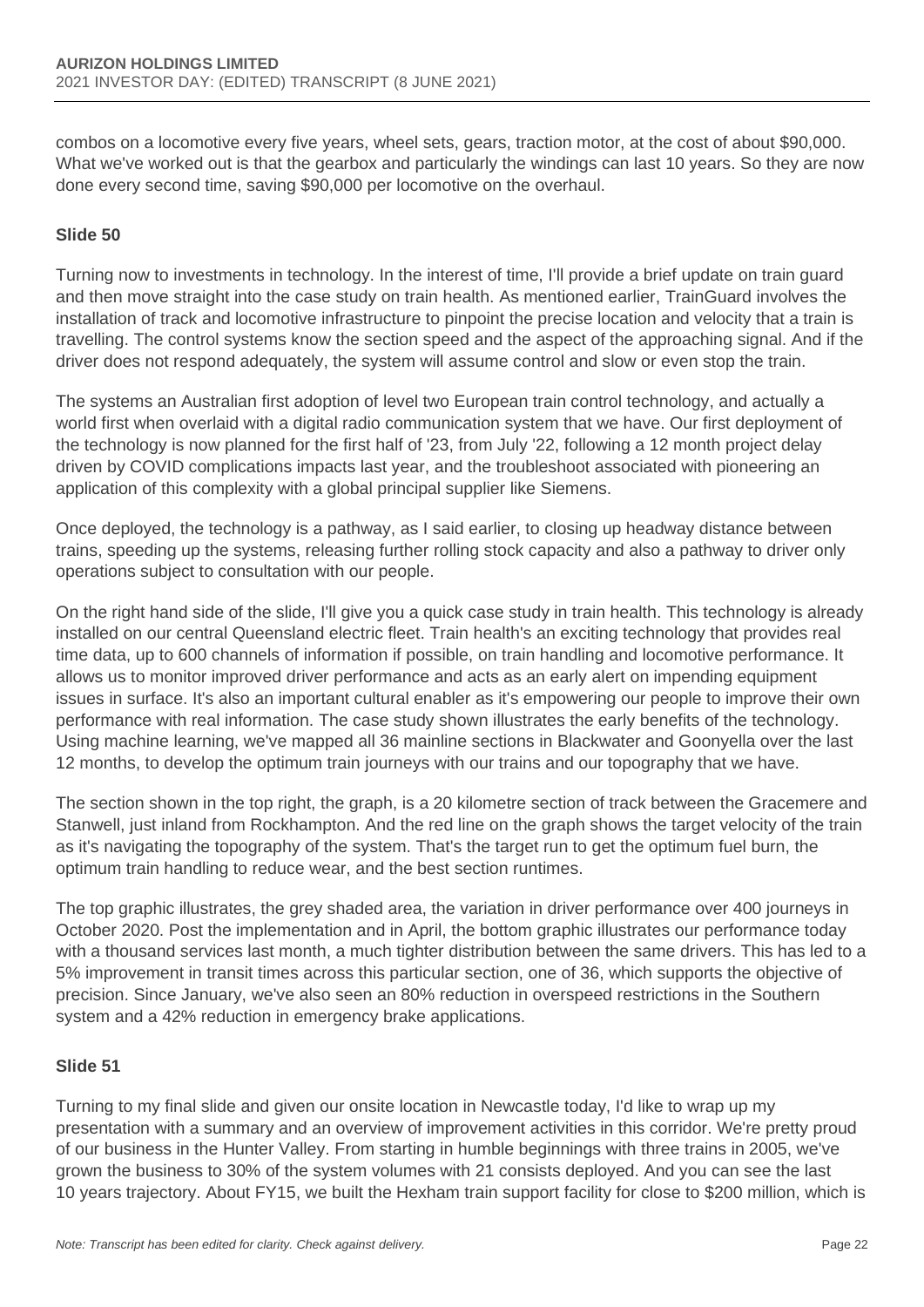shown in the bottom right. It's where we're going to visit tomorrow. And you'll get to go on a train and see some of the new technology we've been deploying.

But for the outlook from here is relatively flat. Our operation is well scaled and well sized. The facility is at full capacity. And now similar to the Queensland portfolio, we're looking with flat volume outlook. We're looking to pull value levers to ensure that we can defend earnings and improve productivity. So I'll just talk through the four value levers on the left-hand side. Firstly, footprint consolidation, and Sam will elaborate on this tomorrow. We're looking at reducing four operating sites to three, in particular moving our local Mayfield depot so the train crew are also based and dispatched from the Hexham depot. This will save us in the order of \$2 million a year in lease costs.

We're optimising the crew deployment models to better align resources with demand. We know what our contract pipeline and our nominations are. We have taken, and Sam has taken early steps to recently resize the workforce and create 20 FTE reduction in the system, achieved through both redundancy and attrition. With that work done, now the focus is on renewing our enterprise agreements in November '21.

In terms of capital efficiency, the disciplined use of capital in the system is evidenced by the lengthening of our trains in zone three recently. We increased the train sizes to 96 wagons, which is a little bit about \$1.5 million in value this year through additional capacity without further cost base. We've cascaded locomotives to bulk for revenue opportunities, realising that supply was constrained in this system with the NCIG port problems and we've had the China trade issues as well. We don't like lazy assets in Aurizon, and particularly in the coal business. So we identified five locomotives that we could dispatch to bulk. Two were transferred to Adrian for the bulk, his local grain business in New South Wales. Three in a matter of a week were moved to Western Australia and we're hauling iron ore for the MRL opportunity that Clay spoke about before.

The Hexham turning angle is an exciting one. The Hexham turning angle is a small piece of infrastructure we put in, you'll see it tomorrow, which allows us to turn locomotives at Hexham. It wasn't included originally as part of the Hexham scope. So what was happening as the business grow to scale, we were finding we needed... It took about six hours to turn a locomotive. So if you have a locomotive facing the wrong way, you can't just turn it around. What we had to do was run it down through the system, through a balloon loop and back to have it facing the way we might've needed it for maintenance or for our recovery exercise. Six hours to turn a locomotive, two people on the locomotive at \$80 an hour, costs about a thousand dollars per run. Since inputting the turning angle in and commissioning at last July, we've used it 77 times between July and December. 77 times, saving 462 locomotive hours and about a thousand hours labour hours in terms of cost benefit. The value is about \$800,000 over six months and a clear payback.

The last point I'd like to just comment on this slide, I've touched on the extension of the 5,000 class overhaul periodicities, but the very last bullet point is just a call-out for the leveraging our Branxton condition monitoring supersite. Pioneered in Queensland, again, a world first, our condition monitoring sites can take 10,000 photos of a train moving at line speed, and then convert those trains through algorithms to maintenance tasks. So we can predict what's going to fail and we can pull those trains off and do in-situ maintenance.

We commissioned that system in the Hunter Valley last year, and we've already seen about \$1 million in savings generator through the reduction in Q1 and Q2 inspections and a reduction in wagon maintainers, or at least using the wagon maintainers to fix rather than inspect rolling stock, going forwards.

In summary, I'd like to reiterate my key message that coal has a strong contract book and unrivalled asset base, and a focus on continuing customer service and the relentless improvement of our asset productivity and cost base in the way shown. We're at the start of a three year journey to keep pace with revenue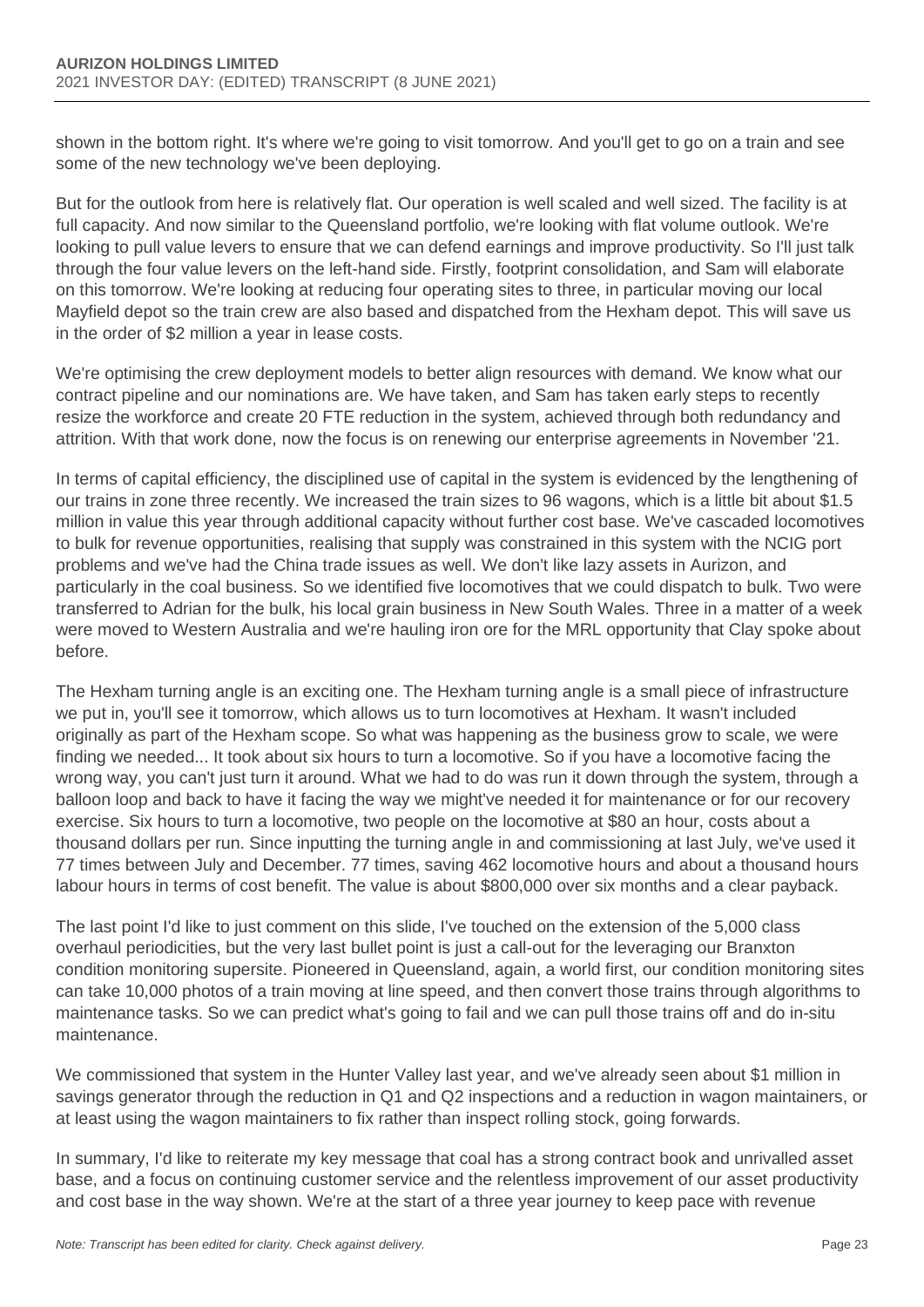pressures and deliver consistent returns to the shareholders. We're proud of our reputation in the industry and as Australia's premier coal haulage operation, we have a resilient business with 30% EBIT margin and a well-developed action plan to keep it that way. I'll now handover to my colleague, Pam Bains. Thank you.

## **Pam Bains, Group Executive Network**

### **Slide 52**

Good afternoon everyone. For those of you online and also in the room today, it's great to see so many familiar faces. Thank you for the opportunity to speak to you today. Some may say we saved the best to last, but others may say that there's no surprises here. It's pleasing to see that Network is not the key focus of our discussions today with investors as it has been in the past. And it is now playing its important role in the portfolio, as it should be, delivering stable and predictable cash flows.

### **Slide 53**

The objective for the Network business is to provide safe, reliable, efficient services for our customers to strengthen the Queensland supply chain. So it's about improving Network performance, cost efficiency, building trust through transparency and supporting our customers to compete on the global market. Our efforts are focused on delivering for our customers through the commitments we made as part of UT5 and for our investors, it's about delivering stability of earnings and cash flows to support the growth for the enterprise.

#### **Slide 54**

So let me start with a recap of UT5. UT5 was approved by the Queensland Competition Authority in December of 2019, following negotiations between our customers and Network. The agreement provides greater operational and commercial certainty for all users across the central Queensland coal network and an improved commercial return for Aurizon Network.

So quick reminder of the key elements of UT5. UT5 provides long-term certainty for all stakeholders by extending the term of UT5 for 10 years, which takes us out to June 2027, as opposed to the historic four year resets. A WAC of 5.9%, which was set in May of 2019 increasing to 6.3% on completion of specific milestones, which relates to the delivery and response to the independent capacity report, and I'll come back to this on a later slide. Establishment of the independent expert and development of an initial capacity assessment report to assess the capacity of the network. Aurizon Network would address any network capacity deficits identified in the initial capacity assessment. This could include capital funding of up to 300 million. Introduction of a performance rebate, noting that the performance rebate provisions in UT5 only apply once the ICAR has been published. Onto operational efficiencies, UT5 provides a mechanism for Network to drive efficiencies through the business. With operating cost efficiencies to be retained by Network for the term of the agreement, and maintenance cost reductions to be passed through to customers. And finally, increased transparency through reporting and engagement with our customers with greater involvement of customers in the pre-approval of maintenance and capital expenditure.

## **Slide 55**

Moving to the next slide, on the independent capacity review. Throughout UT5 negotiations, customers sought clarity on the real throughput of the CQCN. Aurizon committed to providing this through the implementation of the independent expert, or the IE. The IEs initial role is to assess the deliverable network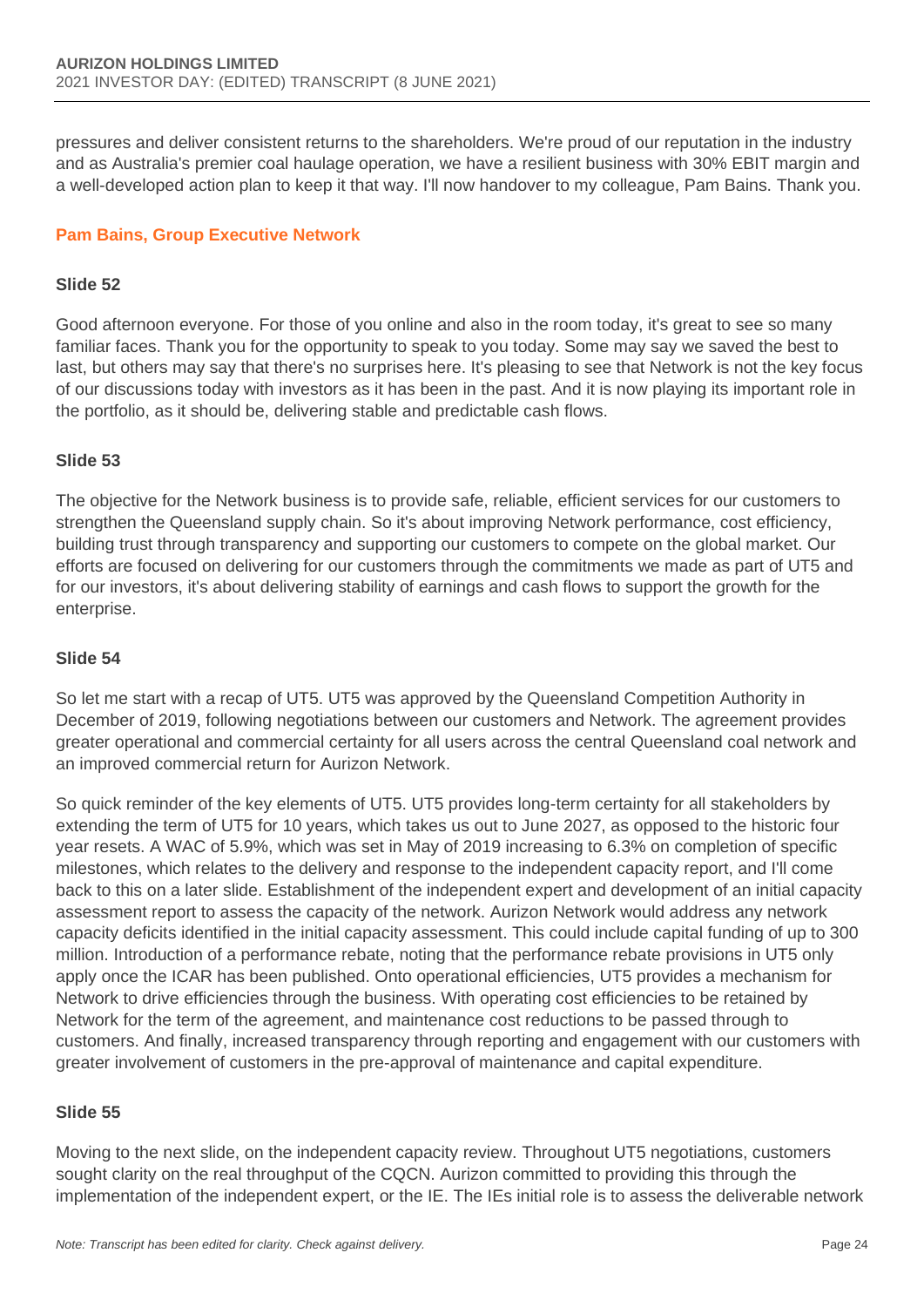capacity of the CQCN and develop an initial capacity assessment report, or the ICAR. The IE will also be responsible for annual ongoing capacity assessments, and will undertake specific reporting requirements. Aurizon Networks initial response to the ICAR will trigger both the increase in the WAC from 5.9 to 6.3% and the commencement of the performance rebate.

If no capacity deficit is identified, there is an automatic uplift in the WAC. However, if a capacity deficit is identified, Aurizon Network has 20 business days to provide its initial views on potential transitional arrangements that could be implemented to restore capacity. Network will need to work with stakeholders to remedy that deficit by either inviting access holders to voluntarily relinquish their access rights, consider changes in operational practises or a one-off capital investment of up to a total of 300 million. A customer consultation process would commence and Aurizon Network has a further 60 days to provide a final response. This will incorporate the agreed outcomes from the customer consultation process and provide Aurizon's recommended transitional arrangements.

We highlighted at the half year that there has been a delay with this process for a number of reasons. The assessment by the independent expert is expected to be completed towards the end of the first quarter of FY22. This modelling has never been done before, and it is complex. It relies on information inputs from a large number of stakeholders across the supply chain to complete and test the model outputs. All parties continue to focus on this delivery and remain committed to achieving this key milestone as soon as possible. As the ICAR has not yet been delivered, the rebate mechanism is not applicable at this stage. The rebate mechanism will require a rebate of access charges to customers in certain circumstances when Network performs below target levels, noting these have not yet been determined. It will, following the IEs capacity assessment.

## **Slide 56**

So moving to capital and maintenance. As part of UT5, we agreed to increase transparency on the maintenance and capital allowances to our customers. This engagement allows customers to consider alternative options and consider the appropriate balance between cost, scope and access. In relation to maintenance, customers can influence strategy and tailor requirements by system, consider future asset requirements, amend or respond to operational conditions throughout the year, approved budgets through a consultation process. The rail industry group, or the RIG, provides a pre-approval of annual maintenance and renewal strategies and budgets for each coal system. This pre-approval process reduces risk of overspend and any contention around maintenance claims post the financial year. Maintenance will become a cost pass through, provided the costs align with the approved budget and strategy or otherwise agreed with customers or the QCA.

We submitted our draft maintenance and renewal strategy and budget for FY22 in November of last year, and this was our first time through this new process. Following significant engagement with our customers and consultation with the RIG, this was one of the major milestones and hence it was a great achievement to see that we have now maintenance budgets for each coal system approved. Now we will focus and work hard on ensuring we deliver on what we promised. The approved budgets will be incorporated into the FY22 reference tariffs setting process by the QCA.

## **Slide 57**

Moving to capital. Like maintenance, customers also have influence over capital expenditure, strategy and budget. However, unlike maintenance, if agreement cannot be reached with customers on capital, Aurizon will submit a capital plan to the QCA and complete the capital works in accordance with its plan. The annual capital indicator will reflect that plan with the QCA, undertaking a post expenditure review for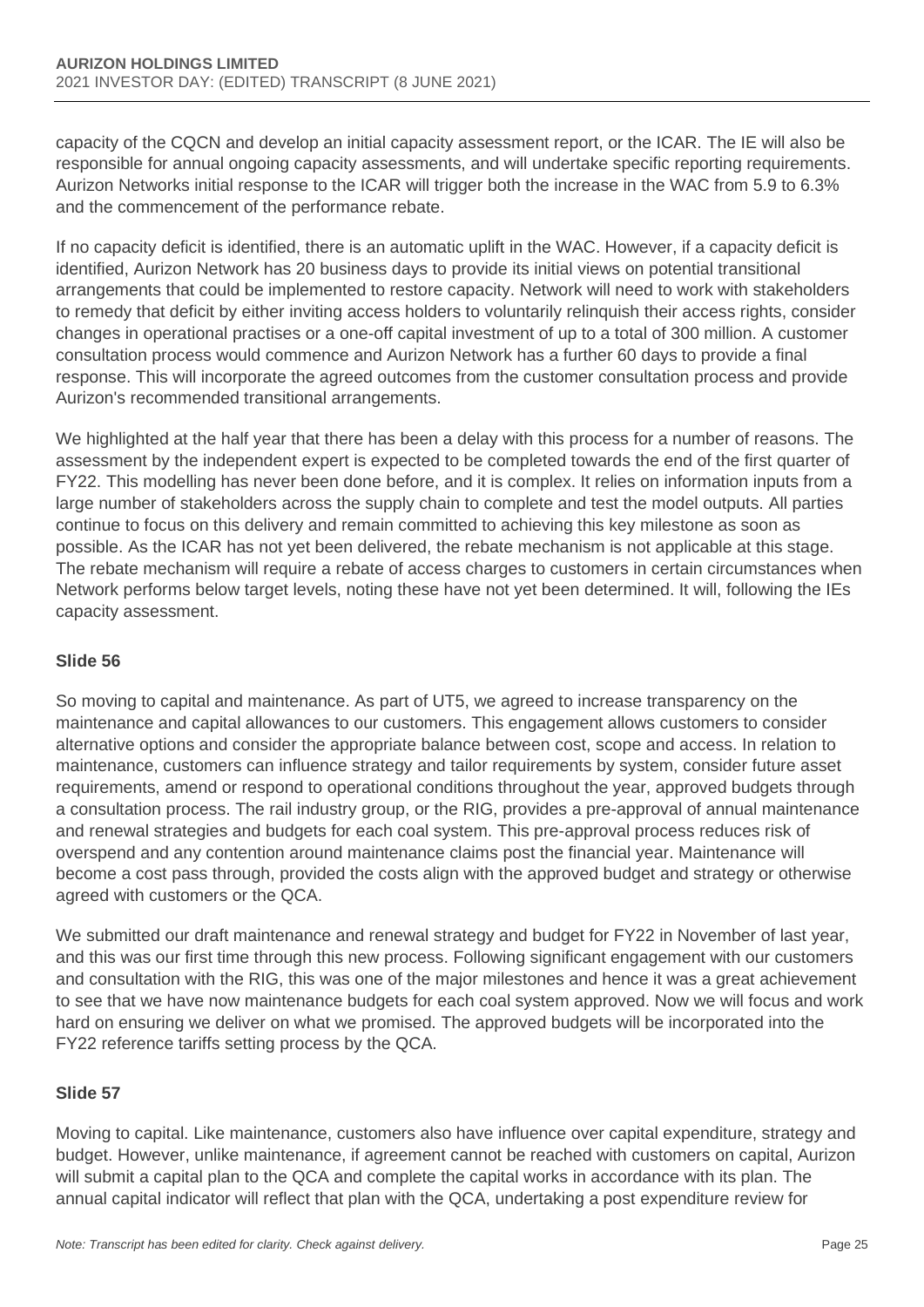efficiency and prudency as per the current process. As shown on the graph, on the right-hand side of the slide, following completion of two large expansion projects, namely GAPE (Goonyella Abbott Point Expansion), and WIRP (Wiggins Island Rail Project), capital is now mainly focused on renewal expenditure.

As a percentage of the RAB, we spend approximately 5% per annum, hence it's relatively fixed in nature, replacing life expired assets. Funding commitments from Network on growth-based based capital expenditure going forward, includes a potential 300 million in capital to rectify any capacity deficit identified in the IEs assessment report and an annual 30 million for expansions that benefit more than one customer, noting that these amounts will be included in the RAB for pricing purposes.

## **Slide 58**

On the next two slides, I'll talk about some of the work that we are doing in the Network business to drive efficiency in our operations. Ed touched on Project Precision. Project precision is the way that Aurizon has organised a suite of value levers designed to increase throughput and improve capital productivity across the CQCN. Precision will improve performance of the network for the benefit of all users in the supply chain.

I want to highlight two of the levers that are being delivered by Network as part of Project Precision. The first is disciplined train operations, or DTO. DTO is a process designed to remove the variability and improve schedule adherence and on-time running performance of all trains on the network. Over the last year, we have implemented DTO in all systems on the CQCN, which has resulted in an improvement in ontime performance of between 20 and 40%. The CQCN is not a timetabled network in the same way that passenger or general freight network is configured. However, on-time performance is no less important because plans for individual train sets in the coal system are connected by a series of unique mine support combinations. As each train set completes one cycle, it must return to the departure depot on time so that it meets the next connection to its next scheduled path.

If this does not occur, the scheduled path is preserved but is utilised by a different train set. However, this causes churn in the connection plan, which manifests as cancellations in later stages of the weekly execution cycle. This improvement in on-time performance has contributed to a reduction in rail related cancellations over the course of the year of approximately 40 to 50% in each of the four rail corridors. And we've achieved similar results in the reduction of empty wagons, caused by the late arrival of trains at mine load-outs.

The second lever I want to talk about is the improvement made to planning of the Network asset on a week to week basis. By embedding advanced planning and scheduling technology, we have been able to preserve capacity reserved for the running of trains by ensuring that maintenance activity is appropriately planned and resourced. This includes optimal spacing of maintenance events, so that priority is given to train running. The smoothing of availability has resulted in an even flow of trains into coal terminals. This is sometimes called feeding the constraint and means that the rail system is always ready to provide a train to each of the unload slots at the terminal serviced by the CQCN.

We have commenced a trial whereby Network takes on the task of proposing optimised weekly train plan for all operators in the CQCN. These modernised planning and scheduling techniques have resulted in an increased number of revenue train cycles we commit to each week, and this lever alone has lifted planned throughput outcomes by between four to 6% across the CQCN systems, and is reflected on the chart on the right-hand side at the bottom.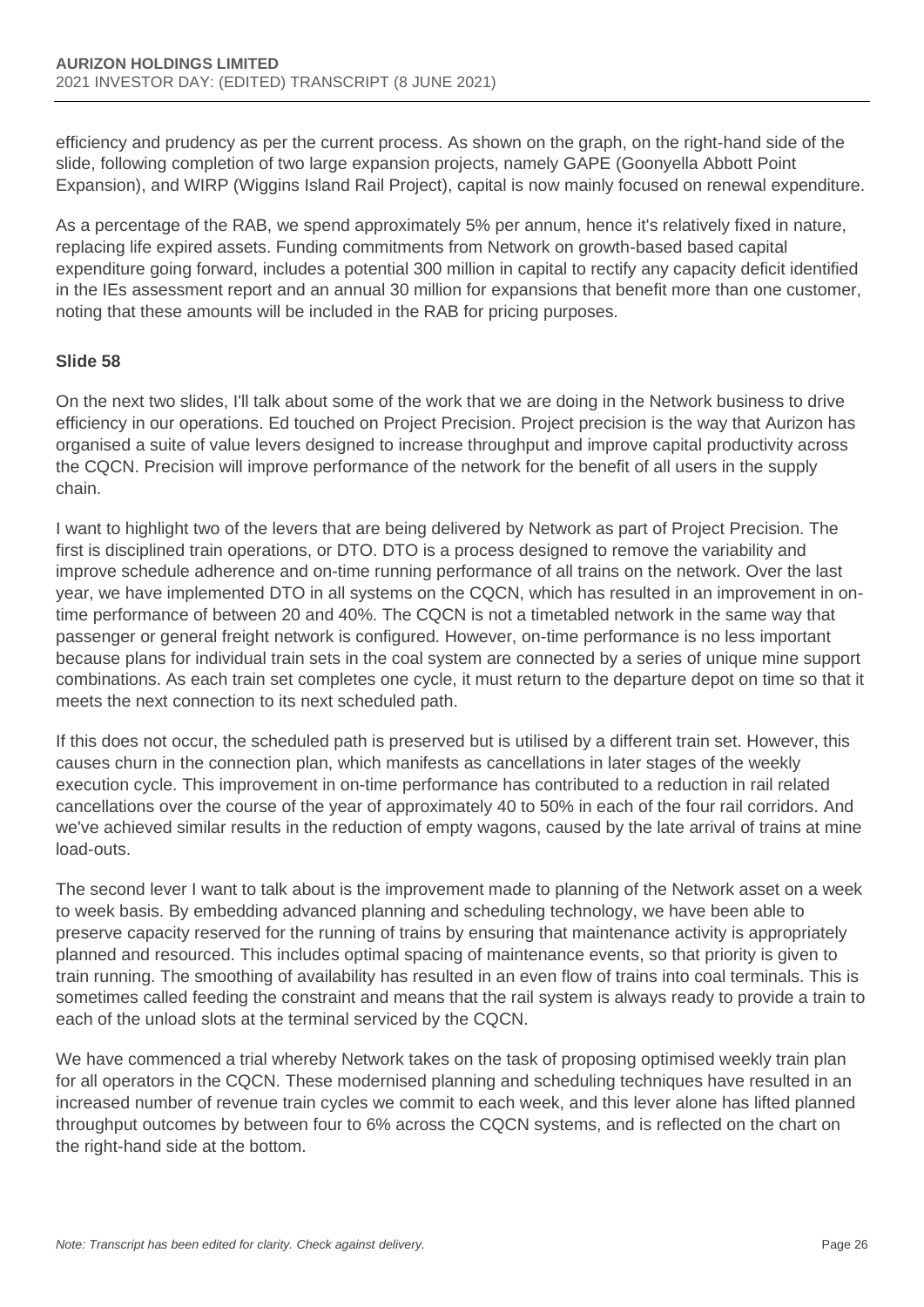### **Slide 58**

On the next slide, I'd like to talk about two further initiatives. The first one being an exciting new technology that we are piloting, which will automate some of our inspections. ATIS, or Automated Track Inspection System uses geometry measuring equipment attached to coal revenue locomotives to measure and trend the condition of the track to identify defects before they become false and that can impact on the safety or the velocity of coal services.

Currently the inspection methods we use include weekly road rail inspections, and a six monthly track recording car, which consumes access and provides either less accurate or less frequent information. This ATIS system will directly measure and capture data on track geometry under operational load. Currently, we have one track geometry measuring unit operational in the Blackwater and Moura systems, measuring track geometry and providing data to track inspectors who then validate the defect and raise a work order to repair it. We're also installing wire geometry measuring system on the same locomotive as the track geometry. This unit will measure the location of the overhead wire relative to the two rails, and will be trialled to confirm that both the track and wire measuring systems can work together and substitute the measurements that we receive today from our current methods.

The track geometry unit is already paying dividends. For example, while demonstrating the process of using track geometry data in the Blackwater depot, the data identified a sharp geometry defect. The Blackwater civil superintendent inspected the identified location and watched a train traverse the defects and immediately imposed a temporary speed restriction, to provide time to plan the rectification of the defect. Temporary rectification works were planned the following day. However, our onsite inspectors considered that it was highly likely that this defect would have resulted in a rail break or a potential derailment. This defect had not been picked up by either a weekly track inspections or the track recording car.

So the goal of ATIS is firstly to increase the system capacity by removing the requirement of the track recording car and the weekly road rail inspections, to reduce breaking maintenance by early trending of defects, which means the repair is planned to occur before it becomes a service disrupting fault. And thirdly, to improve the safety of our people, by only sending them to locations to repair faults, as opposed to finding faults. ATIS is exciting as it significantly increases the frequency of track inspections and allows a shift to condition based track maintenance, and forward-looking rather than reactive maintenance that impacts the revenue service less, a journey that the above rail business have been on.

And finally, the last example I'll call out. This is an example of one of a range of initiatives being implemented to streamline our maintenance practises. One of which is value added tooling. Network is focused on making sure that we provide our teams with the right equipment at the right place at the right time. An example of this can be seen in our heavy vehicle renewal programme, where we are testing modernising vehicle fleets to assist carrying out work

The field. The trucks are used to transport the team to work sites, and also used as a mobile workshop. They've been designed with input from our frontline leaders. The tasks we usually perform out in the field with these trucks include rail repairs, so rail welding, rail replacement, mobile servicing of field equipment with fuel and oils, or maintenance of renewal of signalling, telecommunications and overhead equipment. We are improving and standardising the design across all corridors to ensure that works are able to be completed more efficiently with less delay. And importantly, with fewer safety risks.

The new welding trucks are fitted with a crane to lift rail on and off the truck, a water tank and pump for fire prevention, and the trucks are making use of improvements in battery technology by replacing petrol or pneumatic tools with modern battery tools that are lighter and more ergonomic to use. The trucks have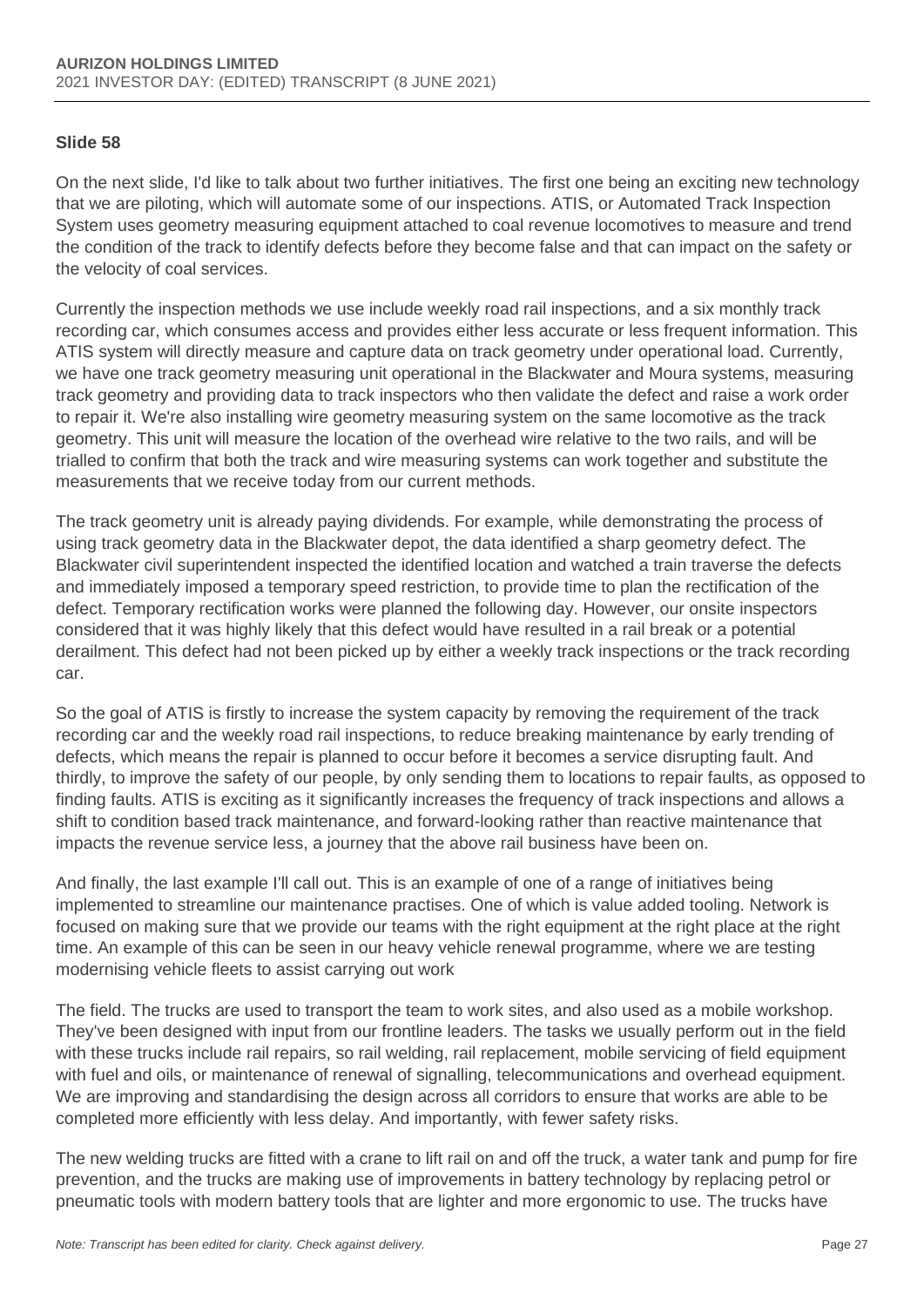battery charging stations and they comply with modern vehicle standards and have lower emissions. So in summary, while these initiatives do not directly benefit network from a cost and revenue perspective, benefits flow through to our customers and all operators in the supply chain, including Aurizon operations, and allows cash to flow into our area of growth in bulk. So increased throughput and capital productivity is what we're targeting. Thank you. And now I will hand back to Chris.

#### **Questions and Answers**

Chris Vagg: All right, thanks very much, Pam. That's obviously the end of our presentation. So we're going to go to Q and A now. So if I could ask Ed, Andrew, George, Clay and Pam. Xindi Shao: Hi. I'm Xindi Shao from Morgan Stanley. Just start with the question about coal. So could you provide an update on the China import situation, what your customers are telling you? Thanks. Andrew: The best way to position it was six months ago, or nearly six months ago at results, I talked about how much coal had been diverted to other customers outside of China, because of the ban from China of Australian coal. And I think the number at the time was around 60%. In the last two months that has moved to, as we understand it, of where that coal's end port is, 100% of the coal is now being diverted to other places. Okay. So the ban itself obviously is continuing. It's just that the coal volumes are flowing to different markets. Xindi Shao: Great. Thanks. Maybe a second question about bulk. So for your bulk market, EBIT has made of about 1.25 billion by 2030 on 13 billion of revenue. So can you provide some colour, how the benchmark, your 10% margin assumptions and will that margin should be higher if you kind of shifting some of your fleets to bulk. Andrew: I think this is a great opportunity for George to talk more about it, and then possibly Clay as well. George: Sure. Thanks for the question. So you remember Clay talked about the different market segments. So there was rail, road volumes converting to rail and then port volumes. Each of those have different EBIT margins in our model. So if you look at our rail business, we think the sustainable rail EBIT margins are about 15 to 20%, consistent with what we're earning at the moment. If you look at converting volume from road to rail, road is a more competitive market. So naturally you're going to have to compete for that volume, but the benefit is it's incremental onto your train. In terms of ports, broadly similar EBIT margins to what we get on rail. So that's how to break it down in general terms. I'm not sure if you want to add anything. Clay: No, nothing from me. Xindi Shao: Great. Thanks. Maybe the last one. So for your coal demand scenarios, three of them are constrained and have lower demand than now. Have you run the investment grade credit rating constraint in your scenarios? When do you model that amortisation? Andrew: George? I think back to you.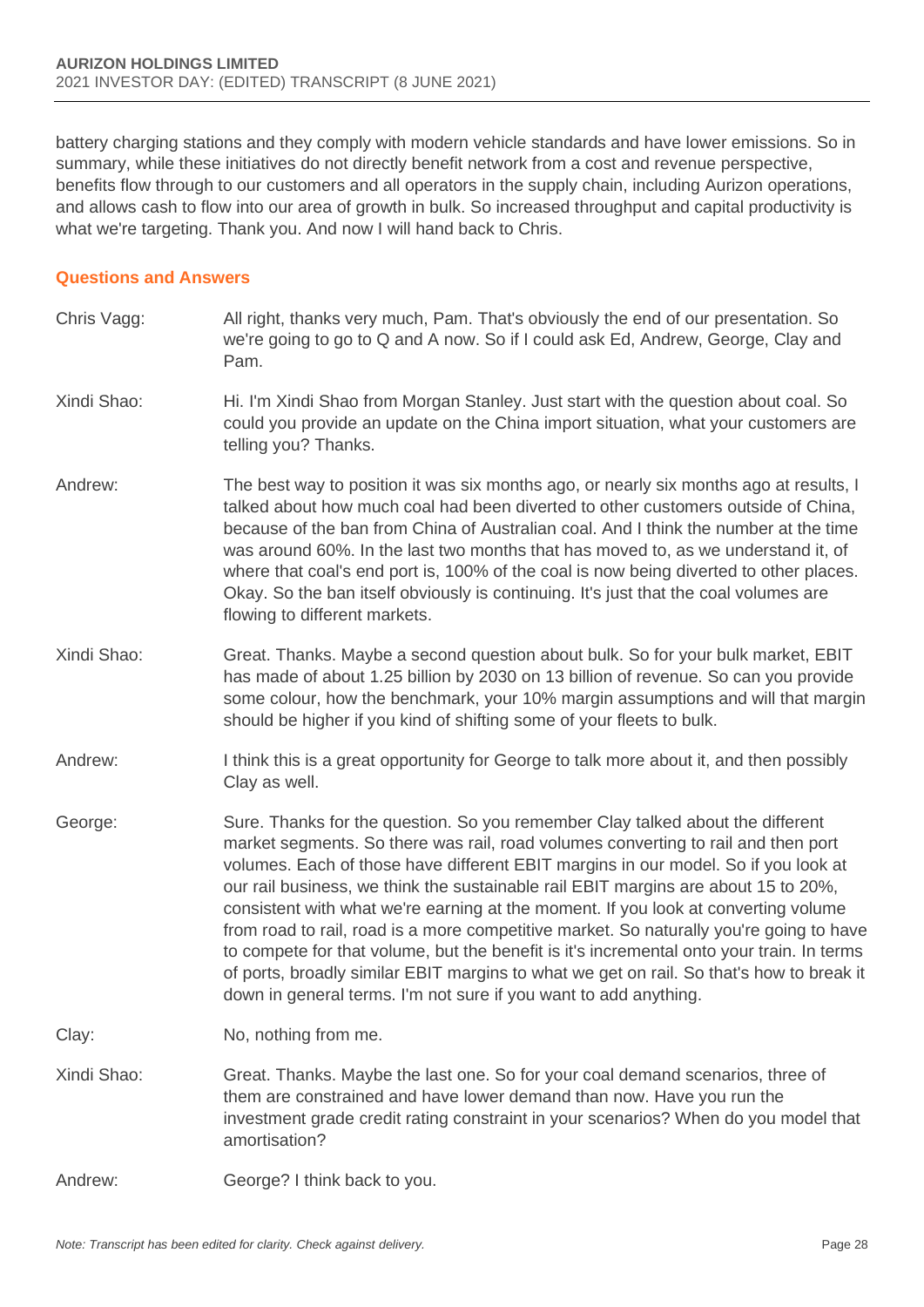| George:      | Sure. Thanks for your question. Yes, if you look at the scenarios, coal volumes are<br>lower longer term, but if you look and you break down our credit rating, we've got a<br>credit rating for Network and then a credit rating for Aurizon operations. In terms of<br>Network, not much changes in network over that 20 year period, given Network has<br>volume protection mechanisms. So that's first part. On Aurizon Operations, I think it<br>really depends on the scenario and how successful Clay is in growing our bulk<br>business. That would be the broad way I'd answer your question.                                                                                                                                                                                                                                                                                                                                                                                                                                                                               |
|--------------|--------------------------------------------------------------------------------------------------------------------------------------------------------------------------------------------------------------------------------------------------------------------------------------------------------------------------------------------------------------------------------------------------------------------------------------------------------------------------------------------------------------------------------------------------------------------------------------------------------------------------------------------------------------------------------------------------------------------------------------------------------------------------------------------------------------------------------------------------------------------------------------------------------------------------------------------------------------------------------------------------------------------------------------------------------------------------------------|
| Chris:       | Okay. Next question. Up the back there.                                                                                                                                                                                                                                                                                                                                                                                                                                                                                                                                                                                                                                                                                                                                                                                                                                                                                                                                                                                                                                              |
| Sam Seow:    | Hi, it's Sam from Citi. Just on your \$13 billion Total Addressable Market, can you give<br>us an idea of what exists at the moment, and of the \$13 billion, what you expect to<br>grow over the next 10 years?                                                                                                                                                                                                                                                                                                                                                                                                                                                                                                                                                                                                                                                                                                                                                                                                                                                                     |
| Andrew:      | I think I might hand that to Clay.                                                                                                                                                                                                                                                                                                                                                                                                                                                                                                                                                                                                                                                                                                                                                                                                                                                                                                                                                                                                                                                   |
| Clay:        | Yeah. Our market analysis says that the revenue base is \$10.7 billion today,<br>projected for 2030 at \$13 billion.                                                                                                                                                                                                                                                                                                                                                                                                                                                                                                                                                                                                                                                                                                                                                                                                                                                                                                                                                                 |
| Sam Seow:    | And then maybe of that additional Total Addressable Market, is there a specific year<br>that you see it dropping in?                                                                                                                                                                                                                                                                                                                                                                                                                                                                                                                                                                                                                                                                                                                                                                                                                                                                                                                                                                 |
| Clay:        | Timeframes?                                                                                                                                                                                                                                                                                                                                                                                                                                                                                                                                                                                                                                                                                                                                                                                                                                                                                                                                                                                                                                                                          |
| Sam Seow:    | Yeah. Timeframes                                                                                                                                                                                                                                                                                                                                                                                                                                                                                                                                                                                                                                                                                                                                                                                                                                                                                                                                                                                                                                                                     |
| Clay:        | By 2030, we'll double the size of the business. There's a number of pathways, right?<br>Depends on the size of the opportunity, brownfield, greenfield, M&A. And so, the size<br>of the opportunity will dictate quite often how fast you can hit that. And I'm sure if we<br>hit it early, the expectation and that aspiration may change.                                                                                                                                                                                                                                                                                                                                                                                                                                                                                                                                                                                                                                                                                                                                          |
| Sam Seow:    | Too easy. Thank you.                                                                                                                                                                                                                                                                                                                                                                                                                                                                                                                                                                                                                                                                                                                                                                                                                                                                                                                                                                                                                                                                 |
| Scott Ryall: | Hi, thank you very much. Scott Ryall from Rimor. Andrew, you mentioned minimising<br>emissions of your locomotive fleet in your presentation. What's your view on whether<br>customers would be willing to pay more for that, please?                                                                                                                                                                                                                                                                                                                                                                                                                                                                                                                                                                                                                                                                                                                                                                                                                                                |
| Andrew:      | There's a range of customer of responses and attitudes when you have early stage<br>discussions. Everyone's interested in improvement at no cost, right? But we actually<br>do have some of the customers, particularly, not just, just solely, but particularly in<br>some of the bulk areas where they're very much fronting renewable and, or<br>agricultural type products, they themselves are under question about "What are you<br>doing to get to a net zero position by some date?" Whatever that date is. So there's<br>definitely interest and exploration about what you can do. It's an impossible position<br>at this moment in time to actually say, "What is the net business opportunity out of<br>that?" But there is clearly some, and part of positioning ourselves to be somewhat in<br>the leading the market, at least in Australia in responding, is to allow ourselves to<br>understand what that looks like and actually gain some of it, where it's possible. But<br>too early to put a number on it. There are clearly very interested customers though. |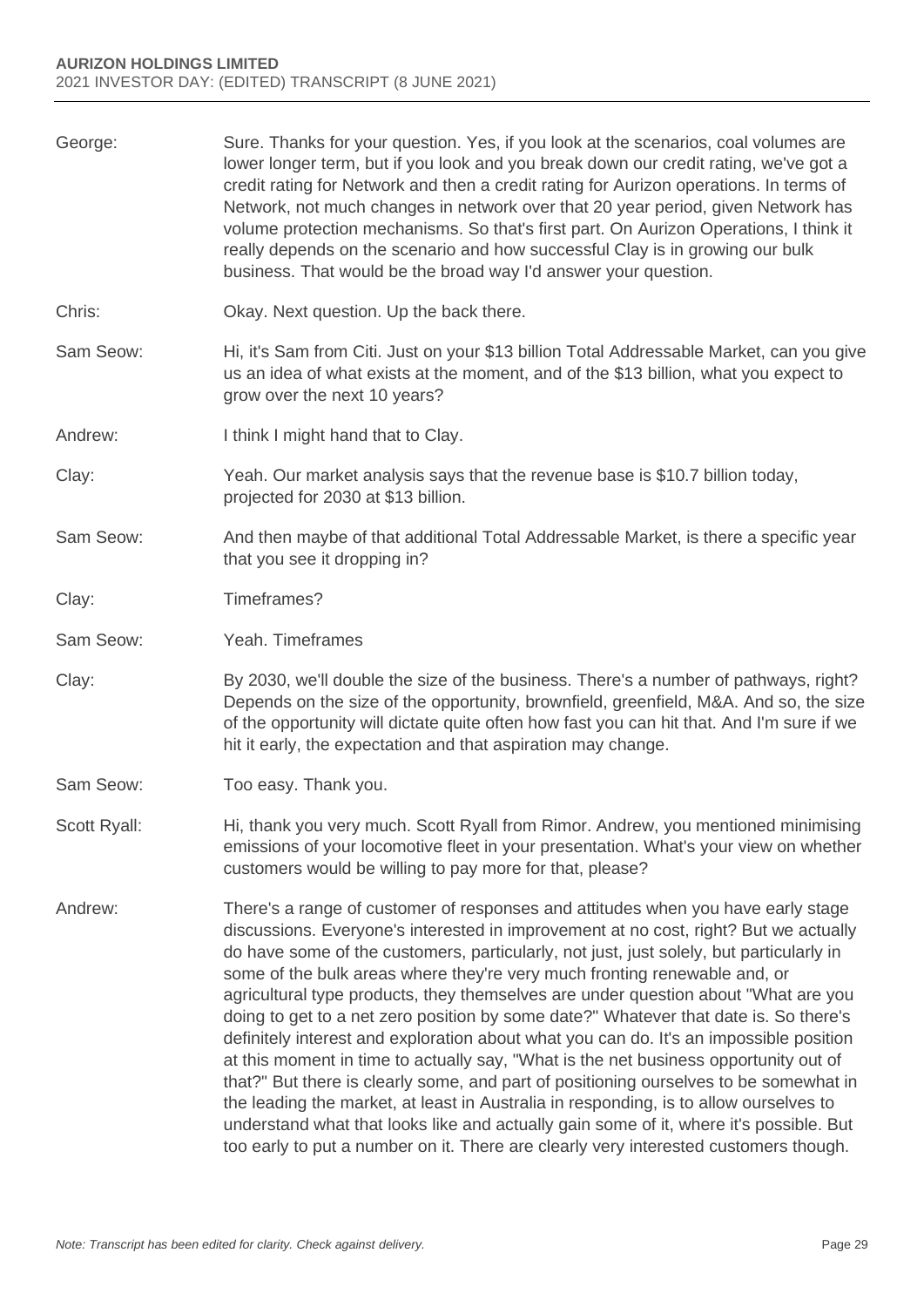Scott Ryall: Okay. And then the rest of my questions are probably going to be for Clay, I think. Clay, you mentioned in your presentation that you saw some offshore competitors gearing up for this market. Could you give us a bit more clarity on that? Clay: We compete in a whole bunch of corridors with a whole bunch of commodities. And so we've got different competitors, depending on where you are in the country and what commodity you haul. Scott Ryall: Well, let me ask a different way then, because really the crux of my question is, are you seeing an increase in competition in these areas, and particularly in the end to end capability that you're trying to move towards? Clay: It probably relates to how I was answering it. There's a sweet spot for road and there's a sweet spot for rail. And we've talked about that before, and the sweet spot for rail is longer distance, heavier commodities, and road is less volume, less distance, right? And so there's a sweet spot there somewhere around 250,000 tonnes, we think is the sweet spot, rule of thumb, where the distance is further than a single truck driving shift. And so that's where road and rail tend to compete. And that's why we look at aggregation as an advantage to us with those volumes and distance, right. Clay: As far as competition goes, like I said, it's quite a fragmented market. I think Andrew mentioned that, mainly from a road and material handling perspective, there's less probably rail operators and fewer even port operators. So yeah, competition is in each of those segments. There's not as many competitors across the whole integrated supply chain. Scott Ryall: Okay. And, and given the little things you did, the circles you did with the pointer, are you thinking that a port in WA would be a good idea as well? Clay: I think that'd be a great Christmas present. A port in WA. Of course, if you look at size of market, profitability in the value chain step, and demand, you're drawn to Western Australia of course. But of course there's other opportunities as well, when you looked at that map, where those commodities have got to either end up in manufacturing or be exported from. But Western Australia has a very active bulk market. Yeah. Scott Ryall: Okay. And then the last question I had. In looking at an end to end market, you put on slide 43, a look at the types of activities that you would entertain. Are you thinking at all of concentration or other value add mechanisms for the actual commodities themselves? Or is it literally just transportation? Clay: No, I think those principles of efficiency, simplicity, and accountability. And we try and apply those right across the supply chain, from point of origin to point of either manufacture or exports. So, we've got a really strong rail core so we kind of start from there fundamentally, but we know now and through those distances and the competitive nature that we spoke about with roadies, we've got to look at those additional supply chain services. One, to grow, but two, to satisfy what our customers are looking for. And they're looking for that accountability and they're looking for simplicity in operating methodology and systems to help them compete globally.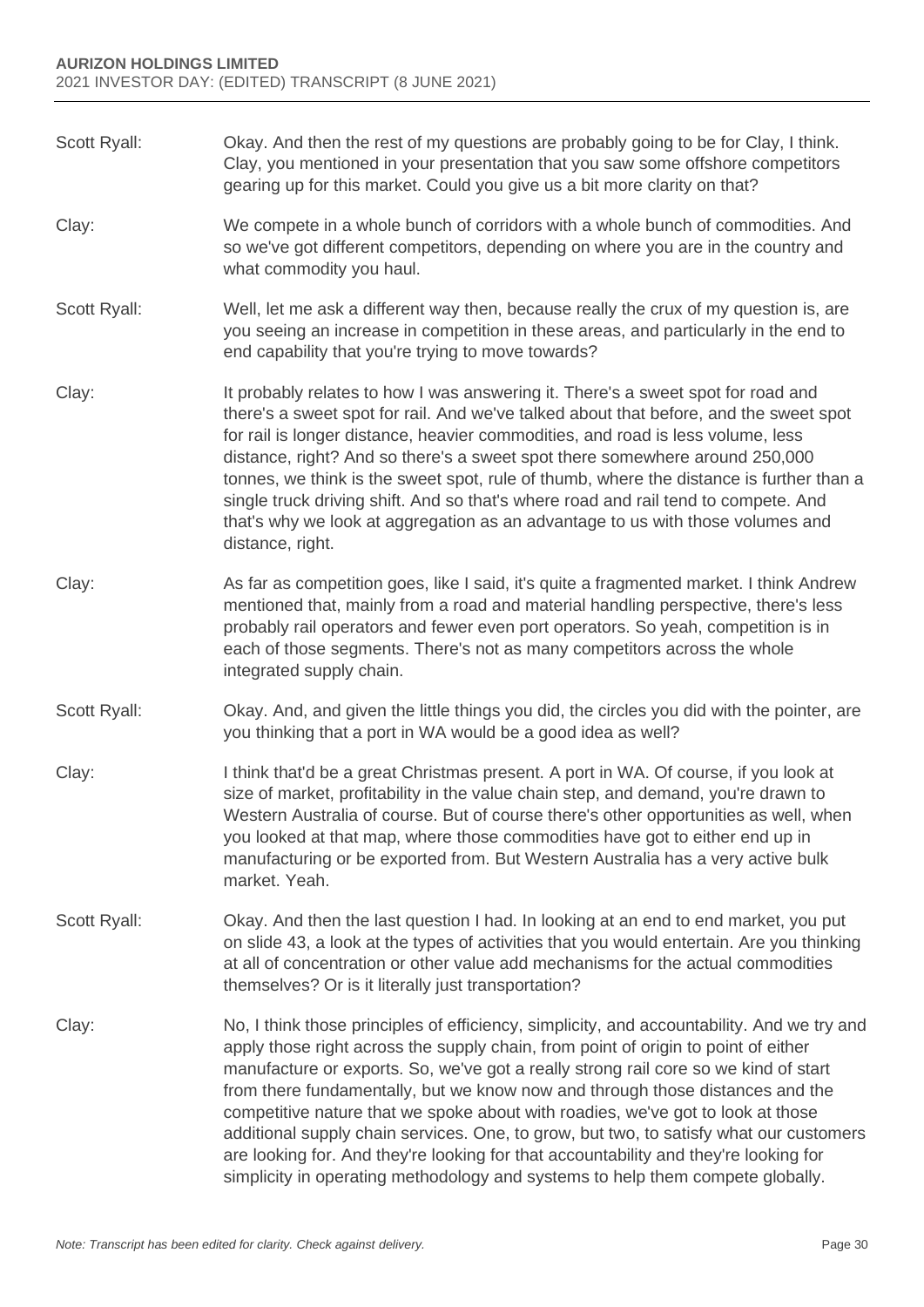Scott Ryall: All right. Thank you.

- Anthony Moulder: Anthony Moulder from Jefferies. If I can start with the cashflow expectations for you, George. Scenarios, obviously we're probably going to focus on scenario six, the most downbeat of those expectations, but is the best way to think about that the 500 million that's currently the level of dividends? What level of investment do you need to make to achieve that into the bulk business?
- George: Yeah, I think the first thing I'd say, Anthony, is I wouldn't call the \$500 to \$650 million range an expectation. I'd call it a modelled scenario. That's the first point. The second point is what's included in that does not assume that we hit the aspiration in bulk of doubling it within 10 years. Right, so if we are to achieve that, clearly there'll be additional earnings. And then how much more capital we need will depend on how we grow. So if Clay ends up taking more rail share, hopefully that will be more free cashflow of accretive because you're getting earnings, but you're using hopefully existing fleet to do it.
- George: If, however, he's growing more in non-rail parts of the supply chain, that will need capital. We'll be disciplined around that. The one thing I said today is our capital allocation framework hasn't changed, and we've got long-term ROIC targets that are in our annual report. So we'll be disciplined about it. But the short answer to your question is, it will depend on how we grow in bulk. If it's more rail, it should be less capital intensive. If it's more non rail, it'll be more capital intensive, but it really depends on the opportunity.
- Anthony Moulder: Sure. So if I look at the loco fleet in the Hunter Valley, the 40% that is well-suited to moving into bulk, what's the average age of that fleet? Is that the 28 00s that have been now referred?
- George: No, it's not the 2800s. There's the 5000 class, the 6000 class. A bit more than 10 years old would be the simplistic way to look at it on average. So depending on which engineer you ask, it could have 20 years left, or it could have a bit longer.
- Anthony Moulder: Okay, and the thing about that is that when you come up for renewal on coal, is the discussion around how to better utilise that equipment into bulk, as opposed to whether or not you recontract for that coal customer?
- George: That's exactly right. So we're fortunate that we don't have many coal contracts coming up over the next five years. Ed's done a great job making sure of that. But when they do come up, that's very much the discussion we'll have. What locomotives are hauling that product for the customer at the moment. And ideally we want locomotives hauling for that customer that can't be moved to bulk. If, though, they are locomotives that can be moved to bulk, then there's a trade-off discussion to be had. Do we move it to bulk at a certain rate of return? Or do we keep it in coal at a certain rate of return? And part of the process we go through is using those six SIU scenarios to look past that contract. To say, well, actually we could sign that contract now. And then we might have that fleet remain in coal, and it might not have a life after that contract, or we can move it to bulk. And hopefully it's got a longer runway and longer life in use.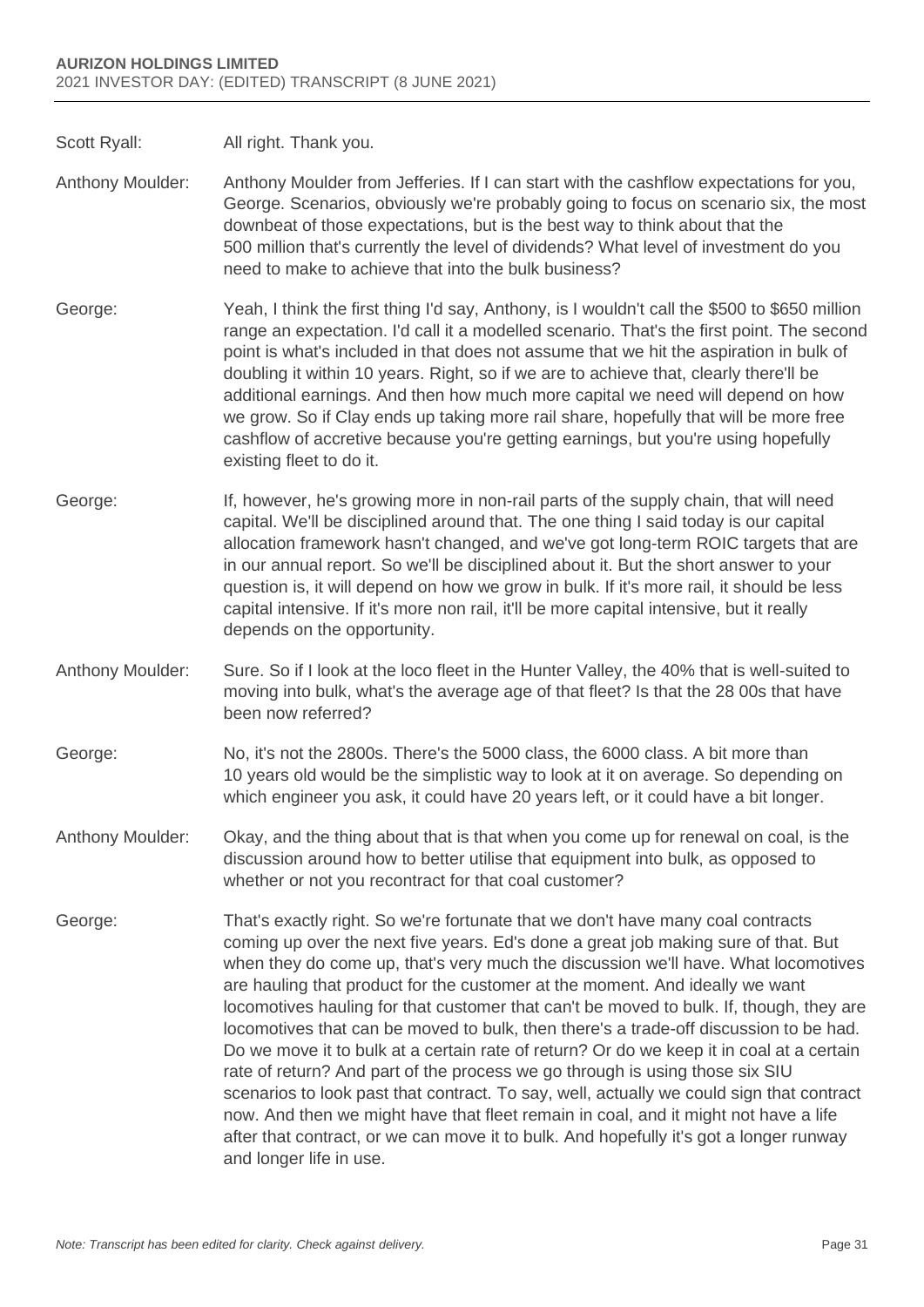- Anthony Moulder: Last question on locos then. So you've already started to move, or you've already moved some of the 6000s into bulk. How many are left in New South Wales coal? And is it still eight of the 5000 class that are still in coal?
- George: Okay. Yeah. I think, Anthony, I'm at risk of becoming the resident engineer here, so I'll avoid much of it. But I think I mentioned in my presentation, the amount of our fleet that's in New South Wales verse coal, ah, verse Queensland, verse WA, it's about a hundred locomotives in New South Wales, right. So about 40% of that can be moved and about 60% harder to move.
- Anthony Moulder: I'll switch over to Clay if I can. Thanks, George. The growth in bulk, you've obviously talked to a lowering of the market share. Are you expecting greater market share growth out of coastal and road within that growth profile that you've got now for bulk?
- Clay: Yeah. So first of all, the first thing we discovered, Anthony, was that we calculated the bulk rail market initially as \$1.7 billion in revenue and 250 million in profit pool. So that's expanded. And that's up around sort of 350, 370 type number now. So that's increased. We think we've got about 30% of that market today.
- Clay: In regards to the other supply chain services, we're looking to expand by that 10% into those. I probably wouldn't put coastal shipping on the top of my list, and that's more in there just as illustrative of the processes that product can follow, or the flow of a product from its origin to its end destination. And coastal shipping is now competing with rail, as you guys are probably aware. And so it's more so, is there a relationship there that we rail it into coastal shipping and that's the best solution for the customer? Again, going back to what solves their problem, or is it a conversion from coastal shipping back onto rail for our core rail business?
- Anthony Moulder: I'll move to Ed just for a couple of questions, if I could, please. Single driver trains, we've talked about this for a little while. Any update as to what the thinking and timing is on single driver trains, please Ed?
- Ed: Well, the first thing is, first up, I'll say we're obligated to consult with our workforce about changes in work practises at that scale. And so where we are at the moment is we're still in the mode of developing a concept capable of implementation. The technology's quite refined. And we're looking at rolling out in, as I said, in the presentation from July next year. So coincident with that, or leading up into that, if we believe that we've got the payback benefit and that we've got the processes in place to move to driver operation, we'll be going along to consult with our workforce early next calendar year and work through where that is and what that will mean.
- Anthony Moulder: And lastly, if I could on competition for coal, obviously further north in Queensland, we've seen one rail go into Queensland. We've now seen a change in management for Pacific National. What are you seeing, if any, changes in the competitive dynamic for coal?
- Ed: Not really noticed a change in the competitive dynamics recently. We stay focused on what we can control in the coal haulage business, and that's about great customer service and good value for the customer. We find that the customer's not always chasing the lowest tariff, but they're chasing a fair tariff with the right risk positions. And that's the spot that we've played into with some great success. I think what I'd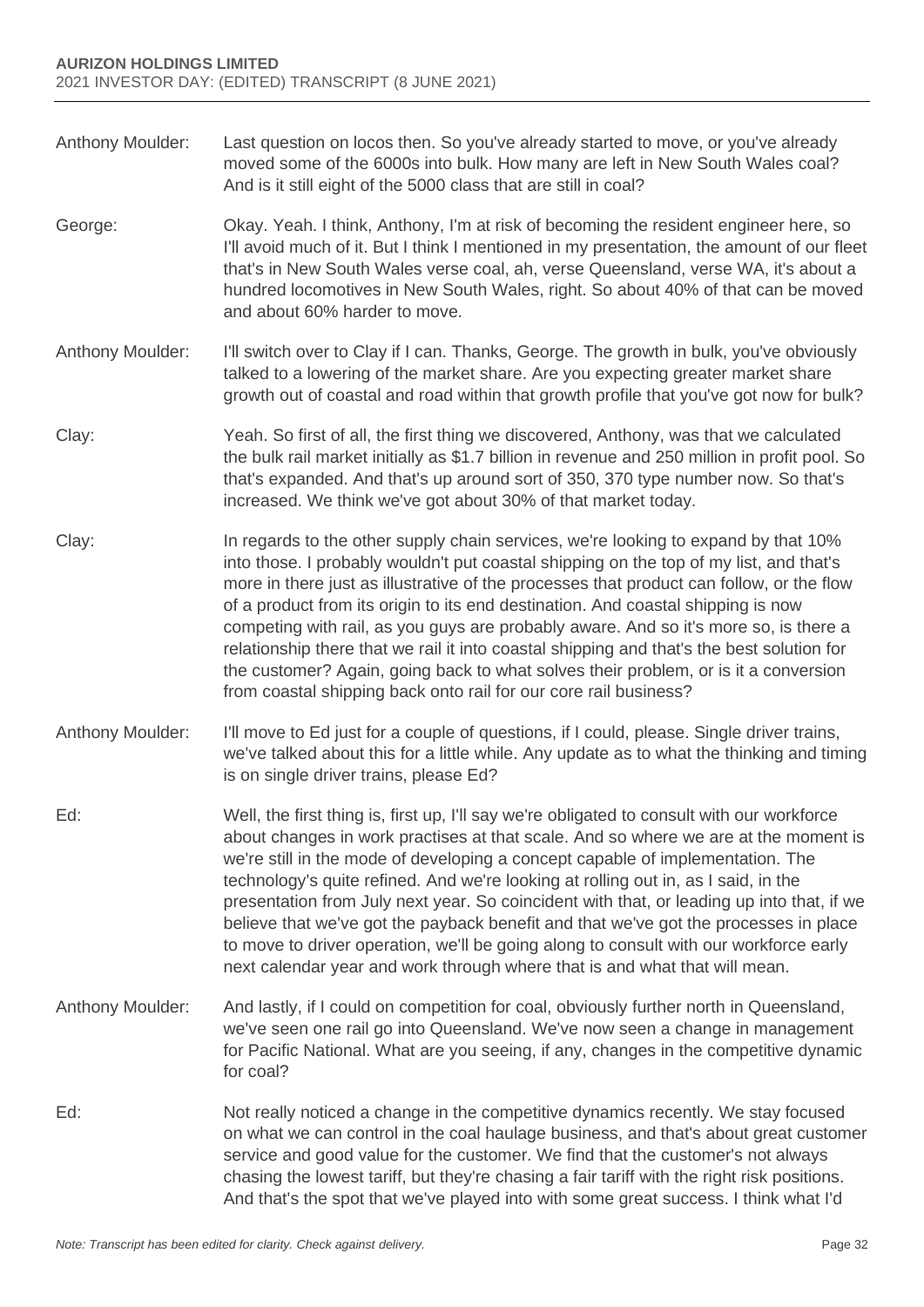say is competition will come and go. I think the changes are healthy for the industry and keeps us focused on reforming our business. As I said, to put ourselves on a better competitive footing by the mid-decade to compete for some of our larger recontracting risk.

- Ian Myles: G'day. Ian Myles from Macquarie. Couple of questions. Firstly, in your scenario analysis, how did you think about a carbon tax? The Europeans seem to be pretty keen on a carbon tax in some form. And I'm just saying, where does that fit within your scenario analysis?
- George: Yeah. Ian, it is an input into them. And I don't think you'll get the kind of change that is implicit in the rapid de-carbonisation case or the carbon constraint Asia case without a carbon tax or some form of incentive mechanism of the like in Asia. So yes, it's assumed. It's one of our key drivers that push you towards scenario five or six. That's a short way I'd answer your question.
- Ian Myles: If you think about a port expansion, because I thought that case was quite interesting. Do you actually think it's viable that we'll get someone actually to fund a port expansion in the next... Actually, in the life of the current management team?
- George: Yeah. I'd probably cop out on answering that and say that's why we use scenarios. I'm not paid to form a view on likelihood of that happening or not happening. And that's why we test those downside scenarios. I think I've mentioned this, that we don't aim to ascribe a likelihood to each of those. So I won't try and put a probability on your question because you're really asking how likely is it that that port constraint Australia scenario eventuates.
- I an Myles: I guess so, but I guess you have the best view of your miners and what they're saying. And I know miners tend to talk a big game, that we want to export every tonne possible, but when it comes to the crunch, they are very disciplined financial investors. Should we be thinking it's actually a viable outcome? Because Dalrymple Bay will push it that they're pushing that concept, yet it seems quite inconsistent with the rhetoric in the market.
- George: Yeah. Well maybe let me have a go at answering this way. I think an expansion of ports will be similar to the discussion we'll likely have with customers around whether we put more capital into our network, if there's a capacity deficit. And I think it will depend on the amount of additional volume you get for the investment you make. And so not every port expansion is going to be considered equally. It'll depend on whether there's incremental expansions you can make, low capital to get incremental volume. I think it's harder to see big expansions of the likes that were talked about at Abbot Point, for example, eight, nine years ago.
- Ian Myles: That's a good segue to Pam. You talk about the capacity review. How much has Precision Railway and the efforts that you've made in that whole programme made a lot of that exercise sort of moot, that you actually are delivering the capacity on the contracts themselves?
- Pam: I think at this stage, it's difficult to say, Ian, because it is subject to the independent experts, review and assumptions. So whilst we'll do our own modelling, when we come to solutions, we'll need to think about the different ways. And I think operational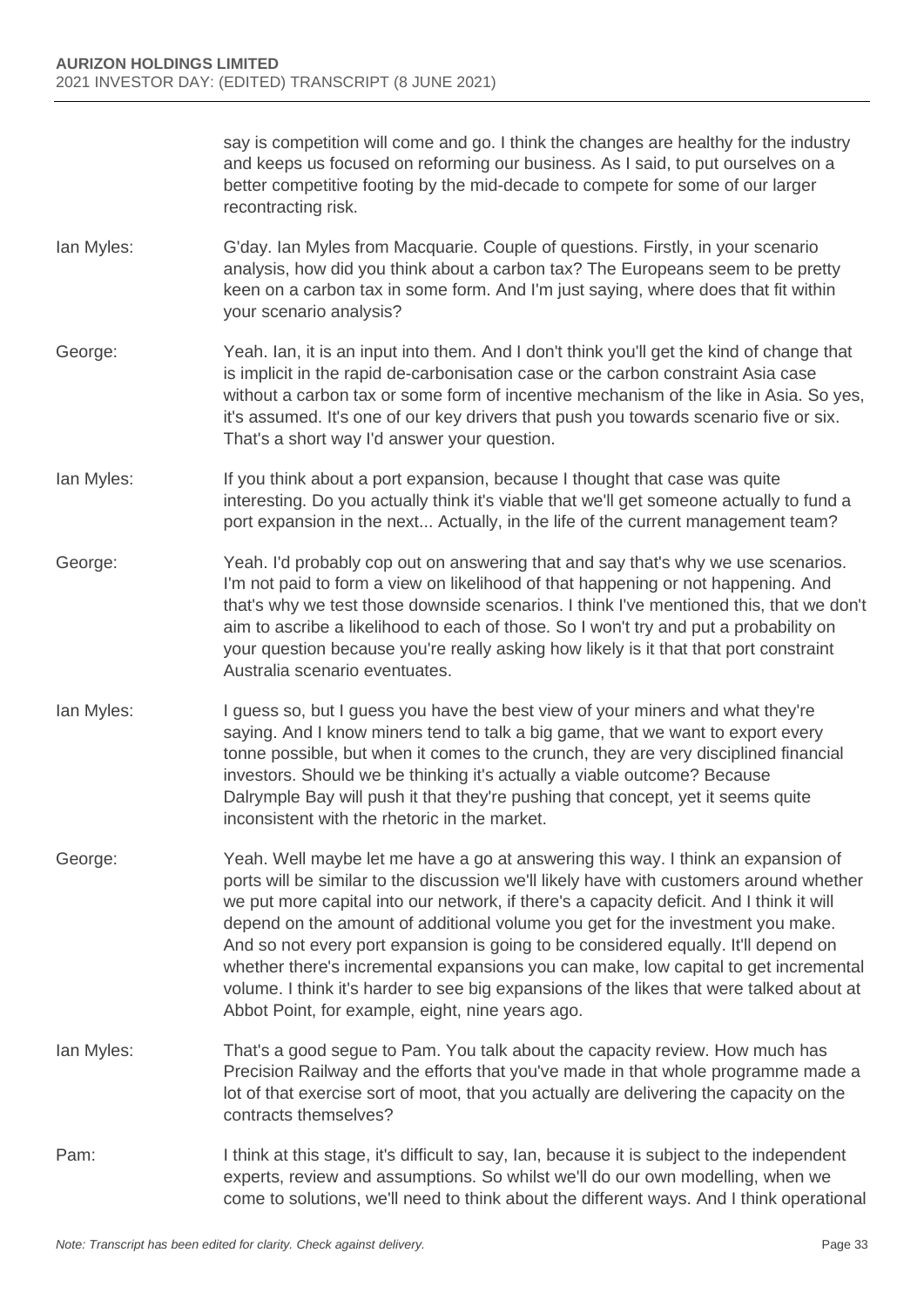changes will be one thing that we will look to, and what we're doing is just getting ahead of the game with that.

- Ian Myles: Have they got your assumption sets around Precision railing, or are they taking a different set of assumptions?
- Pam: It'll be looking back at how the rail system has operated, as opposed to capturing what we're doing going forward.
- Ian Myles: So back to the ESG, you talk about the concept of clean locos and being efficient. And at the same time you talk about the bulk participants wanting to be green, and you've told us you're going to put the dirtiest locos into the bulk fleet. And I'm just wondering how that's going to reconcile with their desire to be green.
- Ian Myles: Sorry to say they're the dirtiest locos.
- Andrew: Yes, they're actually quite clean locos, they're just not zero. The reality is, in the \$50 million fleet fund, there's a number of sub activities that we're actually pursuing. And they're around battery technology that's got current type of battery technology like lithium cells and that sort of thing. And then there's a future step that looks at hydrogen. And that that sort of technology can be under one of our more interesting options deployed with locomotives that you've got currently running in the. A lot of work to be done in that area. And we're not at the point where we make any announcements about it, but that's the sort of things that you can do that add to an existing fleet of locomotives.
- George: There's probably just two more points I'd make there, Ian. It's not possible to cascade electric fleet over to Western Australia because the track infrastructure's not electrified. So that's not a choice we make. It's a factor of the constraint that's there. My second thing I'd say is where we're taking younger locomotives from New South Wales, and we're replacing older locomotives in bulk, there is inefficiency and therefore an emissions benefit that flows.
- Andrew: And you can put batteries behind them.
- Ian Myles: Do you put batteries or do you hydrogen as a choice..
- Andrew: You can do either.
- Ian Myles: Do the locos actually work on hydrogen?
- Andrew: Sorry?
- Ian Myles: Do the locos work on hydrogen?
- Andrew: That's another field of technology that you pursue. So you can pursue battery powered locomotives. Then can be a hydrogen locomotive, and then you can do a towable battery packs. They're all under consideration and under development, somewhere in the world, including in Aurizon's wealth.
- Ian Myles: Sorry to cast back to the scenarios again. If you think about the scenarios, they're really good, one of the issues you see with this industry is that scale is really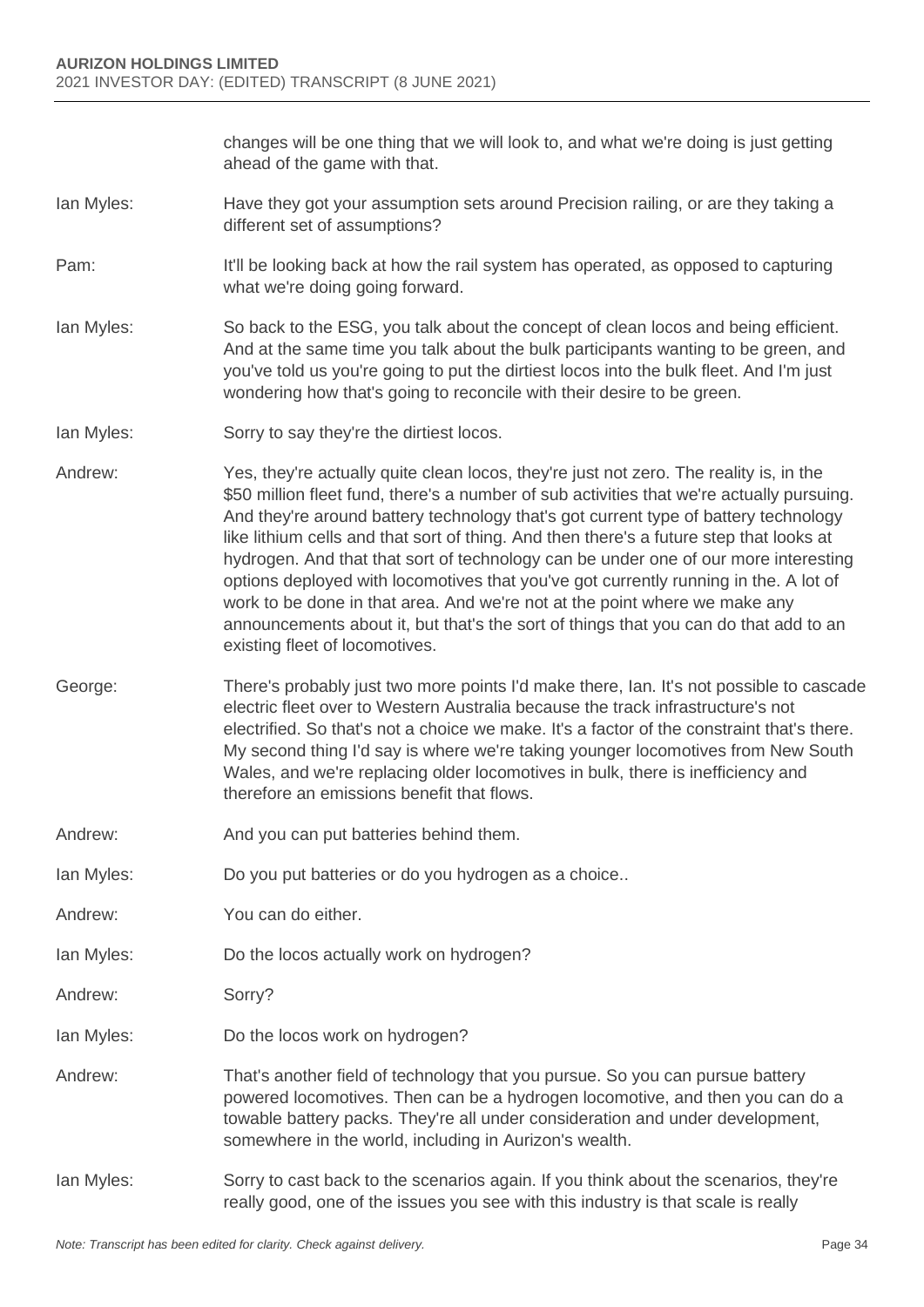important, and falling volumes, even a lot of those scenarios actually undermine the concept of scale, not just necessary in your business, but at the port business, at the mine business and the likes. How do your scenarios deal with that issue that scale actually goes in reverse and lifts prices to operate?

- George: It's something we've spent a fair bit of time looking at, and in particular, in the Central Queensland Coal Network. Let's take the most extreme rapid de-carbonisation. And if you look at our regulated asset base, 75% of that regulated asset base is in Blackwater and Goonyella. So we took the rapid de-carbonisation case and we modelled it out and we said, "Well, what is the tariff in real terms?" It's actually flat in real terms, in those two scenarios in rapid de-carbonisation. In nominal terms, it does increase, but not more than \$5 a tonne. Now that's important because if you overlay that with our long run metallurgical coal price, that's less than 5% of the miner's cost acts. So they're the two ways we looked at it. It's something we test to your point, Ian.
- Ian Myles: And then just on the... I'm probably taking too much time here. On the coal side, congratulations on winning the Anglo contract, but I looked at the little chart, and I clearly can't read a chart, but it looks like the movement of the volume and the two little extra bars, they sort of equal each other out. And I was wondering, have you actually got more volume or if you've just sort of changed what you've got?
- Ed: There's both the extension of the Dawson contract, which expired mid-decade and also additional volume in Anglos premier blue chip met coal mines, in the Goonyella system, Moranbah North and Grosvenor, which have both come back online in the last month.
- Ian Miyles: Okay. And when do those contracts start? Is that the middle of 22?
- Ed: They start, no, they start early 22.
- Ian Miyles: Okay.
- Andrew Greenup: Hi, Andrew Greenup, First State Infrastructure.
- Andrew Greenup: Ed, can I just confirm, you said that you expect a 15 to 25% increase in asset productivity by 2025.
- Ed: I said a 15 to 20% increase. Yep.
- Andrew Greenup: And how are you measuring asset productivity when you talk about that?
- Ed: We measure it in a couple of way. Essentially NTKs per locomotive and per wagon, and not on people's perspective, we measure it as crew per NTK.

Andrew Greenup: So implicitly that assumes some sort of single driver pathway over that time period?

Ed: Yes, it does, fundamentally, but it's subject to consultation. But also, there are other ways to drive crew productivity, like the current relocation of depots and improving our deployment models in various systems. So to give you an example, our train crew depots in some systems have been there for 30 or 40 years. And over the last 30 or 40 years, the profile of volume and contracts has changed. The centre of gravity of the business has changed in those corridors. And so, what we can do, and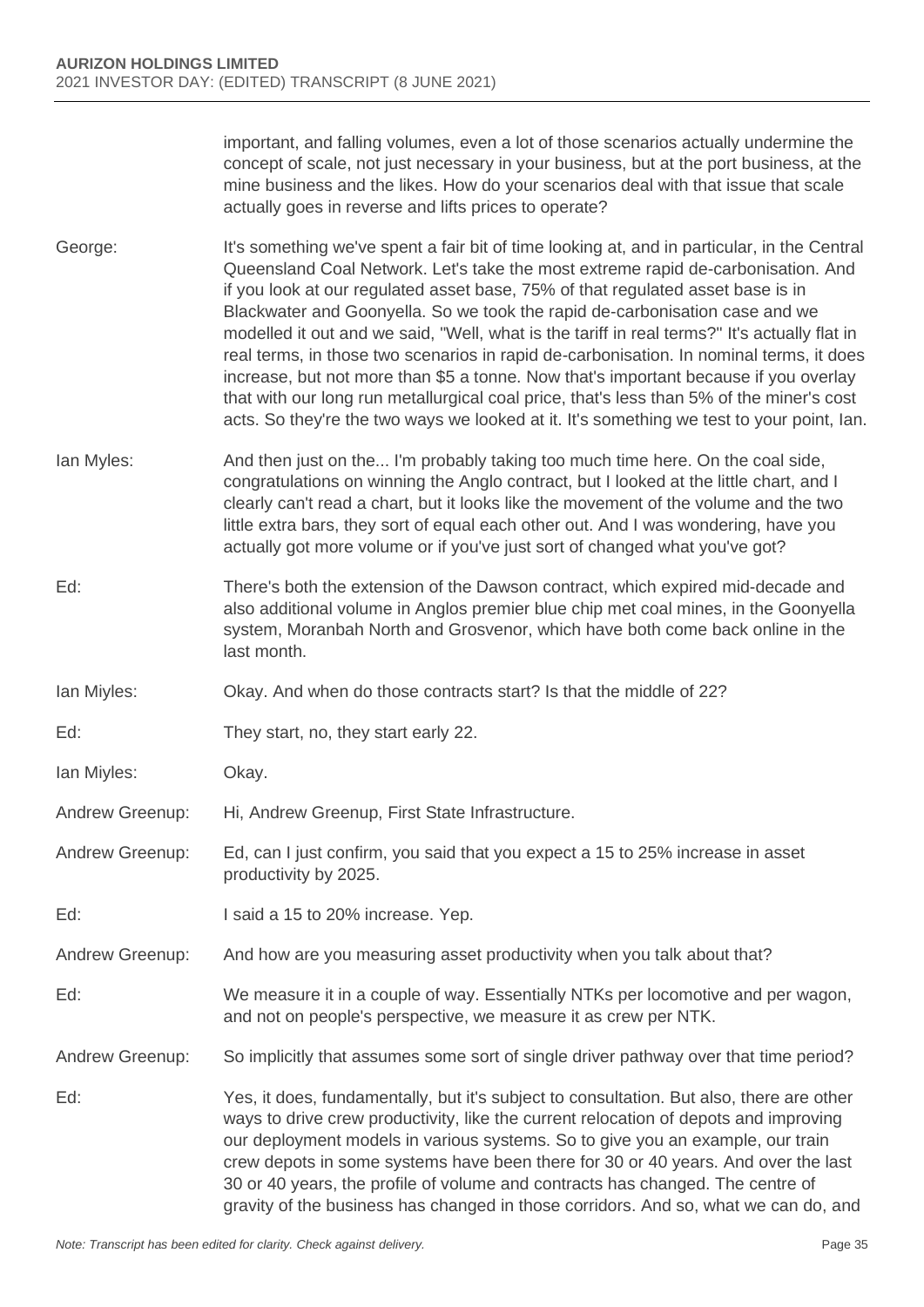what we're finding, is that given the average, we've got about 90 trains running around on the Eastern seaboard, average cycle time is about 25 hours. So in a 25 hour journey, you have to change the crew at least three times. And it's not as neat as those trains being in a certain location at a certain time with the crew waiting. People have to drive to those trains, relieve the drivers and those drivers drive back, and you've got to do that all within the shift length. So you can see the placement of our depots, we have about a dozen depots up and down the Eastern seaboard, can be optimised. We're doing new things like remote sign-on in the Moura system and in the Blackwater system where traditionally our enterprise agreements have prohibited remote sign-on which is drivers going to remote locations and jumping on the trains there, because it's the best location from a supply chain logistics perspective. We recently tested employee interest in that voluntarily, and we've been surprised by the number of employees that are prepared to take that upper off. 48 in the Blackwater system, for example, and 18 or more in the Moura system. So there's other ways to improve productivity in addition to a driver only.

Ian Myles: What changes have you seen from Pacific National with the arrival of Mike Cory so far?

Andrew: We don't usually talk about how other businesses are reacting, and with the change of leadership and that sort of thing. We haven't noticed anything since the arrival of the Mike Cory or before that, for months that we would make comment on. That was a very political answer, I'm sorry.

Ian: That's fine. Andrew, given the change in asset productivity you have line of sight to in the Coal Above Rail, you put out big aspirations in bulk business today, what stopped you putting out sort of an OR, or a ROIC target on the above-rail coal business? I understand you've never wanted to put out cost out targets for cultural and business reasons, but what stopped you going further on ROIC targets for that business?

Andrew: Look, we very strongly show the ROIC targets for the business on an annual basis. You can find that and it's linked to KPIs, which link to pay. So it's kind of varied at an enterprise level, and you can see that every year. The reality is if I had my way, I would prefer not to put out any targets about anything, and just demonstrate from behaviour and outcome how we were improving. But the size of the opportunity that presents itself with bulk, was something that I wanted to talk about, and as somebody who has for years said the bulk business can't double, and that was from when it was -\$14m, you can see that all the way up until this year I've got that wrong. I've finally come to grips with that. So it made sense to put out a target there. In addition, it involves changes to the way we are positioning on the supply chain. Not massive changes, but changes to the position on the supply chain, and why we've touched on and done some work in each of those places. We have two port terminals that we operate. We have some long-haul trucking that we've continued to operate, so we've got small examples of that. For this to work, we have to do it in a larger way, more across the country. And just saying that without putting out a "And this is what it's worth", didn't seem consistent or make sense, because the first question you get asked is, "How much is that worth?" So telling people how much it's worth seemed to be quite sensible.

Ian Myles: Yeah, but productivity improvements in Above Rail coal is a much bigger driver of your business in the next three years than whatever you do in Bulk, most likely.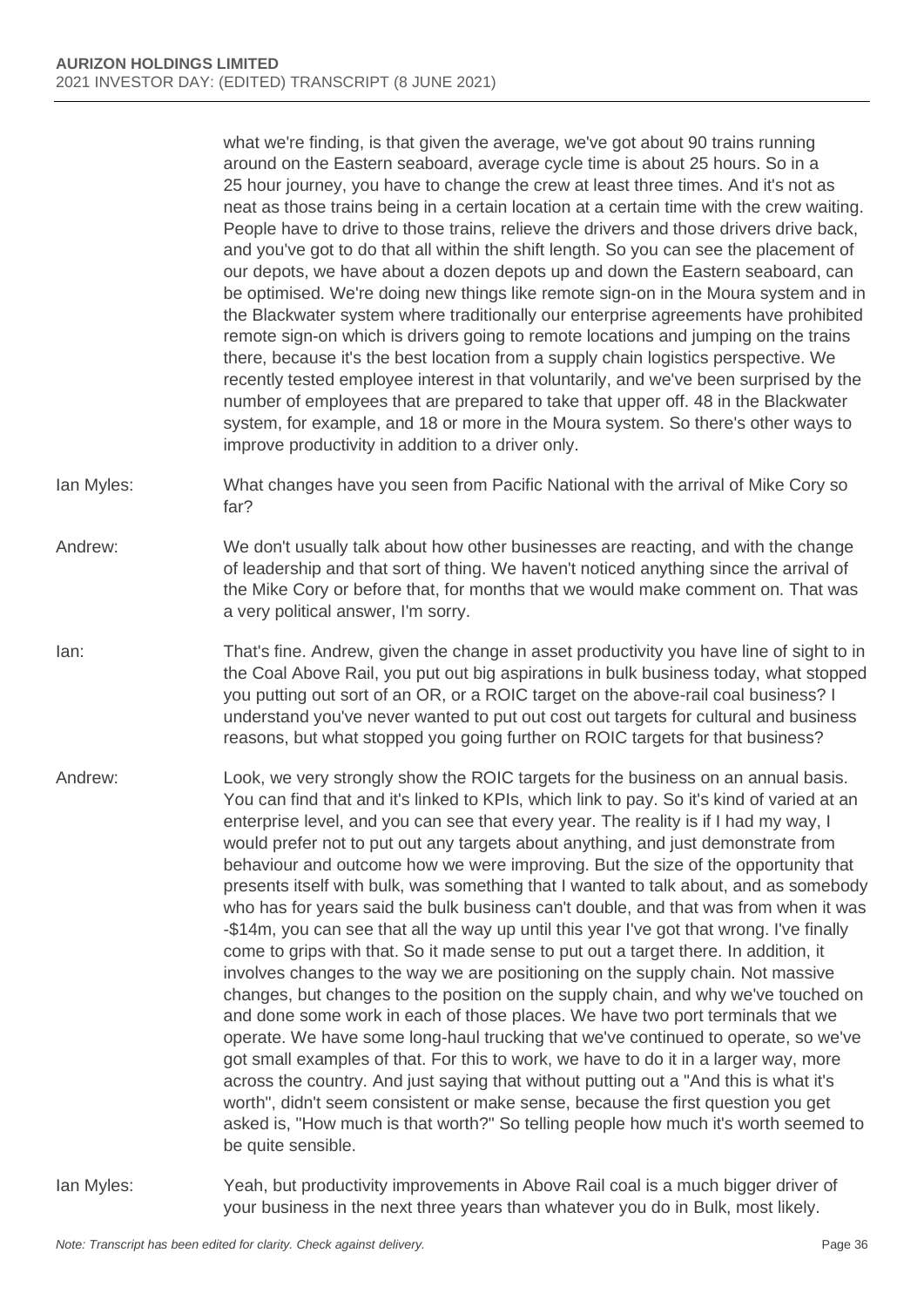- Andrew: I do understand where you're coming from, but you've got an existing business that's operating there, and you can actually, to some degree, you can work out what that means to you. Whereas it was a much harder task, if not impossible, to work out what we just told you about Bulk. So that's why we've made it easier for people to understand. In the Bulk space and in the Coal space, it's much more about showing you very credible, practical, real examples of what's changed, and what's numerically been available to us in the things like Project Precision, in ARAM, TrainGuard and TrainHealth, how they all join together. And it's actually not insignificant, but it's on an existing business, the footprint of which investors, analysts, understand particularly well. So we didn't see the need to put out any more information in that area. Notwithstanding the fact that is worth quite a lot of money.
- Ian Myles: The \$500-600 million free cash flows, that implicitly assumes small acquisitions in Bulk over time?
- George: I think if you look at the last year, it has included that. Whether that's what we look at going forward will be a matter as to what opportunities present themselves. I think what's pleasing when you look at the free cash flow of the business over the last year, relative to... Which has been about \$600 million x Acacia Ridge net proceeds... Is that has been a \$100 million higher than the dividend paid out at 100%. So if that was to continue, it would afford us the opportunity to make small, incremental acquisitions out of free cash flow.
- Andrew: And I think the other complexity, well, it's not a complexity, it's a positive thing, is there are multiple pathways for the Bulk business to get where it's going. We don't want to put out multiple pathway by year targets, because that wouldn't be even remotely sensible or practical. What we could show you is a likely end result by a certain date, but there are multiple ways to get there. And it's just not practical to start. And where things rely on M&A activity, someone's got to want to sell you something, and you've got to decide you want to pay that price and all those sorts of things.
- Paul Butler: [inaudible]
- George: It wasn't guidance and it wasn't a forecast, but it was a range over that period,
- Paul Butler: Hi, it's Paul Butler from Credit Suisse. A very basic question, just to start, just to understand this \$500-\$650 million range, that's the range for the six scenarios. In scenario six it's \$500 million, am I understanding that correctly?
- George: It's for scenarios two to six, and we are not saying that scenario six is equal to \$500 million. We're saying if you look at scenarios two to six, the average over that 20 year period is between \$500 million and \$650 million.
- Paul Butler: Okay. Okay. But is the average cashflow out of scenario two to six, \$500-650m?
- George: All of those scenarios fall within that range.
- Paul Butler: Oh they all... Okay, independently they all fall
- George: Yes.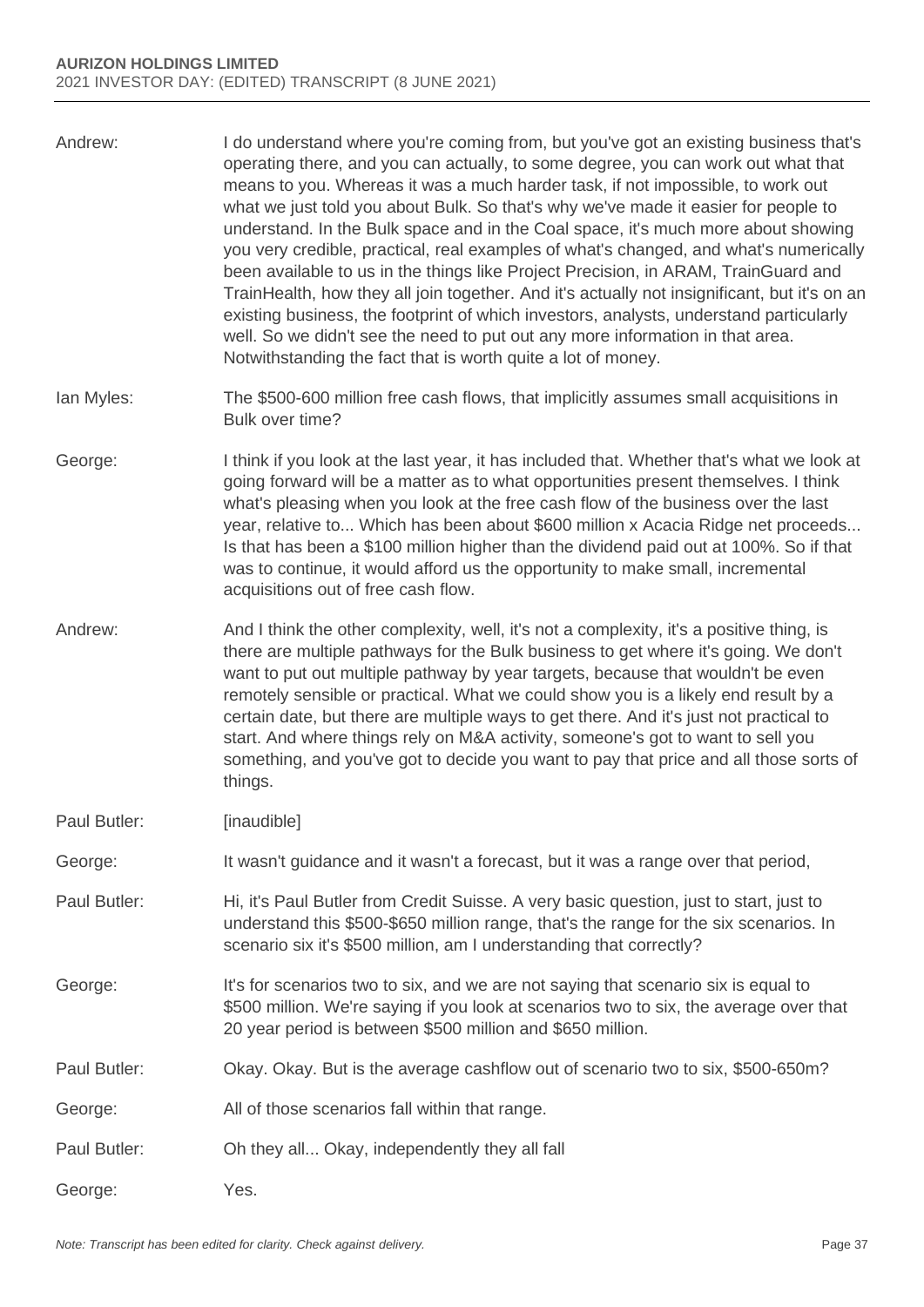- Paul Butler: Okay, cool. I understand. A second question is Andrew, you made the comment that your view is that hydrogen steel making is not going to be widely commercially used in the next 20 years. I'm sure we could spend hours talking about why, but I just wonder if you could give us some key points of why you're confident about that view.
- Andrew: So the first place is, you've got to have the price of producing hydrogen, get to a level where it's actually something that's attractive in steel-making. Notwithstanding that you do see, and we do expect some take up in Europe, because there is a desire to do it at any cost, in a sense, particularly in places like Germany. But we don't think that that will become an issue in two decades, that could become something that comes on later. So it's the price of it actually has to be competitive. The second thing is you actually have to produce the product at a scale that actually feeds one steel mills, let alone all of the steel mills that are sitting out there, or many of the steels mills that are sitting out there. So it's the scaling of it in a reasonable timeframe. And then lastly, you've got, particularly in Asia, a new fleet of steel mills that has recently been built, and are being built, that are going to run for a certain amount of time before they're actually replaced. And they're unlikely to be terminated too quickly in the scheme of things, unless there's a black swan event that we haven't been, you can't map Black Swan events in scenario plans, at least as I understand it, readily. So it's the price, the scalability, and the replacement of what is essentially new fleets in our target market. There'll be hydrogen running quite strongly in Europe, and somewhat in North America, I would expect. Quite convinced that's the case. It's just how long it takes to get it into Asia.
- Paul Butler: Okay. And just a question around your scenarios, in your scenario five and six, are you making some assumptions about asset stranding in network, and sort of what are those, how does that play out?
- George: No. So, I mean, I think this goes to the question Ian asked, Paul. So when we look at those five or six scenarios, scenario five, or scenario six, and you have volumes falling in Network relative to where they are today, that the tariff actually stays flat in real terms, in the majority of the systems. So we don't see assets stranding, because the volumes can support the Regulated Asset Base, is the short answer to your question.
- Paul Butler: Okay. Okay. And just one more question, which is sort of partly based on my experience of my own institution in recent times, is what insurances do you need to be able to run this business? And if we have a focus on ESG, which means that insurances for coal exposed businesses are not as available, is that an issue for Aurizon?
- Andrew: Yeah, I think we'll get George to talk about what we're seeing now and what has been made apparent that will occur in the next decade or so.
- George: Yeah. Paul, so there's, there's two things I'd say to that. Firstly, some insurers have come out and said that if you have a certain percentage of your business reliant on thermal coal, then they won't be able to insure you at a future point in time. And so some of them have said, for example, 30% of your business by 2030 needs to be less than that is thermal coal. We think we'll hit that, and we'll hit that before 2030. The second thing I'd say is we have more than 10 insurers today. So we're pretty happy with our stable of insurers. We also set up a captive insurer, back six years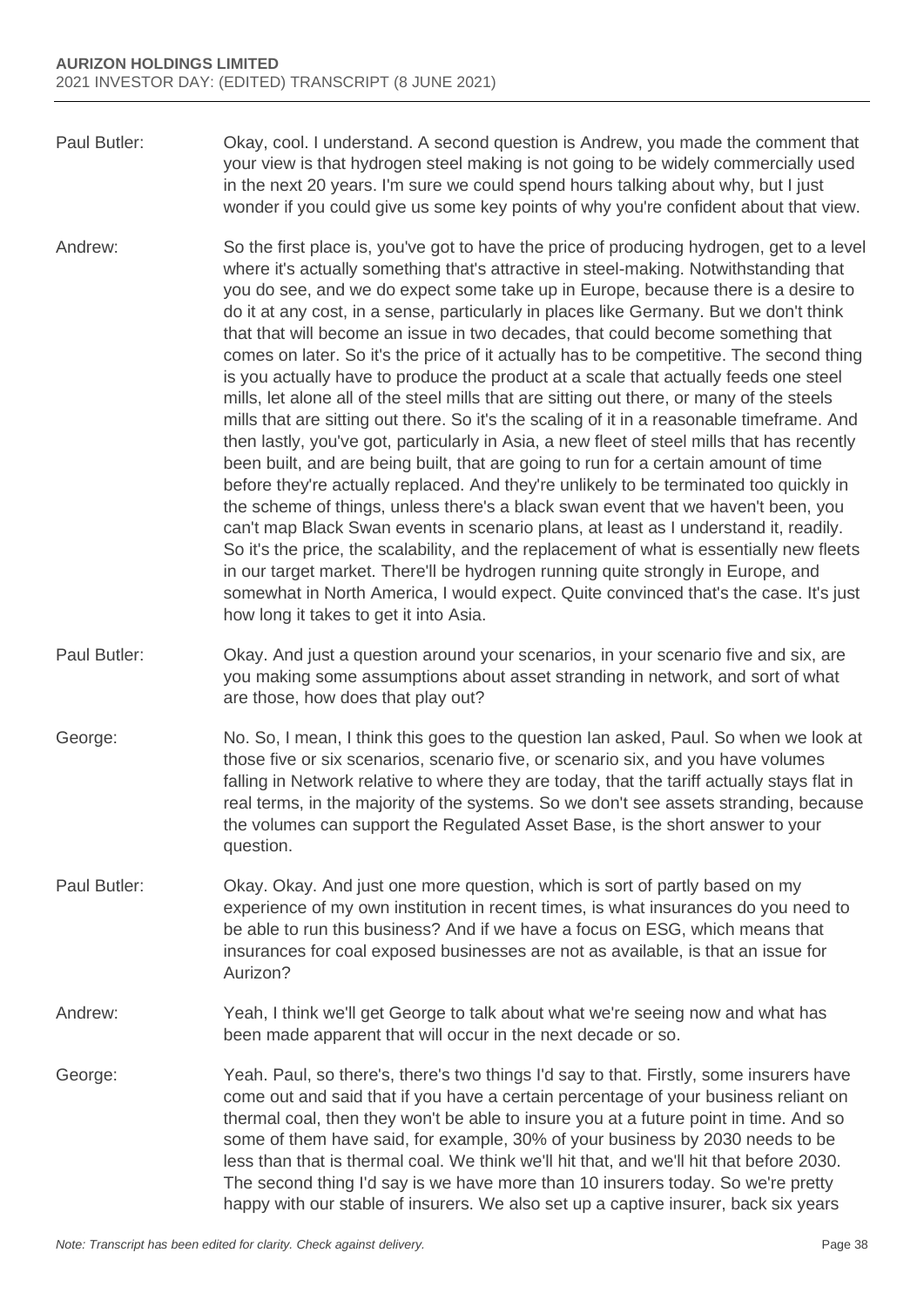ago and in fact, we're paying less in FY20 in insurance costs than we were in FY14. So that gives you a sense for how demand is for insurance for Aurizon at the moment.

Paul Butler: Thanks.

Chris: Before we go there, I've just got some questions from Nathan Led from Morgan's, probably for you George. Nathan's question is, \$500-650m free cash flow is an annual average and is in nominal terms. What's your CPI assumption? That's question one. And the next one is, is it fair to assume that free cashflow declines over time versus the average? If so in 2040, what is the range of the free cashflow?

- George: So first one CPI is around 2%, so that's an easy one. The second one, how does it compare, I'll say in the second decade as opposed to the first decade, in the top two or three scenarios, it increases a little bit more second decade versus first decade, in the bottom two or three scenarios decreases in the second decade versus the first, but only marginally under our assumptions. In terms of the last question and Nathan asking what free cash flow looks like in 2040, I'm not going to answer that, because the next time Nathan will ask me what it is in 2030, and then 2035 and after three or four times, I've given him a whole profile, which I'm not keen to do. And that's why we had averages.
- Chris: There was one more question, what free cashflow can the bulk business throw off at \$250 million EBIT?
- George: I think the way to think about that is clearly free cashflow, there's some group level free cash outflows interest and tax, but if you think about EBITDA and CapEx as a proxy for bulk cash flow, if we're successful with that aspiration to get to 250 million EBIT, historically in bulk, depreciation amortisation has been about 20%. So that would infer you're at \$300 million EBITDA. Then in Capex, it really goes to how we're growing. Is it more rail intensive where we've shifted fleet from coal to bulk? If so, you won't have as much Capex. If it's more other parts of the supply chain that are more capital intensive, you'd expect CapEx to go up. So I think about it as EBITDA less Capex. If we hit that aspiration 300 mil EBITDA Capex, anywhere from the low double digits up to a hundred.
- Mark Couchman: Hi, I'm Mark Couchman from ANZ. Clay, back on to the Bulk part of the business, you mentioned the competitiveness between a rail and road, and that sweet spot 250 tonnes. Is there also a distance to port sweet-spot?
- Clay: Yeah. So, rule of thumb here, right? So when we look at distance, we look at what is the maximum distance that a single truck driver can get in a single shift. So that's what we look at. Then you start, because you're starting to look at how many trucks cycles, you've got to do to replace a single rail cycle. So then that's how we calculate. Again, rules of thumb, I'll say 600-700 kilometres is a sweet spot for rail, beyond that we'd become more and more competitive, with the tonnes going up, we become more and more competitive.
- Mark Couchman: And then in terms of your target to double the bulk business by 2030, how reliant is that on any upgrade to below rail infrastructure, and potentially relaxation of below rail tariffs? And I guess the example I give is around Northwest Minerals Province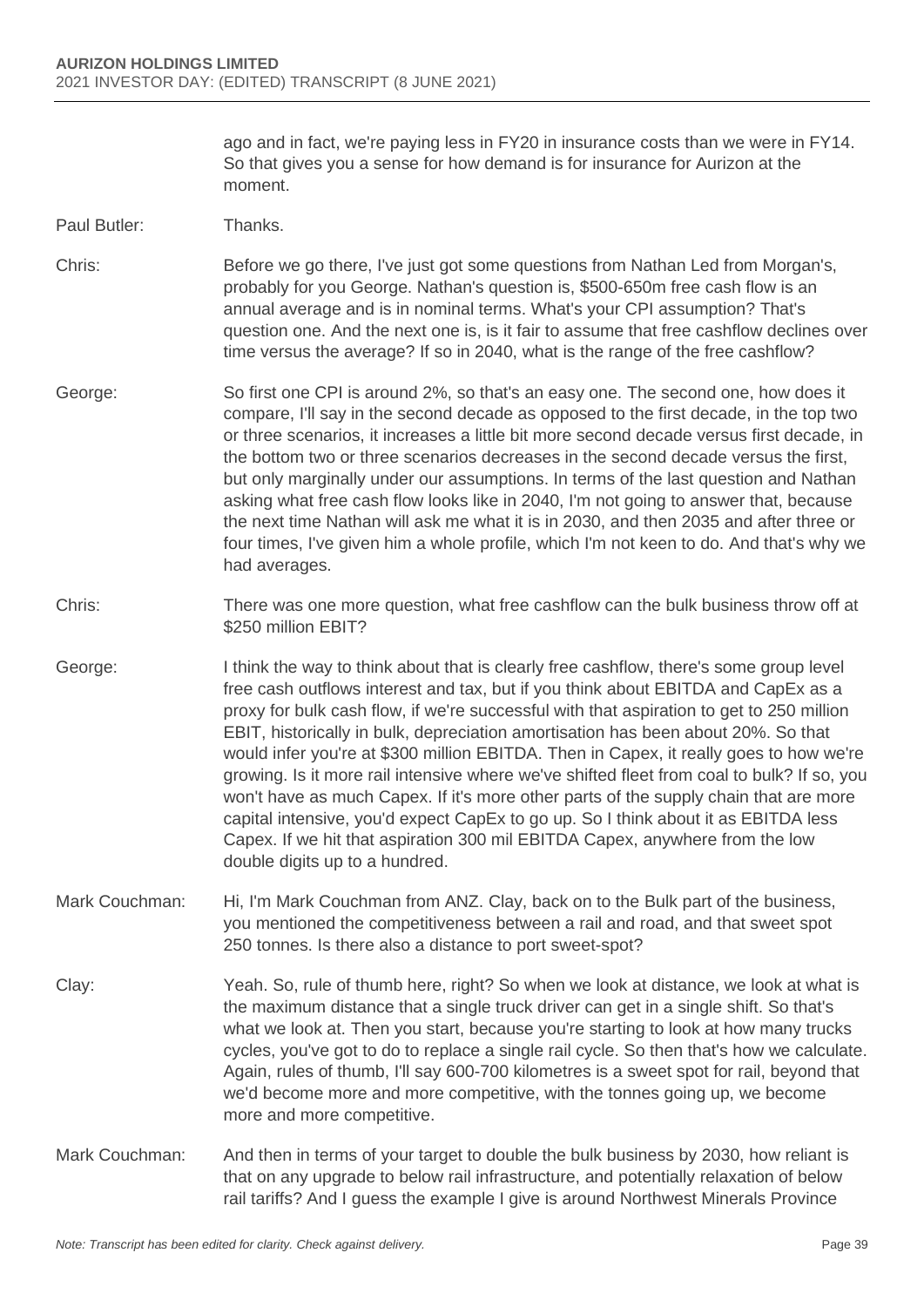into Townsville. Last five years, we've seen a lot of a number of proponents moving away from rail back to road. And I know it's a obviously key focus for the Bulk business.

- Clay: Yeah, so first of all, just about all our contracts have access pass through, so it does impact competitiveness for the miner, or the proponent that's using the rail, but it's a pass-through hub from us. Below rail efficiency, is as Pam and Ed demonstrated is pretty important for Bulk, as it is in the coal fields. So yeah, it's something that we watch and we work with, we've got four or five below rail providers, if you think from Western Australia into New South Wales, Queensland we have two. And so it's something we work with those below rail providers with on an ongoing basis. In regards to the Western Minerals Province out in Mt. Isa, the government there has provided incentives to support volumes on rail. So they provide subsidies to move from road to rail, to support sort of those sort of mining industries out in that Western province.
- Andrew: That subsidy to support is not ongoing for life, it's not something you want to rely on. The idea with the subsidy was there's a bunch of small mining projects that just simply didn't have the volumes by themselves to cause a change in the rate that that access was charged at, but if you actually, the idea was, provide a subsidy, it helps a number of these projects become more competitive using a rail system, because they're trying to move product from road to rail. So it's a shorter term, three years I think from memory, subsidy process to start a virtuous spiral upwards, rather than one downwards.
- Chris: And I've got just one more from Cameron McDonald from Evans & Partners. I think this has already been asked and answered George, but it's a quick one. Is the \$500 to \$650m free cash flow scenario average inclusive of bulk, getting to \$250-\$300m?
- George: No. It assumes a small amount of rail market share growth, one percentage point, but it does not assume Bulk hits that doubling of EBIT by 2030 that would be upside.
- Ian Myles: In the past, we've talked about productivity dividend through a lot of these initiatives that you've been doing, and unfortunately coal volumes haven't sort of gone the way you'd like to. What's the latent capacity, or latent productivity dividend you think is sitting in the business? That if coal volumes can sort of restore in the next year or so to something reasonable, that you can actually see leverage coming through. Because at the same time we get comments of your slide presentation, you've renewed Anglo's contracts, but the prices are coming down, so we're losing some of that through repricing.
- Ed: I think I followed that question Ian. Can I restate it as just checking that if coal volumes returned to something, increased contract utilisation, what cost benefits would flow through from scale?
- Ian Myles: Yeah, I guess, we shouldn't be seeing a material shift in your cost space. There should be obviously some minor variable changes, but you should actually have a marginal margin, a 50%, making up a number, as opposed to 25. So this is a huge amount of leverage in your business, and it just because it hasn't happened for so long, the market sort of lost sight of potentially that productivity dividend that you've been building on, but haven't been able to tap. And I guess the extension of that is, if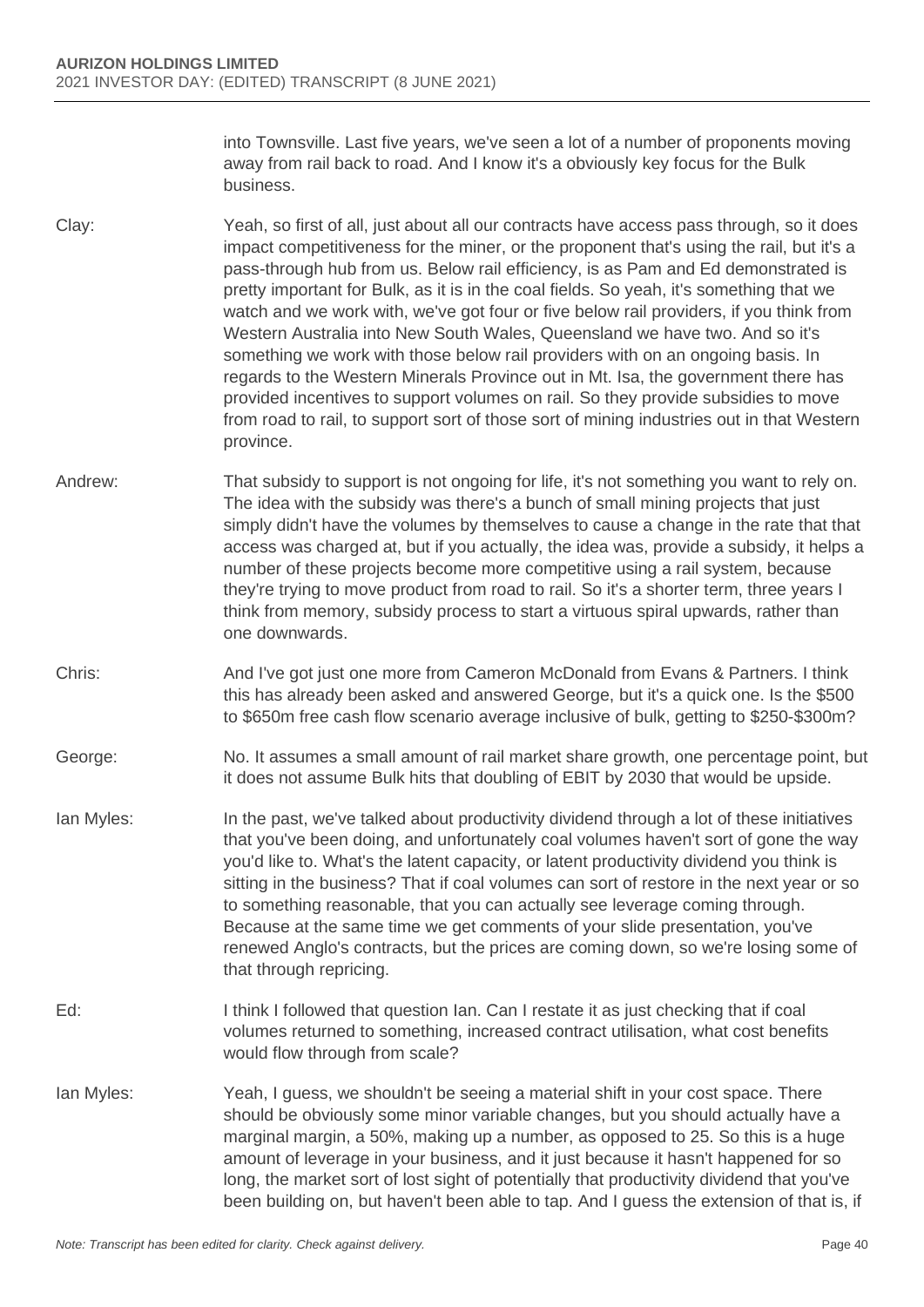you don't believe you can tap it, when you downsize the business and release those wagons over into bulk.

- Ed: So I mean, and it is in the order of the 50%, which you called out. Essentially, as Andrew opened up today, we are in an unpredictable operating environment, and as you know, our contracted volumes are somewhere close to 240 million tonnes a year, but our utilisation of those is somewhere in the mid-eighties at the moment, with a range of 200 to 210. So the upside potential for us, you're right, it's largely a fixed cost business. And where we do have some of those variable costs, we actually pass some of those through to the customer, like energy costs. And so the dividend upside is typically if you can scale the business, we have some fleet stowed, I talked about two trains to Callemondah. If the demand comes back we do get pure revenue for those, and there's a healthy margin that flows with that, which is the essence of Project Precision, of course, and the objective. Hopefully that answers your question somewhat. It's a tricky one.
- Aaron Binsted: Hi, I'm Aaron Binsted, just on the balance sheet, just balance sheet capacity, you didn't touch on that explicitly today, but if we're able to everything you wanted to do in bulk, I suspect that wouldn't use the available balance sheet. So, what are the options today, aside from a large acquisition opportunity, but just put that aside, but you do what you want to do in Bulk, then what are you going to do with the rest of the balance sheet?
- George: Yeah, Aaron, so one of the things I touched on is we have within our triple B class BAA1 metrics 900 million of available debt funding capacity. So that's there today, and we've spoken about that at results previously. In terms of bulk and bulk growth, there are numerous ways to fund bulk growth. Using that debt capacity, but also out of free cashflow, as we mentioned earlier. It'll depend on the nature of the growth, as I've said before, and whether it's more M&A led, or whether it's more organic and rail based, where we don't think it will be as capital intensive, if it's organic rail growth. The only thing I'd say to reiterate the point I made earlier is our capital allocation framework hasn't changed. Our long term ROIC targets have not changed. And each dollar of investment in bulk growth needs to compete against the alternatives of capital management. So that hasn't changed how we look at it.
- Speaker 1: Sorry, my question was largely just answered, but just the 900 mil capacity that you just mentioned, what's the likelihood that that is sort of drawn upon in the near term, and the likelihood that it could be used for buybacks that you have done quite a bit recently?
- Andrew: It's hard to put a likelihood on it, but the reality is that we will pursue the most value adding proposition that we can. I like buybacks, I've demonstrated for quite a few years that I liked buybacks. We've had, I think it's six years now, at a hundred percent payout, from a dividend point of view. So I mean, that is the base case of what we want to do. If we decide that we're going to do an alternative use of funds, then it's got to be, as George just said, competitive with an alternative like a buyback. But the reality is our capital likelihood on what we're going to do, from that point of view, but you need to understand what the base case is.
- Scott Ryall: Hi there. Sorry, Scott Ryall again, could you just give us Andrew, I know I ask this regularly, but an update on the Genesee and Wyoming court case where that's at,